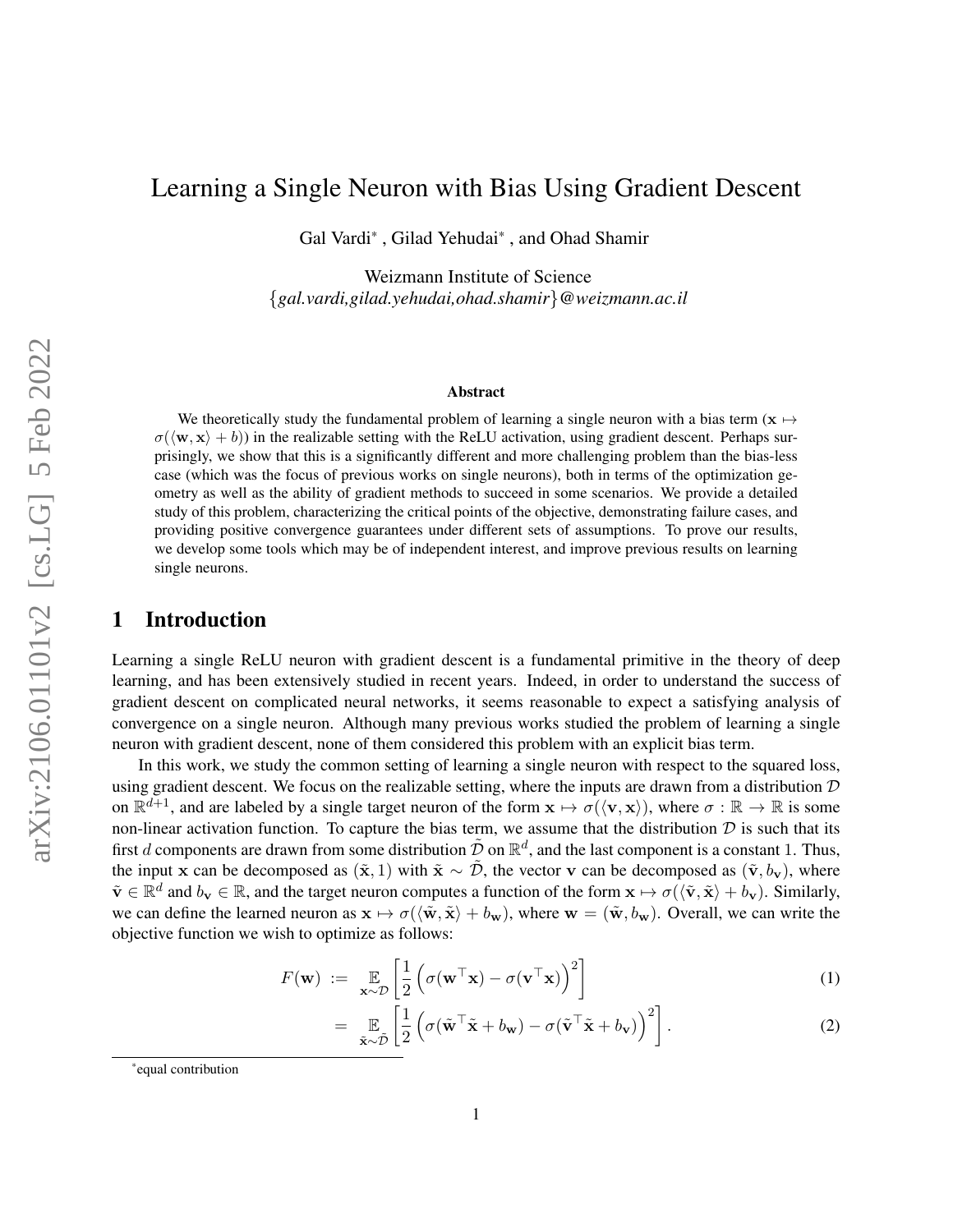Throughout the paper we consider the commonly used ReLU activation function:  $\sigma(x) = \max\{0, x\}$ .

Although the problem of learning a single neuron is well studied (e.g. [\[18,](#page-11-0) [23,](#page-11-1) [5,](#page-10-0) [4,](#page-10-1) [11,](#page-11-2) [19,](#page-11-3) [14,](#page-11-4) [15\]](#page-11-5)), none of the previous works considered the problem with an additional bias term. Moreover, previous works on learning a single neuron with gradient methods have certain assumptions on the input distribution  $D$ , which do not apply when dealing with a bias term (for example, a certain "spread" in all directions, which does not apply when  $D$  is supported on  $\{1\}$  in the last coordinate).

Since neural networks with bias terms are the common practice, it is natural to ask how adding a bias term affects the optimization landscape and the convergence of gradient descent. Although one might conjecture that this is just a small modification to the problem, we in fact show that the effect of adding a bias term is very significant, both in terms of the optimization landscape and in terms of which gradient descent strategies can or cannot work. Our main contributions are as follows:

- We start in Section [3](#page-3-0) with some negative results, which demonstrate how adding a bias term makes the problem more difficult. In particular, we show that with a bias term, gradient descent or gradient flow<sup>[1](#page-1-0)</sup> can sometimes fail with probability close to half over the initialization, even when the input distribution is uniform over a ball. In contrast, [\[23\]](#page-11-1) show that without a bias term, for the same input distribution, gradient flow converges to the global minimum with probability 1.
- In Section [4](#page-4-0) we give a full characterization of the critical points of the loss function. We show that adding a bias term changes the optimization landscape significantly: In previous works (cf. [\[23\]](#page-11-1)) it has been shown that under mild assumptions on the input distribution, the only critical points are  $w = v$  (i.e., the global minimum) and  $w = 0$ . We prove that when we have a bias term, the set of critical points has a positive measure, and that there is a cone of local minima where the loss function is flat.
- In Sections [5](#page-6-0) and [6](#page-8-0) we show that gradient descent converges to the global minimum at a linear rate, under some assumptions on the input distribution and on the initialization. We give two positive convergence results, where each result is under different assumptions, and thus the results complement each other. We also use different techniques for proving each of the results: The analysis in Section [6](#page-8-0) follows from some geometric arguments and extends the technique from [\[23,](#page-11-1) [5\]](#page-10-0). The analysis in Section [5](#page-6-0) introduces a novel technique, not used in previous works on learning a single neuron, and has a more algebraic nature. Moreover, that analysis implies that under mild assumptions, gradient descent with random initialization converges to the global minimum with probability  $1 - e^{\Omega(d)}$ .
- The best known result for learning a single neuron without bias using gradient descent for an input distribution that is not spherically symmetric, establishes convergence to the global minimum with probability close to  $\frac{1}{2}$  over the random initialization [\[23,](#page-11-1) [5\]](#page-10-0). With our novel proof technique presented in Section [5](#page-6-0) this result can be improved to probability at least  $1 - e^{-\Omega(d)}$  (see Remark [5.7\)](#page-8-1).

## Related work

Although there are no previous works on learning a single neuron with an explicit bias term, there are many works that consider the problem of a single neuron under different settings and assumptions.

Several papers showed that the problem of learning a single neuron can be solved under minimal assumptions using algorithms which are not gradient-based (such as gradient descent or SGD). These algorithms include the Isotron proposed by [\[10\]](#page-11-6) and the GLMtron proposed by [\[9\]](#page-10-2). The GLMtron algorithm is also

<span id="page-1-0"></span><sup>&</sup>lt;sup>1</sup>I.e., gradient descent with infinitesimal step size.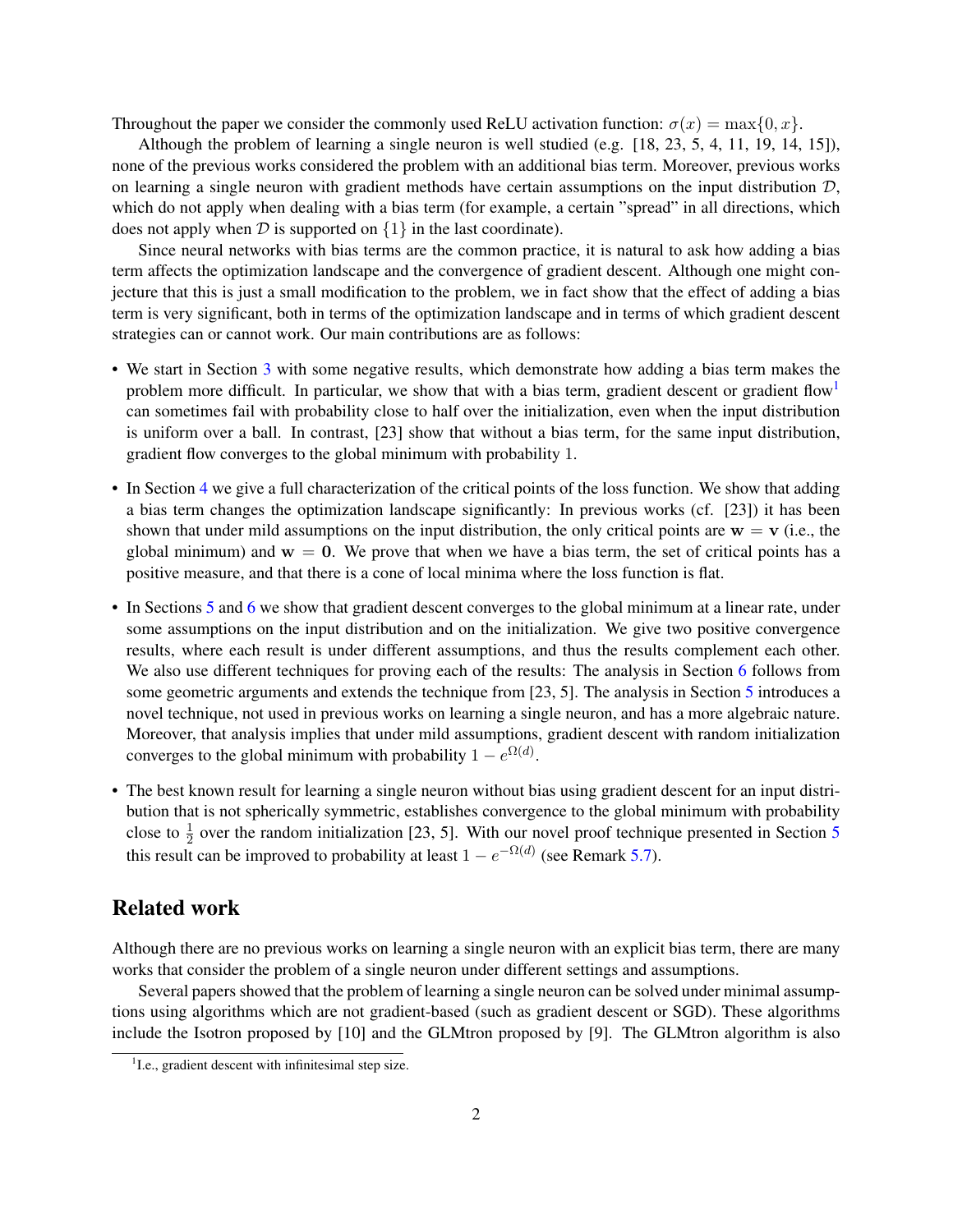analyzed in [\[3\]](#page-10-3). These algorithms allow learning a single neuron with bias. We note that these are nonstandard algorithms, whereas we focus on the standard gradient descent algorithm. An efficient algorithm for learning a single neuron with error parameter  $\epsilon = \Omega(1/\log(d))$  was also obtained in [\[6\]](#page-10-4).

In [\[14\]](#page-11-4) the authors study the empirical risk of the single neuron problem. However, their analysis does not include the ReLU activation, or adding a bias term. A related analysis is also given in [\[15\]](#page-11-5), where the ReLU activation is not considered.

Several papers showed convergence guarantees for the single neuron problem with ReLU activation under certain distributional assumptions, although none of these assumptions allows for a bias term. Notably, [\[20,](#page-11-7) [18,](#page-11-0) [11,](#page-11-2) [1\]](#page-10-5) showed convergence guarantees for gradient methods when the inputs have a standard Gaussian distribution, without a bias term. [\[4\]](#page-10-1) showed that under a certain subspace eigenvalue assumption a single neuron can be learned with SGD, although this assumption does not allow adding a bias term. [\[23,](#page-11-1) [5\]](#page-10-0) use an assumption about the input distribution being sufficiently "spread" in all directions, which does not allow for a bias term (since that requires an input distribution supported on  $\{1\}$  in the last coordinate). [\[23\]](#page-11-1) showed a convergence result under the realizable setting, while [\[5\]](#page-10-0) considered the agnostic and noisy settings. In [\[19\]](#page-11-3) convergence guarantees are given for the absolute value activation, and a specific distribution which does not allow a bias term.

Less directly related, [\[21\]](#page-11-8) studied the problem of implicit regularization in the single neuron setting. In [\[22,](#page-11-9) [12\]](#page-11-10) it is shown that approximating a single neuron using random features (or kernel methods) is not tractable in high dimensions. We note that these results explicitly require that the single neuron which is being approximated will have a bias term. Thus, our work complements these works by showing that the problem of learning a single neuron with bias is also learnable using gradient descent (under certain assumptions). Agnostically learning a single neuron with non gradient-based algorithms and hardness of a agnostically learning a single neuron were studied in [\[3,](#page-10-3) [7,](#page-10-6) [8\]](#page-10-7).

### 2 Preliminaries

**Notations.** We use bold-faced letters to denote vectors, e.g.,  $\mathbf{x} = (x_1, \dots, x_d)$ . For  $\mathbf{u} \in \mathbb{R}^d$  we denote by  $\|\mathbf{u}\|$  the Euclidean norm. We denote  $\bar{\mathbf{u}} = \frac{\mathbf{u}}{\|\mathbf{u}\|}$  $\frac{\mathbf{u}}{\|\mathbf{u}\|}$ , namely, the unit vector in the direction of **u**. For  $1 \leq i \leq j \leq d$  we denote  $\mathbf{u}_{i,j} = (u_i, \ldots, u_j) \in \mathbb{R}^{j-i+1}$ . We denote by  $\mathbb{1}(\cdot)$  the indicator function, for example  $1(t \ge 5)$  equals 1 if  $t \ge 5$  and 0 otherwise. We denote by  $U([-r,r])$  the uniform distribution over the interval  $[-r, r]$  in R, and by  $\mathcal{N}(\mathbf{0}, \Sigma)$  the multivariate normal distribution with mean 0 and covariance matrix  $\Sigma$ . Given two vectors **w**, **v** we let  $\theta(\mathbf{w}, \mathbf{v}) = \arccos \left( \frac{\langle \mathbf{w}, \mathbf{v} \rangle}{\|\mathbf{w}\| \|\mathbf{v}\| \|\mathbf{v}\| \|\mathbf{w}\| \|\mathbf{w}\| \|\mathbf{w}\| \|\mathbf{w}\| \|\mathbf{w}\| \|\mathbf{w}\| \|\mathbf{w}\| \|\mathbf{w}\| \|\mathbf{w}\| \|\mathbf{w}\| \|\mathbf{w}\| \|\mathbf{w}\| \|\mathbf{w}\| \|\mathbf$  $\frac{\langle \mathbf{w}, \mathbf{v} \rangle}{\|\mathbf{w}\| \|\mathbf{v}\|}$  = arccos $(\langle \bar{\mathbf{w}}, \bar{\mathbf{v}} \rangle) \in [0, \pi]$ . For a vector  $\mathbf{u} \in \mathbb{R}^{d+1}$  we often denote by  $\tilde{\mathbf{u}} \in \mathbb{R}^d$  the first d components of  $\mathbf{u}$ , and denote by  $b_{\mathbf{u}} \in \mathbb{R}$  its last component.

Gradient methods. In this paper we focus on the following two standard gradient methods for optimizing our objective  $F(\mathbf{w})$  from Eq. [\(2\)](#page-0-0):

- Gradient descent: We initialize at some  $w_0 \in \mathbb{R}^{d+1}$ , and set a fixed learning rate  $\eta > 0$ . At each iteration  $t \geq 0$  we have:  $\mathbf{w}_{t+1} = \mathbf{w}_t - \eta \nabla F(\mathbf{w}_t)$ .
- Gradient Flow: We initialize at some  $w(0) \in \mathbb{R}^{d+1}$ , and for every time  $t \geq 0$ , we set  $w(t)$  to be the solution of the differential equation  $\dot{\mathbf{w}} = -\nabla F(\mathbf{w}(t))$ . This can be thought of as a continuous form of gradient descent, where the learning rate is infinitesimally small.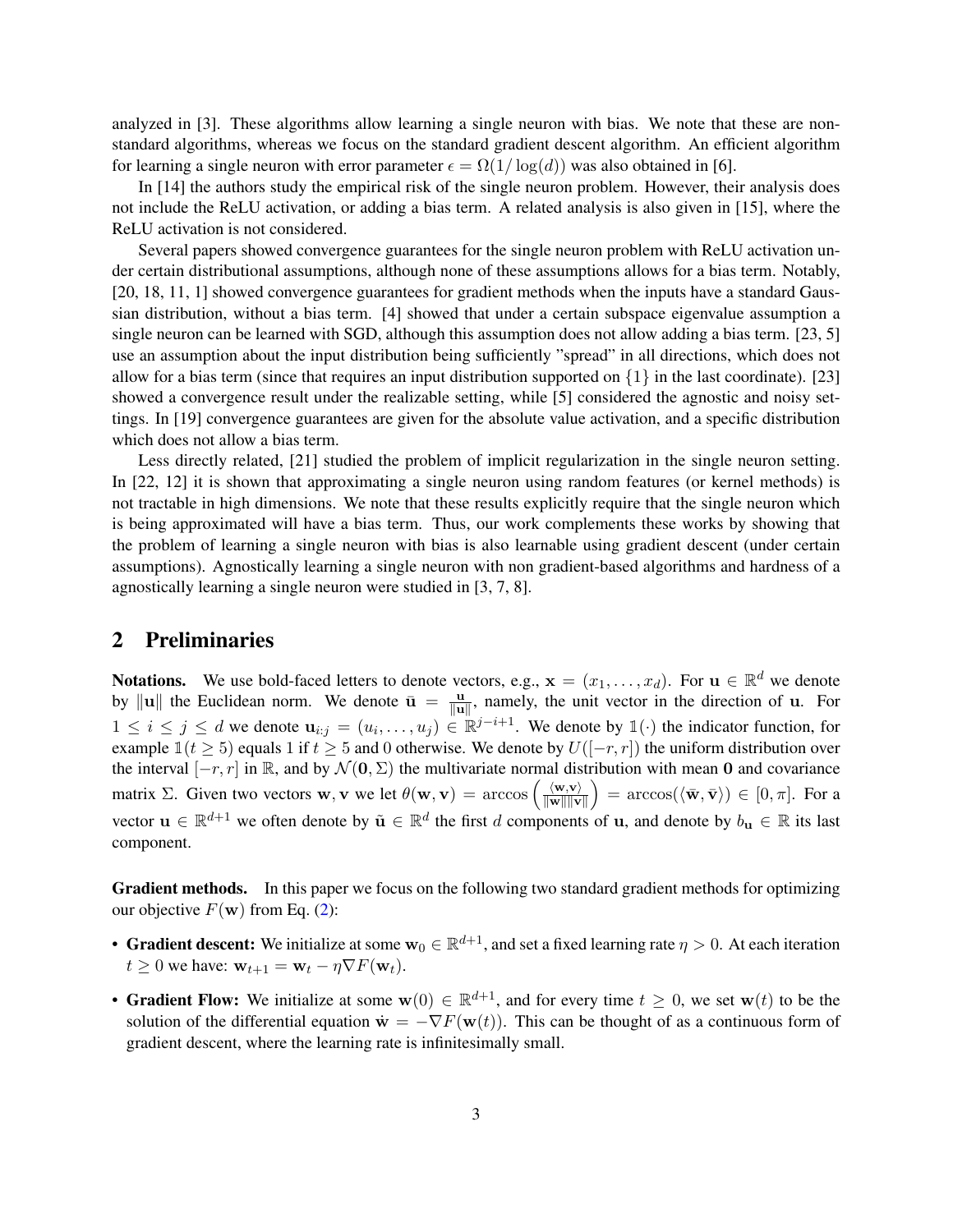The gradient of the objective in Eq.  $(1)$  is:

<span id="page-3-1"></span>
$$
\nabla F(\mathbf{w}) = \mathop{\mathbb{E}}_{\mathbf{x} \sim \mathcal{D}} \left[ \left( \sigma(\mathbf{w}^\top \mathbf{x}) - \sigma(\mathbf{v}^\top \mathbf{x}) \right) \cdot \sigma'(\mathbf{w}^\top \mathbf{x}) \mathbf{x} \right]. \tag{3}
$$

Since  $\sigma$  is the ReLU function, it is differentiable everywhere except for 0. Practical implementations of gradient methods define  $\sigma'(0)$  to be some constant in [0, 1]. Following this convention, the gradient used by these methods still correspond to Eq. [\(3\)](#page-3-1). We note that the exact value of  $\sigma'(0)$  has no effect on our results.

### <span id="page-3-0"></span>3 Negative results

In this section we demonstrate that adding bias to the problem of learning a single neuron with gradient descent can make the problem significantly harder.

First, on an intuitive level, previous results (e.g., [\[23,](#page-11-1) [5,](#page-10-0) [18,](#page-11-0) [4,](#page-10-1) [19\]](#page-11-3)) considered assumptions on the input distribution, which require enough "spread" in all directions (for example, a strictly positive density in some neighborhood around the origin). Adding a bias term, even if the first  $d$  coordinates of the distribution satisfy a "spread" assumption, will give rise to a direction without "spread", since in this direction the distribution is concentrated on 1, hence the previous results do not apply.

Next, we show two negative results where the input distribution is uniform on a ball around the origin. We note that due to Theorem 6.4 from [\[23\]](#page-11-1), we know that gradient flow on a single neuron without bias will converge to the global minimum with probability 1 over the random initialization. The only case where it will fail to converge is when  $w_0$  is initialized in the exact direction  $-v$ , which happens with probability 0 with standard random initializations.

### 3.1 Initialization in a flat region

If we initialize the bias term in the same manner as the other coordinates, then we can show that gradient descent will fail with probability close to half, even if the input distribution is uniform over a (certain) origin-centered ball:

<span id="page-3-2"></span>**Theorem 3.1.** *Suppose we initialize each coordinate of*  $w_0$  *(including the bias) according to*  $U([-1, 1])$ *.* Let  $\epsilon > 0$  and let  $\tilde{\mathcal{D}}$  be the uniform distribution supported on a ball around the origin in  $\mathbb{R}^d$  of radius  $\epsilon$ . *Then, w.p* >  $1/2$  –  $\epsilon \sqrt{d}$ , gradient descent on the objective in Eq. [\(2\)](#page-0-0) satisfies  $w_t = w_0$  for all t (namely, it *gets stuck at its initial point*  $w_0$ *).* 

Note that by Theorem 6.4 in [\[23\]](#page-11-1), if there is no bias term in the objective, then gradient descent will converge to the global minimum w.p 1 using this random initialization scheme and this input distribution. The intuition for the proof is that with constant probability over the initialization,  $b_w$  is small enough so that  $\sigma(\tilde{w}^\top \tilde{x} + b_w) = 0$  almost surely. If this happens, then the gradient will be 0 and gradient descent will never move. The full proof can be found in Appendix [B.1.](#page-16-0) We note that Theorem [3.1](#page-3-2) is applicable when  $\epsilon$ is sufficiently small, e.g.  $\epsilon \ll 1/\sqrt{d}$ .

#### 3.2 Targets with negative bias

Theorem [3.1](#page-3-2) shows a difference between learning with and without the bias term. A main caveat of this example is the requirement that the bias is initialized in the same manner as the other parameters. Standard deep learning libraries (e.g. Pytorch [\[16\]](#page-11-11)) often initialize the bias term to zero by default, while using random initialization schemes for the other parameters.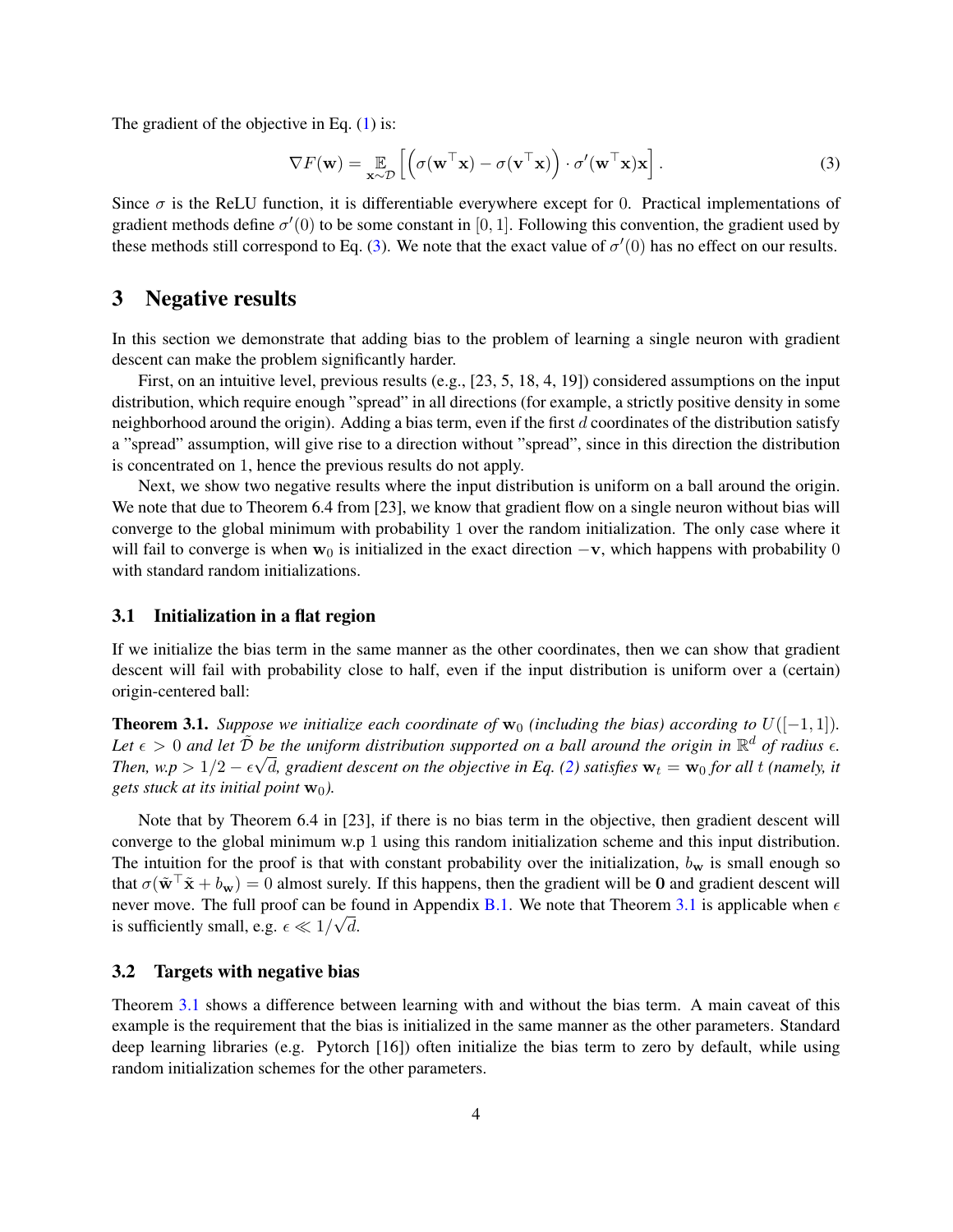Alas, we now show that even if we initialize the bias term to be exactly zero, and the input distribution is uniform over an arbitrary origin-centered ball, we might fail to converge to the global minimum for certain target neurons:

<span id="page-4-1"></span>**Theorem 3.2.** Let  $\tilde{\mathcal{D}}$  be the uniform distribution on  $\mathcal{B} = \{\tilde{\mathbf{x}} \in \mathbb{R}^d : ||\tilde{\mathbf{x}}|| \leq r\}$  for some  $r > 0$ . Let  $\mathbf{v} \in \mathbb{R}^{d+1}$  such that  $\tilde{\mathbf{v}} = (1, 0, \dots, 0)^\top$  and  $b_\mathbf{v} = -(r - \frac{r}{2d})^\top$  $\left(\frac{r}{2d^2}\right)$ . Let  $\mathbf{w}_0 \in \mathbb{R}^{d+1}$  such that  $b_{\mathbf{w}_0} = 0$  and  $\tilde{\mathbf{w}}_0$ *is drawn from the uniform distribution on a sphere of radius*  $\rho > 0$ . Then, with probability at least  $\frac{1}{2} - o_d(1)$ *over the choice of*  $w_0$ *, gradient flow does not converge to the global minimum.* 

We prove the theorem in Appendix [B.2.](#page-17-0) The intuition behind the proof is the following: The target neuron has a large negative bias, so that only a small (but positive) measure of input points are labelled as non-zero. By randomly initializing  $\tilde{\mathbf{w}}$ , with probability close to  $\frac{1}{2}$  there are no inputs that both v and w label positively. Since the gradient is affected only by inputs that w labels positively, then during the optimization process the gradient will be independent of the direction of  $v$ , and  $w$  will not converge to the global minimum.

<span id="page-4-2"></span>Remark 3.3. *Theorem [3.2](#page-4-1) shows that gradient flow is not guaranteed to converge to a global minimum when*  $b_v$  *is negative, instead it converges to a local minimum with a loss of*  $F(0)$ *. However, the loss*  $F(0)$  *is determined by the input distribution. Take*  $v = (1, 0, \ldots, 0, -(r - \frac{r}{2d}))$  $\left(\frac{r}{2d^2}\right)\right)^\top$  considered in the theorem. On *one hand, for a uniform distribution on a ball of radius* r *as in the theorem we have:*

$$
F(\mathbf{0}) = \frac{1}{2} \cdot \mathbb{E}_{\mathbf{x}} \left[ \left( \sigma(\mathbf{v}^\top \mathbf{x}) \right)^2 \right] = \frac{1}{2} \cdot \mathbb{E}_{\mathbf{x}} \left[ \mathbb{1}(\mathbf{v}^\top \mathbf{x} \ge 0) \left( \mathbf{v}^\top \mathbf{x} \right)^2 \right]
$$
  
=  $\frac{1}{2} \cdot \mathbb{E}_{\mathbf{x}} \left[ \mathbb{1} \left( x_1 \ge r - \frac{r}{2d^2} \right) \left( x_1 - \left( r - \frac{r}{2d^2} \right) \right)^2 \right]$   
 $\le \frac{1}{2} \cdot \frac{r^2}{4d^4} \cdot \Pr_{\mathbf{x}} \left[ x_1 \ge r \left( 1 - \frac{1}{2d^2} \right) \right] \le r^2 e^{-\Omega(d)}.$ 

*Thus, for any reasonable* r*, a local minimum with loss* F(0) *is almost as good as the global minimum. On the other hand, take a distribution* D˜ *with a support bounded in a ball of radius* r*, such that half of its mass is uniformly distributed in*  $A := \{ \tilde{\mathbf{x}} \in \mathbb{R}^d : x_1 > r - \frac{r}{4d} \}$  $\frac{r}{4d^2}$ }, and the other half is uniformly distributed in  $B \setminus A$ *. In this case, it is not hard to see that the same proof as in Theorem [3.2](#page-4-1) works, and gradient flow will converge to a local minimum with loss*  $F(\mathbf{0}) = \Omega\left(\frac{r}{d^2}\right)$  $\frac{r}{d^2}$ ), which is arbitrarily large if  $r$  is large enough.

Although in the example given in Theorem [3.2](#page-4-1) the objective at  $w = 0$  is almost as good as the objective at  $w = v$ , we emphasize that w.p almost  $\frac{1}{2}$  gradient flow cannot reach the global minimum even asymptotically. On the other hand, in the bias-less case by Theorem 6.4 in [\[23\]](#page-11-1) gradient flow on the same input distribution will reach the global minimum w.p 1. Also note that the scale of the initialization of  $w_0$  has no effect on the result.

### <span id="page-4-0"></span>4 Characterization of the critical points

In the previous section we have shown two examples where gradient methods on the problem of a single neuron with bias will either get stuck in a flat region, or converge to a local minimum. In this section we delve deeper into the examples presented in the previous section, and give a full characterization of the critical points of the objective. We will use the following assumption on the input distribution: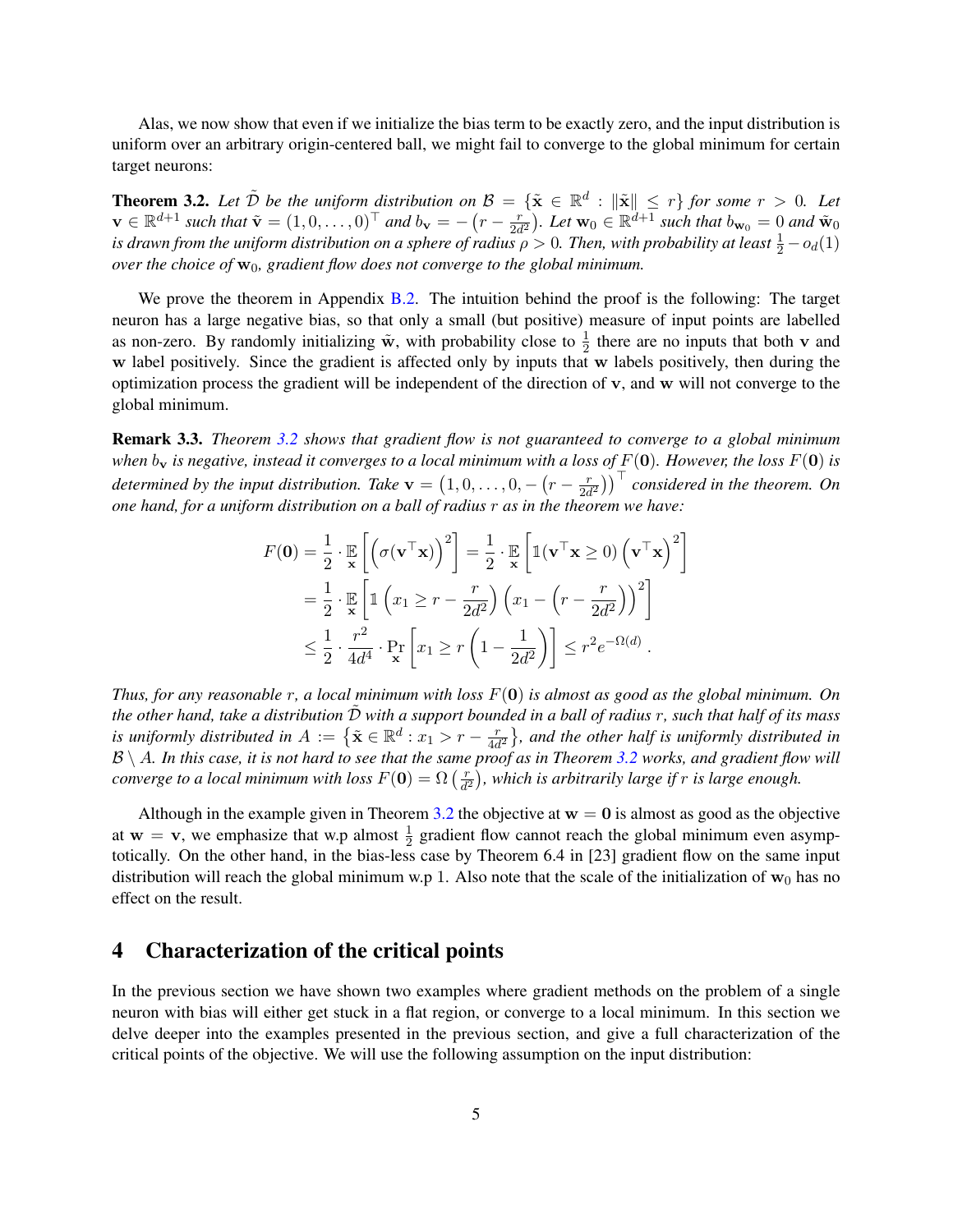<span id="page-5-0"></span>**Assumption 4.1.** The distribution  $\tilde{\mathcal{D}}$  on  $\mathbb{R}^d$  has a density function  $p(\tilde{\mathbf{x}})$ , and there are  $\beta, c > 0$ , such that  $\tilde{\mathcal{D}}$ *is supported on*  $\{\tilde{\mathbf{x}} : \|\tilde{\mathbf{x}}\| \leq c\}$ *, and for every*  $\tilde{\mathbf{x}}$  *in the support we have*  $p(\tilde{\mathbf{x}}) \geq \beta$ *.* 

The assumption essentially states that the distribution over the first d coordinates (*without* the bias term) has enough "spread" in all directions, and covers standard distributions such as uniform over a ball of radius c. Other similar assumptions are made in previous works (e.g. [\[23,](#page-11-1) [5\]](#page-10-0)). We note that in [\[23\]](#page-11-1) it is shown that without any assumption on the distribution, it is impossible to ensure convergence, hence we must have some kind of assumption for this problem to be learnable with gradient methods. Under this assumption we can characterize the critical points of the objective.

<span id="page-5-1"></span>**Theorem 4.2.** *Consider the objective in Eq.* [\(2\)](#page-0-0) with  $v \neq 0$ , and assume that the distribution  $\tilde{\mathcal{D}}$  on the first d coordinates satisfies Assumption [4.1.](#page-5-0) Then  $w \neq 0$  is a critical point of F (i.e., is a root of Eq. [\(3\)](#page-3-1)) if and *only if it satisfies one of the following:*

- w = v*, in which case* w *is a global minimum.*
- $\mathbf{w} = (\tilde{\mathbf{w}}, b_{\mathbf{w}})$  *where*  $\tilde{\mathbf{w}} = \mathbf{0}$  *and*  $b_{\mathbf{w}} < 0$ *.*
- $\tilde{\mathbf{w}} \neq 0$  and  $-\frac{b_{\mathbf{w}}}{\|\tilde{\mathbf{w}}\|} \geq c$ .

*In the latter two cases,*  $F(\mathbf{w}) = F(\mathbf{0})$ . Hence, if **0** *is not a global minimum, then* **w** *is not a global minimum.* 

We note that  $F(\mathbf{0}) = \frac{1}{2} \mathbb{E}_{\mathbf{x}} [\sigma(\mathbf{v}^T \mathbf{x})^2]$ , so **0** is a global minimum only if the target neuron returns 0 with probability 1.

**Remark 4.3** (The case  $w = 0$ ). We intentionally avoided characterizing the point  $w = 0$ , since the *objective is not differentiable there (this is the only point of non-differentiability), and the gradient there is* determined by the value of the ReLU activation at 0. For  $\sigma'(0) = 0$  the gradient at  $w = 0$  is zero, and this *is a non-differentiable saddle point. For*  $\sigma'(0) = 1$  (or any other positive value), the gradient at  $w = 0$  is *non-zero, and it will point at a direction which depends on the distribution. We note that in [\[18\]](#page-11-0) the authors* define  $\sigma'(0) = 1$ , and use a symmetric distribution, in which case the gradient at  $w = 0$  points exactly at *the direction of the target* v*. This is a crucial part of their convergence analysis.*

We emphasize that with a bias term, there is a non-zero measure manifold of critical points (corresponding to the third bullet in the theorem). On the other hand, without a bias term the only critical point besides the global minimum (under mild assumptions on the input distribution) is at the origin  $w = 0$  (cf. [\[23\]](#page-11-1)). The full proof is in Appendix [C.](#page-19-0)

The assumption on the support of  $\tilde{\mathcal{D}}$  is made for simplicity. It can be relaxed to having a distribution with exponentially bounded tail, e.g. standard Gaussian. In this case, some of the critical points will instead have a non-zero gradient which is exponentially small. We emphasize that when running optimization algorithms on finite-precision machines, which are used in practice, these "almost" critical points behave essentially like critical points since the gradient is extremely small.

Revisiting the negative examples from Section [3,](#page-3-0) the first example (Theorem [3.1\)](#page-3-2) shows that if we do not initialize the bias of w to zero, then there is a positive probability to initialize at a critical point which is not the global minimum. The second example (Theorem [3.2\)](#page-4-1) shows that even if we initialize the bias of w to be zero, there is still a positive probability to converge to a critical point which is not the global minimum. Hence, in order to guarantee convergence we need to have more assumptions on either the input distribution, the target v or the initialization. In the next section, we show that adding such assumptions are indeed sufficient to get positive convergence guarantees.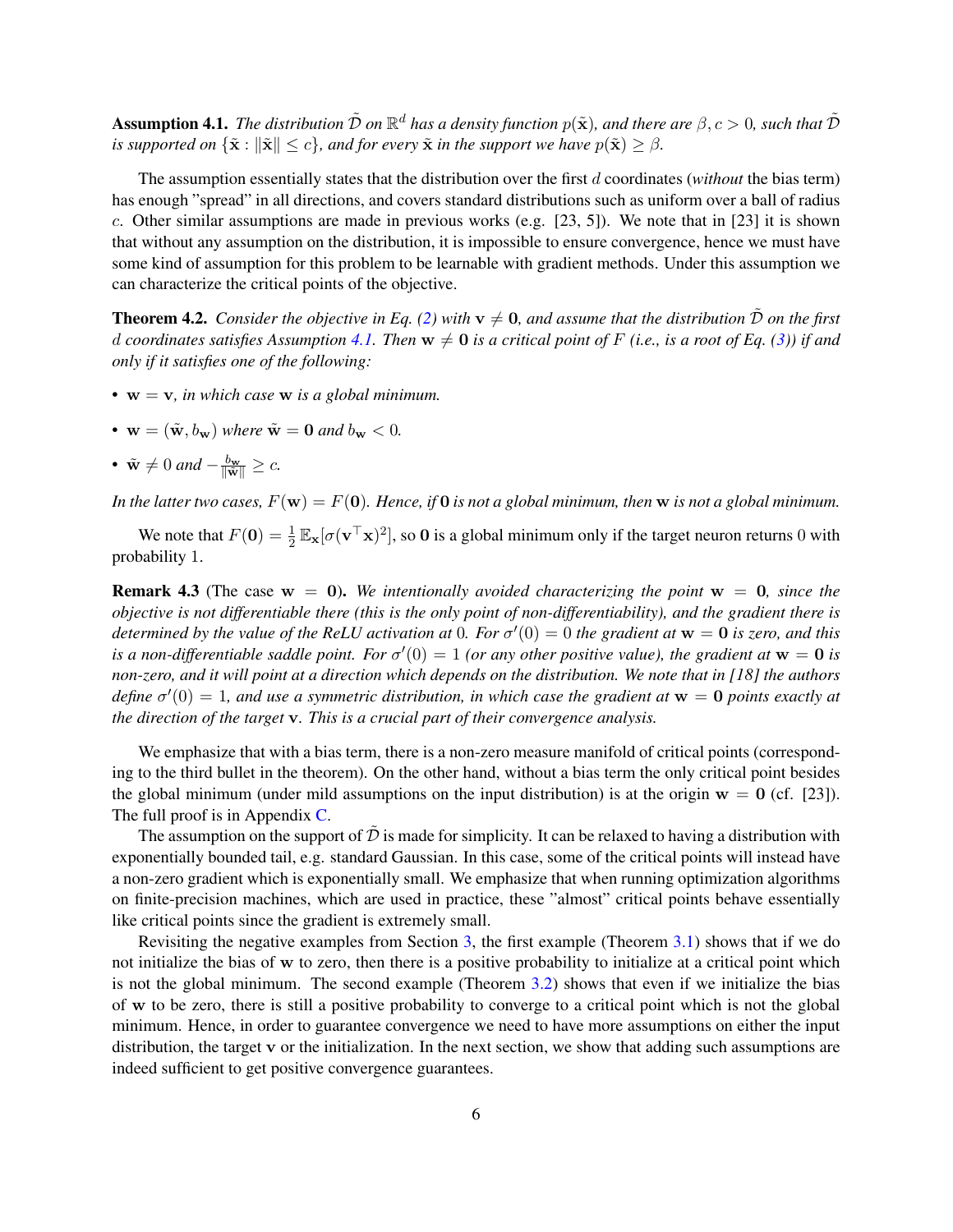### <span id="page-6-0"></span>5 Convergence for initialization with loss slightly better than trivial

In this section, we show that under some assumptions on the input distribution, if gradient descent is initialized such that  $F(\mathbf{w}_0) < F(\mathbf{0})$  then it is guaranteed to converge to the global minimum. In Subsection [5.2,](#page-7-0) we study under what conditions this is likely to occur with standard random initialization.

### **5.1** Convergence if  $F(\mathbf{w}_0) < F(0)$

To state our results, we need the following assumption:

### <span id="page-6-1"></span>Assumption 5.1.

- *1. The distribution*  $D$  *is supported on*  $\{ \mathbf{x} \in \mathbb{R}^{d+1} : ||\mathbf{x}|| \le c \}$  *for some*  $c \ge 1$ *.*
- 2. The distribution  $\tilde{D}$  over the first  $d$  coordinates is bounded in all directions: there is  $c' > 0$  such that for  $\ell$  *every*  $\tilde{\mathbf{u}}$  *with*  $\|\tilde{\mathbf{u}}\| = 1$  *and every*  $a \in \mathbb{R}$  *and*  $b \geq 0$ *, we have*  $\Pr_{\tilde{\mathbf{x}} \sim \tilde{\mathcal{D}}} [\tilde{\mathbf{u}}^{\top} \tilde{\mathbf{x}} \in [a, a + b]] \leq b \cdot c'.$
- *3.* We assume w.l.o.g. that  $||{\bf v}|| = 1$  and  $c' \ge 1$ .

Assumption (3) helps simplifying some expressions in our convergence result, and is not necessary. Assumption (2) requires that the distribution is not too concentrated in a short interval. For example, if  $\tilde{\mathcal{D}}$  is spherically symmetric then the marginal density of the first (or any other) coordinate is bounded by  $c'$ . Note that we do not assume that  $D$  is spherically symmetric.

<span id="page-6-2"></span>**Theorem 5.2.** *Under Assumption [5.1](#page-6-1) we have the following. Let*  $\delta > 0$  *and let*  $\mathbf{w}_0 \in \mathbb{R}^{d+1}$  *such that*  $F(\mathbf{w}_0) \leq F(\mathbf{0}) - \delta$ . Let  $\gamma = \frac{\delta^3}{3 \cdot 12^2 (\|\mathbf{w}_0\|)}$  $\frac{\delta^3}{3 \cdot 12^2 (\|\mathbf{w}_0 \| + 2)^3 c^8 c^{\prime 2}}$ . Assume that gradient descent runs starting from  $\mathbf{w}_0$  with *step size*  $\eta \leq \frac{\gamma}{c^4}$  $\frac{\gamma}{c^4}$ *. Then, for every* t we have

$$
\|\mathbf{w}_t-\mathbf{v}\|^2 \leq \|\mathbf{w}_0-\mathbf{v}\|^2 (1-\gamma\eta)^t.
$$

The formal proof appears in Appendix [D,](#page-20-0) but we provide the main ideas below. First, note that

$$
\|\mathbf{w}_{t+1} - \mathbf{v}\|^2 = \|\mathbf{w}_t - \eta \nabla F(\mathbf{w}_t) - \mathbf{v}\|^2
$$
  
= 
$$
\|\mathbf{w}_t - \mathbf{v}\|^2 - 2\eta \langle \nabla F(\mathbf{w}_t), \mathbf{w}_t - \mathbf{v} \rangle + \eta^2 \|\nabla F(\mathbf{w}_t)\|^2.
$$

Hence, in order to show that  $\|\mathbf{w}_{t+1} - \mathbf{v}\|^2 \leq \|\mathbf{w}_t - \mathbf{v}\|^2 (1 - \gamma \eta)$  we need to obtain an upper bound for  $\|\nabla F(\mathbf{w}_t)\|$  and a lower bound for  $\langle \nabla F(\mathbf{w}_t), \mathbf{w}_t - \mathbf{v} \rangle$ . Achieving the lower bound for  $\langle \nabla F(\mathbf{w}_t), \mathbf{w}_t - \mathbf{v} \rangle$  is the challenging part, and we show that in order to establish such a bound it suffices to obtain a lower bound for  $\Pr_{\mathbf{x}} [\mathbf{w}_t^{\top} \mathbf{x} \ge 0, \mathbf{v}^{\top} \mathbf{x} \ge 0]$ . We prove that if  $F(\mathbf{w}_t) \le F(\mathbf{0}) - \delta$  then  $\Pr_{\mathbf{x}} [\mathbf{w}_t^{\top} \mathbf{x} \ge 0, \mathbf{v}^{\top} \mathbf{x} \ge 0] \ge$ δ  $\frac{\delta}{c^2\|\mathbf{w}_t\|}$ . Hence, if  $F(\mathbf{w}_t)$  remains at most  $F(\mathbf{0}) - \delta$  for every t, then a lower bound for  $\langle \nabla F(\mathbf{w}_t), \mathbf{w}_t - \mathbf{v} \rangle$ can be achieved, which completes the proof. However, it is not obvious that  $F(\mathbf{w}_t)$  remains at most  $F(\mathbf{0})-\delta$ throughout the training process. When running gradient descent on a smooth loss function we can choose a sufficiently small step size such that the loss decreases in each step, but here the function  $F(\mathbf{w})$  is highly non-smooth around  $w = 0$ . That is, the Lipschitz constant of  $\nabla F(w)$  is unbounded. We show that if  $F(\mathbf{w}_t) \leq F(\mathbf{0}) - \delta$  then  $\mathbf{w}_t$  is sufficiently far from 0, and hence the smoothness of F around  $\mathbf{w}_t$  can be bounded, which allows us to choose a small step size that ensures that  $F(\mathbf{w}_{t+1}) \leq F(\mathbf{w}_t) \leq F(\mathbf{0}) - \delta$ . Hence, it follows that  $F(\mathbf{w}_t)$  remains at most  $F(\mathbf{0}) - \delta$  for every t.

As an aside, recall that in Section [4](#page-4-0) we showed that other than  $w = v$  all critical points of  $F(w)$  are in a flat region where  $F(\mathbf{w}) = F(\mathbf{0})$ . Hence, the fact that  $F(\mathbf{w}_t)$  remains at most  $F(\mathbf{0}) - \delta$  for every t implies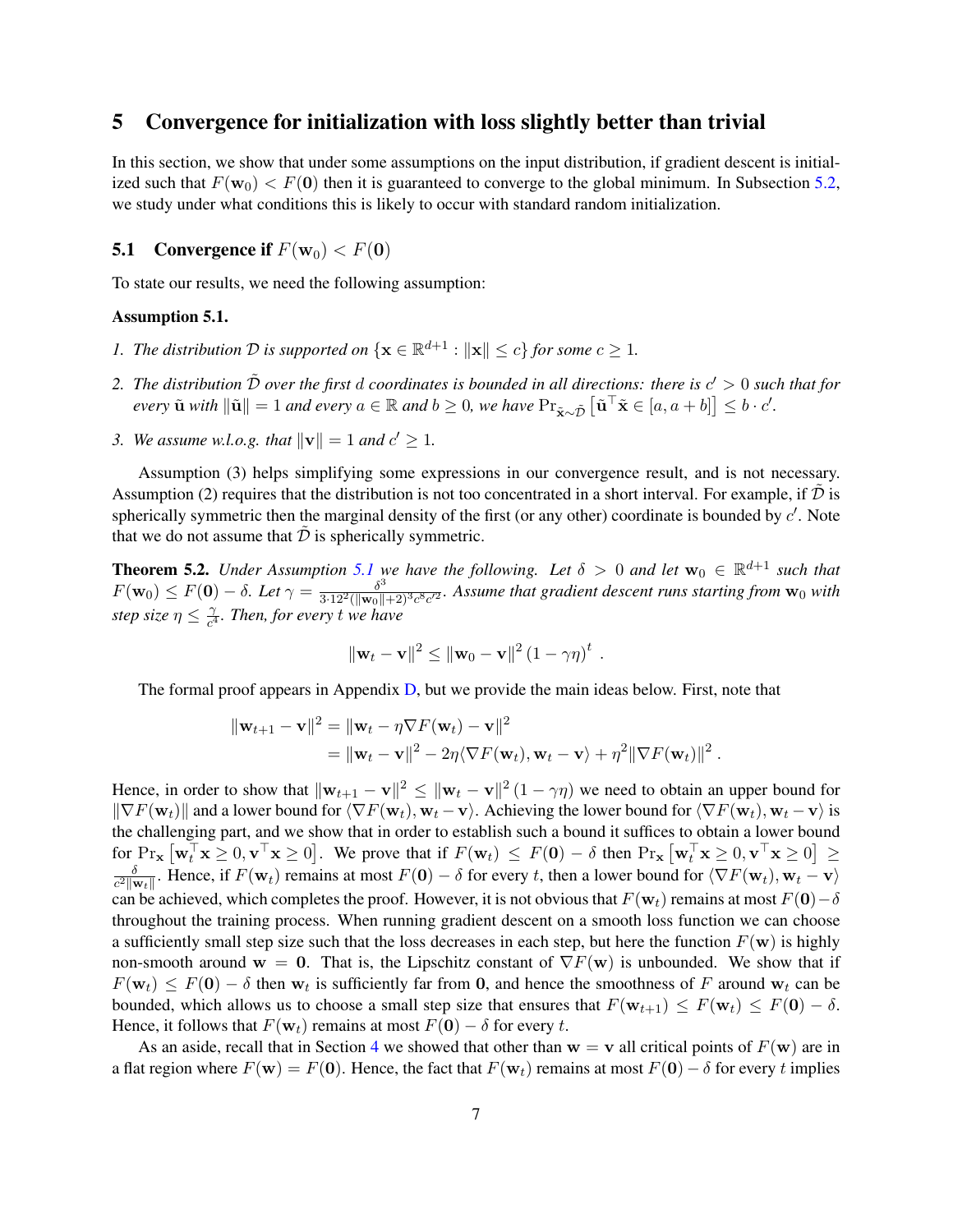that  $w_t$  does not reach the region of bad critical points, which explains the asymptotic convergence to the global minimum.

We also note that although we assume that the distribution has a bounded support, this assumption is mainly made for simplicity, and can be relaxed to have sub-Gaussian distributions with bounded moments. These distributions include, e.g. Gaussian distributions.

#### <span id="page-7-0"></span>5.2 Convergence for Random Initialization

In Theorem [5.2](#page-6-2) we showed that if  $F(\mathbf{w}_0) < F(\mathbf{0})$  then gradient descent converges to the global minimum. We now show that under mild assumptions on the input distribution, a random initialization of  $w_0$  near zero satisfies this requirement. We will need the following assumption, also used in [\[23,](#page-11-1) [5\]](#page-10-0):

<span id="page-7-1"></span>**Assumption 5.3.** *There are*  $\alpha, \beta > 0$  *s.t the distribution*  $\tilde{D}$  *satisfies the following: For any vector*  $\tilde{w} \neq \tilde{v}$ *,* let  $\tilde{\cal D}_{\tilde{\bf w},\tilde{\bf v}}$  denote the marginal distribution of  $\tilde{\cal D}$  on the subspace spanned by  $\tilde{\bf w},\tilde{\bf v}$  (as a distribution over  $\mathbb{R}^2$ ). *Then any such distribution has a density function*  $p_{\tilde{\mathbf{w}},\tilde{\mathbf{v}}}(\hat{\mathbf{x}})$  *over*  $\mathbb{R}^2$  *such that*  $\inf_{\hat{\mathbf{x}}:\|\hat{\mathbf{x}}\|\leq\alpha} p_{\tilde{\mathbf{w}},\tilde{\mathbf{v}}}(\hat{\mathbf{x}}) \geq \beta$ .

The main technical tool for proving convergence under random initialization is the following:

<span id="page-7-2"></span>**Theorem 5.4.** Assume that the input distribution D is supported on  $\{x \in \mathbb{R}^{d+1} : ||x|| \le c\}$  for some  $c \geq 1$ , and Assumption [5.3](#page-7-1) holds. Let  $\mathbf{v} \in \mathbb{R}^{d+1}$  such that  $\|\mathbf{v}\| = 1$  and  $-\frac{b_{\mathbf{v}}}{\|\tilde{\mathbf{v}}\|} \leq \alpha \cdot \frac{\sin(\frac{\pi}{8})}{4}$  $\frac{\binom{8}{3}}{4}$ . Let  $M = \frac{\alpha^4 \beta \sin^3\left(\frac{\pi}{8}\right)}{256c}$  $\frac{\sin^{\circ}(\frac{\alpha}{8})}{256c}$ *. Let*  $\mathbf{w} \in \mathbb{R}^{d+1}$  *such that*  $b_{\mathbf{w}} = 0$ *,*  $\theta(\tilde{\mathbf{w}}, \tilde{\mathbf{v}}) \leq \frac{3\pi}{4}$  $rac{3\pi}{4}$  and  $\|\mathbf{w}\| < \frac{2M}{c^2}$  $\frac{2M}{c^2}$ . Then,  $F(\mathbf{w}) \leq$  $F(\mathbf{0}) + ||\mathbf{w}||^2 \cdot \frac{c^2}{2} - ||\mathbf{w}|| \cdot M < F(\mathbf{0}).$ 

We prove the theorem in Appendix [D.1.](#page-26-0) The main idea is that since

$$
F(\mathbf{w}) = \mathbb{E}_{\mathbf{x}} \left[ \frac{1}{2} \left( \sigma(\mathbf{w}^{\top} \mathbf{x}) - \sigma(\mathbf{v}^{\top} \mathbf{x}) \right)^{2} \right]
$$
  
=  $F(\mathbf{0}) + \frac{1}{2} \mathbb{E}_{\mathbf{x}} \left[ \left( \sigma(\mathbf{w}^{\top} \mathbf{x}) \right)^{2} \right] - \mathbb{E}_{\mathbf{x}} \left[ \sigma(\mathbf{w}^{\top} \mathbf{x}) \sigma(\mathbf{v}^{\top} \mathbf{x}) \right]$   

$$
\leq F(\mathbf{0}) + ||\mathbf{w}||^{2} \cdot \frac{c^{2}}{2} - ||\mathbf{w}|| \cdot \mathbb{E}_{\mathbf{x}} \left[ \sigma(\mathbf{w}^{\top} \mathbf{x}) \sigma(\mathbf{v}^{\top} \mathbf{x}) \right],
$$

then it suffices to obtain a lower bound for  $\mathbb{E}_x \left[ \sigma(\bar{\mathbf{w}}^T \mathbf{x}) \sigma(\mathbf{v}^T \mathbf{x}) \right]$ . In the proof we show that such a bound can be achieved if the conditions of the theorem hold.

Suppose that  $w_0$  is such that  $\tilde{w}_0$  is drawn from a spherically symmetric distribution and  $b_{w_0} = 0$ . By standard concentration of measure arguments, it holds w.p. at least  $1-e^{\Omega(d)}$  that  $\theta(\tilde{\mathbf{w}}_0, \tilde{\mathbf{v}}) \leq \frac{3\pi}{4}$  $rac{3\pi}{4}$  (where the notation  $\Omega(d)$  hides only numerical constants, namely, it does not depend on other parameters of the problem). Therefore, if  $\tilde{w}_0$  is drawn from the uniform distribution on a sphere of radius  $\rho < \frac{2M}{c^2}$ , then the theorem implies that w.h.p. we have  $F(\mathbf{w}_0) < F(\mathbf{0})$ . For such initialization Theorem [5.2](#page-6-2) implies that gradient descent converges to the global minimum. For example, for  $\rho = \frac{M}{c^2}$  $\frac{M}{c^2}$  we have w.h.p. that  $F(\mathbf{w}_0) \leq F(\mathbf{0}) + \frac{\rho^2 c^2}{2} - \rho M = F(\mathbf{0}) - \frac{M^2}{2c^2}$  $\frac{M^2}{2c^2}$ , and thus Theorem [5.2](#page-6-2) applies with  $\delta = \frac{M^2}{2c^2}$  $\frac{M^2}{2c^2}$ . Thus, we have the following corollary:

<span id="page-7-3"></span>**Corollary 5.5.** *Under Assumption [5.1](#page-6-1) and Assumption [5.3](#page-7-1) we have the following. Let*  $M = \frac{\alpha^4 \beta \sin^3(\frac{\pi}{8})}{256c}$  $rac{\sin(\sqrt{8})}{256c}$ , let  $\rho = \frac{M}{c^2}$  $\frac{M}{c^2}$ , let  $\delta = \frac{M^2}{2c^2}$  $\frac{M^2}{2c^2}$ , and let  $\gamma = \frac{\delta^3}{3 \cdot 12^2(\rho + 2)}$  $rac{\delta^3}{3 \cdot 12^2(\rho+2)^3 c^8 c'^2}$ *. Suppose that*  $-\frac{b_v}{\|\vec{v}\|} \leq \alpha \cdot \frac{\sin(\frac{\pi}{8})}{4}$  $\frac{\sqrt{8}}{4}$ , and  $w_0$  is such that  $b_{\mathbf{w}_0} = 0$  and  $\tilde{\mathbf{w}}_0$  is drawn from the uniform distribution on a sphere of radius  $\rho$ . Consider gradient descent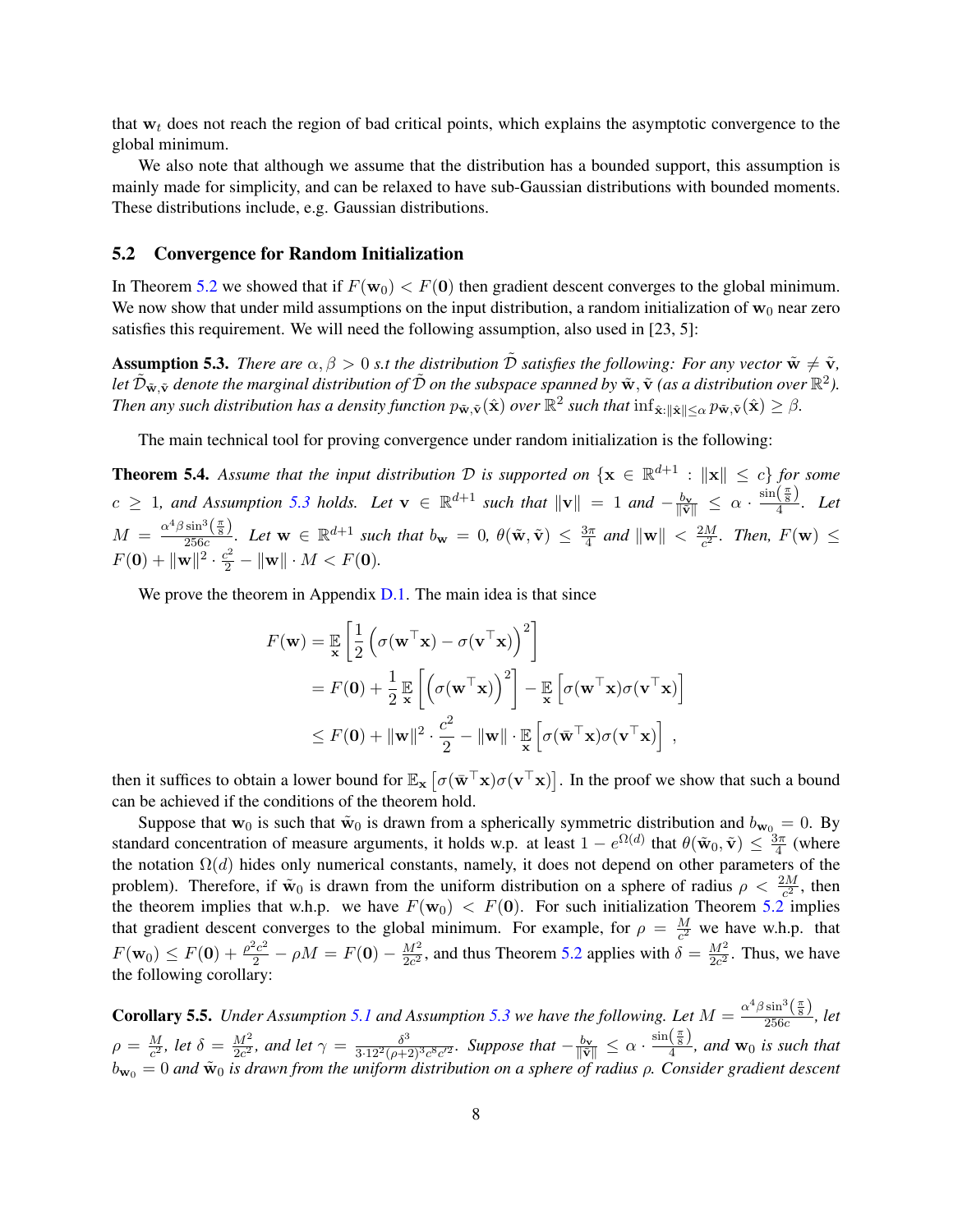with step size  $\eta \leq \frac{\gamma}{c^4}$  $\frac{\gamma}{c^4}$ . Then, with probability at least  $1 - e^{\Omega(d)}$  over the choice of  $w_0$  we have for every t:  $\|\mathbf{w}_t - \mathbf{v}\|^2 \leq \|\mathbf{w}_0 - \mathbf{v}\|^2 (1 - \gamma \eta)^t$ .

We note that a similar result holds also if  $\tilde{w}_0$  is drawn from a normal distribution  $\mathcal{N}(0, \frac{\rho^2}{d})$  $\frac{\partial^2}{\partial d}I$ ).

**Remark 5.6** (The assumption on  $b_v$ ). *The assumption*  $-\frac{b_v}{\|\vec{v}\|} \le \alpha \cdot \frac{\sin(\frac{\pi}{8})}{4}$  $\frac{\sqrt{8}}{4}$  *implies that the bias term*  $b_v$  *may be either positive or negative, but in case it is negative then it cannot be too large. This assumption is indeed crucial for the proof, but for "well-behaved" distributions, if this assumption is not satisfied (for a large enough*  $\alpha$ *), then the loss at*  $F(\mathbf{0})$  *is already good enough. For example, for a standard Gaussian distribution and for every*  $\epsilon > 0$ , we can choose  $\alpha$  *large enough such that for any bias term (positive or negative)* we *either: (1) converge to the global minimum with a loss of zero, or; (2) converge to a local minimum with a loss of*  $F(0)$ *, which is smaller then*  $\epsilon$ *. Moreover, we can show that by choosing*  $\alpha$  *appropriately, and using the example in Theorem [3.2,](#page-4-1) if*  $-\frac{b_v}{\|\tilde{\mathbf{v}}\|} \geq 2\alpha$  *then gradient flow will converge to a non-global minimum with loss of*  $F(0)$ *. This means that our bound on*  $\alpha$  *is tight up to a constant factor. For a further discussion on the assumption on*  $b_v$ *, and how to choose*  $\alpha$  *see Appendix E.* 

Previous papers have shown separation between random features (or kernel) methods and neural net-works in terms of their approximation power (see [\[22,](#page-11-9) [12\]](#page-11-10), and the discussion in [\[13\]](#page-11-12)). These works show that under a standard Gaussian distribution, random features cannot even approximate a single ReLU neuron, unless the number of features is exponential in the input dimension. That analysis crucially relies on the single neuron having a non-zero bias term. In this work we complete the picture by showing that gradient descent can indeed find a near-optimal neuron with non-zero bias. Thus, we see there is indeed essentially a separation between what can be learned using random features and using gradient descent over neural networks.

<span id="page-8-1"></span>Remark 5.7 (Learning a neuron without bias). *[\[23\]](#page-11-1) studied the problem of learning a single ReLU neuron without bias using gradient descent on a single neuron without bias. For input distributions that are not spherically symmetric they showed that gradient descent with random initialization near zero converges to* the global minimum w.p. at least  $\frac{1}{2} - o_d(1)$ . Their result is also under Assumption [5.3.](#page-7-1) An immediate *corollary from the discussion above is that if we learn a single neuron without bias using gradient descent with random initialization on a single neuron with bias, then the algorithm converges to the global minimum w.p. at least* 1−e Ω(d) *. Moreover, our proof technique can be easily adapted to the setting of learning a single neuron without bias using gradient descent on a single neuron without bias, namely, the setting studied in [\[23\]](#page-11-1). It can be shown that in this setting gradient descent converges w.h.p to the global minimum. Thus, our technique allows us to improve the result of [\[23\]](#page-11-1) from probability*  $\frac{1}{2} - o_d(1)$  *to probability*  $1 - e^{\Omega(d)}$ *.* 

### <span id="page-8-0"></span>6 Convergence for spread and symmetric distributions

In this section we show that under a certain set of assumptions, different from the assumptions in Section [5,](#page-6-0) it is possible to show linear convergence of gradient descent to the global minimum. The assumptions we make for this theorem are as follows:

#### <span id="page-8-2"></span>Assumption 6.1.

- *1. The target vector* **v** *satisfies that*  $b_v \geq 0$  *and*  $\|\tilde{\mathbf{v}}\| = 1$ *.*
- 2. The distribution  $\tilde{\mathcal{D}}$  *over the first* d *coordinates is spherically symmetric.*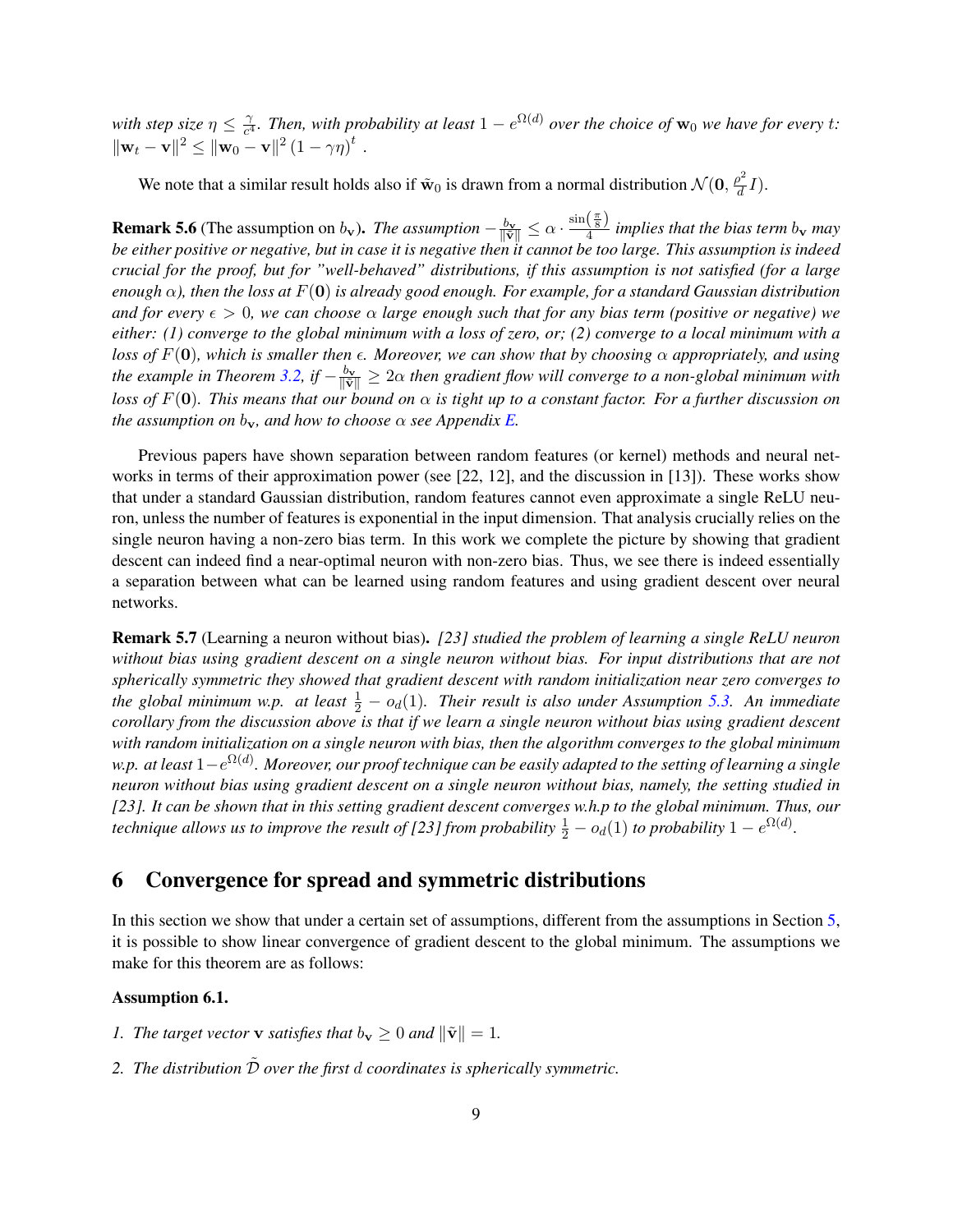- *3. Assumption [5.3](#page-7-1) holds, and denoting by*  $\tau := \frac{\mathbb{E}_{\tilde{\mathbf{x}} \sim \tilde{\mathcal{D}}} [|\tilde{x}_1 \tilde{x}_2|]}{\mathbb{E}_{\tilde{\mathcal{D}}} [|\tilde{x}_1 \rangle]}$  $\frac{\tilde{\mathbf{x}} \sim \tilde{\mathcal{D}}\left[\tilde{x}_1^2\right]}{\mathbb{E}_{\tilde{\mathbf{x}} \sim \tilde{\mathcal{D}}}[\tilde{x}_1^2]}$ , then  $\alpha \geq 2.5$  $\sqrt{2} \cdot \max\left\{1, \frac{1}{\sqrt{2}}\right\}$ τ  $\}$  where  $\alpha$  *is from Assumption [5.3.](#page-7-1)*
- *4. Denote by*  $c := \mathbb{E}_{\tilde{\mathbf{x}} \sim \tilde{\mathcal{D}}} \left[ \|\tilde{\mathbf{x}}\|^4 \right]$ , then  $c < \infty$ .

We note that item (3) considers  $x_1, x_2$ , but due to the assumption on the symmetry of the distribution (item (2)), the assumption in item (3) holds for every  $x_i, x_j$ . Under these assumptions, we prove the following theorem:

<span id="page-9-2"></span>**Theorem 6.2.** Assume we initialize  $w_0$  such that  $||w_0 - v||^2 < 1$ ,  $b_{w_0} \ge 0$  and that Assumption [6.1](#page-8-2) *holds. Then, there is a universal constant* C*, such that using gradient descent on* F(w) *with step size*  $\eta < C \cdot \frac{\beta}{c \alpha^2} \min\{1, \tau\}$  yields that for every t we have  $\|\mathbf{w}_t - \mathbf{v}\|^2 \leq (1 - \eta \lambda)^t \|\mathbf{w}_0 - \mathbf{v}\|^2$  , for  $\lambda = C \cdot \frac{\beta}{c \alpha^2}$ .

This result has several advantages and disadvantages compared to those of the previous section. The main disadvantage is that the assumptions are generally more stringent: We focus only on positive target biases ( $b_v \ge 0$ ) and spherically symmetric distributions D. Also we require a certain technical assumption on the the distribution, as specified by  $\tau$ , which are satisfied for standard spherically symmetric distributions, but is a bit non-trivial<sup>[2](#page-9-0)</sup>. Finally, the assumption on the initialization ( $\|\mathbf{w}_0 - \mathbf{v}\|^2 < 1$  and  $b_{\mathbf{w}_0} \ge 0$ ) is much more restrictive (although see Remark [6.3](#page-9-1) below). In contrast, the initialization assumption in the previous section holds with probability close to 1 with random initialization. On the positive side, the convergence rate does not depend on the initialization, i.e., here by initializing with any  $w_0$  such that  $\|w_0 - v\|^2 < 1$ and  $b_{\mathbf{w}_0} \geq 0$ , we get a convergence rate that only depends on the input distribution. On the other hand, in Theorem [5.2,](#page-6-2) the convergence rate depends on the parameter  $\delta$  which depends on the initialization. Also, the distribution is not necessarily bounded – we only require its fourth moment to be bounded.

<span id="page-9-1"></span>**Remark 6.3** (Random initialization). *For*  $b_v = 0$  *the initialization assumption* ( $\|\mathbf{w}_0 - \mathbf{v}\|^2 < 1$ ) *is satisfied with probability close to*  $1/2$  *with standard initializations, see Lemma 5.1 from [\[23\]](#page-11-1)). For*  $b_v > 0$ *, a similar argument applies if*  $b_w$  *is initialized close enough to*  $b_v$ .

The proof of the theorem is quite different from the proofs in Section [5,](#page-6-0) and is more geometrical in nature, extending previously used techniques from [\[23,](#page-11-1) [5\]](#page-10-0). It contains two major parts: The first part is an extension of the methods from [\[23\]](#page-11-1) to the case of adding a bias term. Specifically, we show a lower bound on  $\langle \nabla F(\mathbf{w}), \mathbf{w} - \mathbf{v} \rangle$ , which depends on both the angle between  $\tilde{\mathbf{w}}$  and  $\tilde{\mathbf{v}}$ , and the bias terms  $b_{\mathbf{w}}$  and  $b_{\mathbf{v}}$  (see Theorem [A.2\)](#page-12-0). This result implies that for suitable values of w, gradient descent will decrease the distance from v. The second part of the proof is showing that throughout the optimization process, w will stay in an area where we can apply the result above. Specifically, the intricate part is showing that the term  $-\frac{b_w}{\|\tilde{\mathbf{w}}\|}$  does not get too large. Note that due to Theorem [4.2,](#page-5-1) we know that keeping this term small means that w stays away from the cone of bad critical points which are not the global minimum. The full proof can be found in Appendix [F.](#page-29-1)

## 7 Discussion

In this work we studied the problem of learning a single neuron with a bias term using gradient descent. We showed several negative results, indicating that adding a bias term makes the problem more difficult than without a bias term. Next, we gave a characterization of the critical points of the problem under

<span id="page-9-0"></span><sup>&</sup>lt;sup>2</sup>For example, for standard Gaussian distribution, we have that  $\tau = \frac{2}{\pi} \approx 0.63$ , hence we can take  $\alpha = 4.5$ , and  $\beta = O(1)$ . Since the distribution  $\tilde{D}$  is symmetric, we present the assumption w.l.o.g with respect to the first 2 coordinates.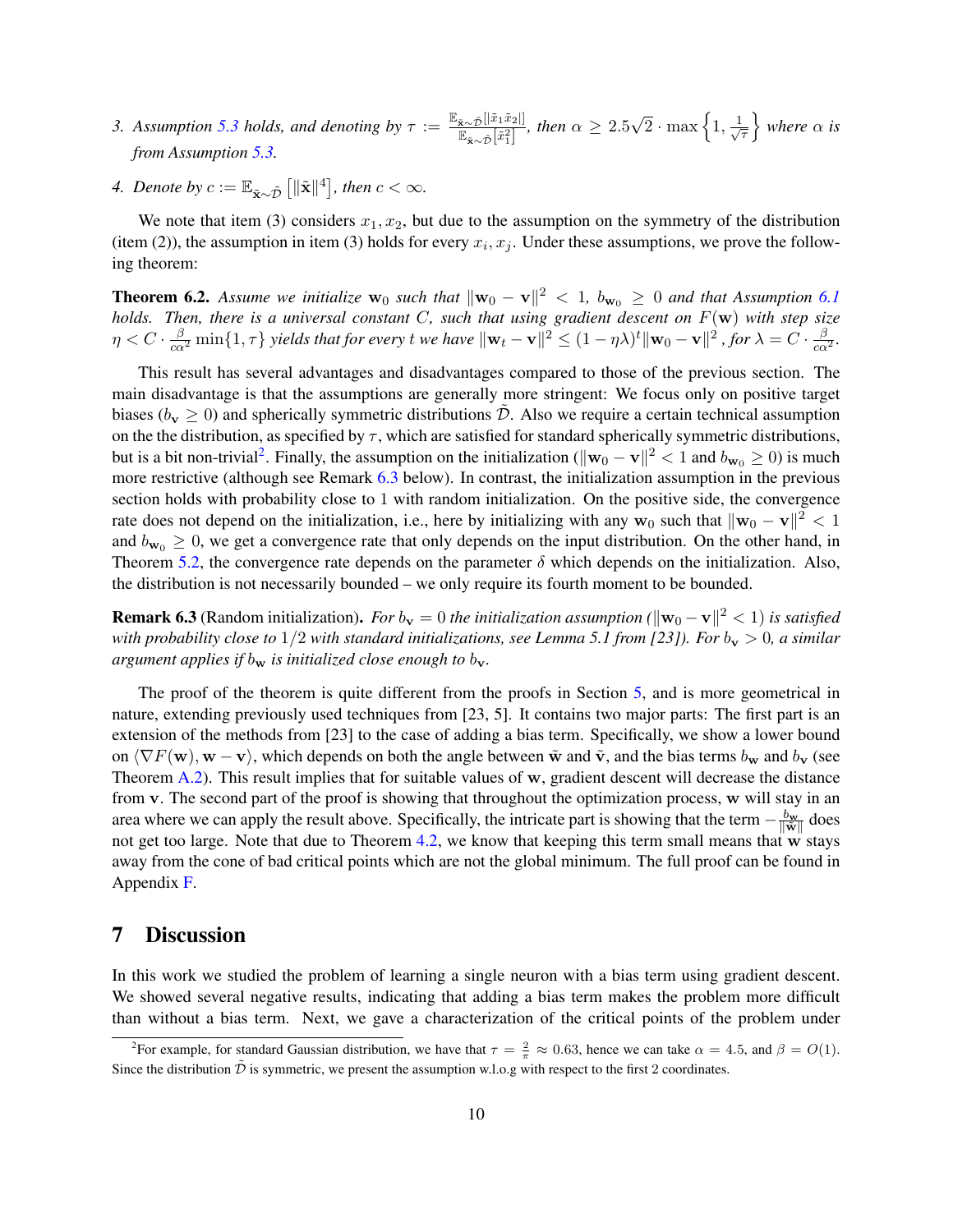some assumptions on the input distribution, showing that there is a manifold of critical points which are not the global minimum. We proved two convergence results using different techniques and under different assumptions. Finally, we showed that under mild assumptions on the input distribution, reaching the global minimum can be achieved by standard random initialization.

We emphasize that previous works studying the problem of a single neuron either considered nonstandard algorithms (e.g. Isotron), or required assumptions on the input distribution which do not allow a bias term. Hence, this is the first work we are aware of which gives positive and negative results on the problem of learning a single neuron with a bias term using gradient methods.

In this work we focused on the gradient descent algorithm. We believe that our results can also be extended to the commonly used SGD algorithm, using similar techniques to [\[23,](#page-11-1) [17\]](#page-11-13), and leave it for future work. Another interesting future direction is analyzing other previously studied settings, but with the addition of a bias term. These settings can include convolutional networks, two layers neural networks, and agnostic learning of a single neuron.

### Acknowledgements

This research is supported in part by European Research Council (ERC) grant 754705.

## References

- <span id="page-10-5"></span>[1] A. Brutzkus and A. Globerson. Globally optimal gradient descent for a convnet with gaussian inputs. In *Proceedings of the 34th International Conference on Machine Learning-Volume 70*. JMLR. org, 2017.
- <span id="page-10-8"></span>[2] S. Bubeck. Convex optimization: Algorithms and complexity. *arXiv preprint arXiv:1405.4980*, 2014.
- <span id="page-10-3"></span>[3] I. Diakonikolas, S. Goel, S. Karmalkar, A. R. Klivans, and M. Soltanolkotabi. Approximation schemes for relu regression. In *Conference on Learning Theory*, pages 1452–1485. PMLR, 2020.
- <span id="page-10-1"></span>[4] S. S. Du, J. D. Lee, and Y. Tian. When is a convolutional filter easy to learn? *arXiv preprint arXiv:1709.06129*, 2017.
- <span id="page-10-0"></span>[5] S. Frei, Y. Cao, and Q. Gu. Agnostic learning of a single neuron with gradient descent. *arXiv preprint arXiv:2005.14426*, 2020.
- <span id="page-10-4"></span>[6] S. Goel, V. Kanade, A. Klivans, and J. Thaler. Reliably learning the relu in polynomial time. In *Conference on Learning Theory*, pages 1004–1042. PMLR, 2017.
- <span id="page-10-6"></span>[7] S. Goel, S. Karmalkar, and A. Klivans. Time/accuracy tradeoffs for learning a relu with respect to gaussian marginals. *arXiv preprint arXiv:1911.01462*, 2019.
- <span id="page-10-7"></span>[8] S. Goel, A. Klivans, P. Manurangsi, and D. Reichman. Tight hardness results for training depth-2 relu networks. *arXiv preprint arXiv:2011.13550*, 2020.
- <span id="page-10-2"></span>[9] S. M. Kakade, V. Kanade, O. Shamir, and A. Kalai. Efficient learning of generalized linear and single index models with isotonic regression. In *Advances in Neural Information Processing Systems*, pages 927–935, 2011.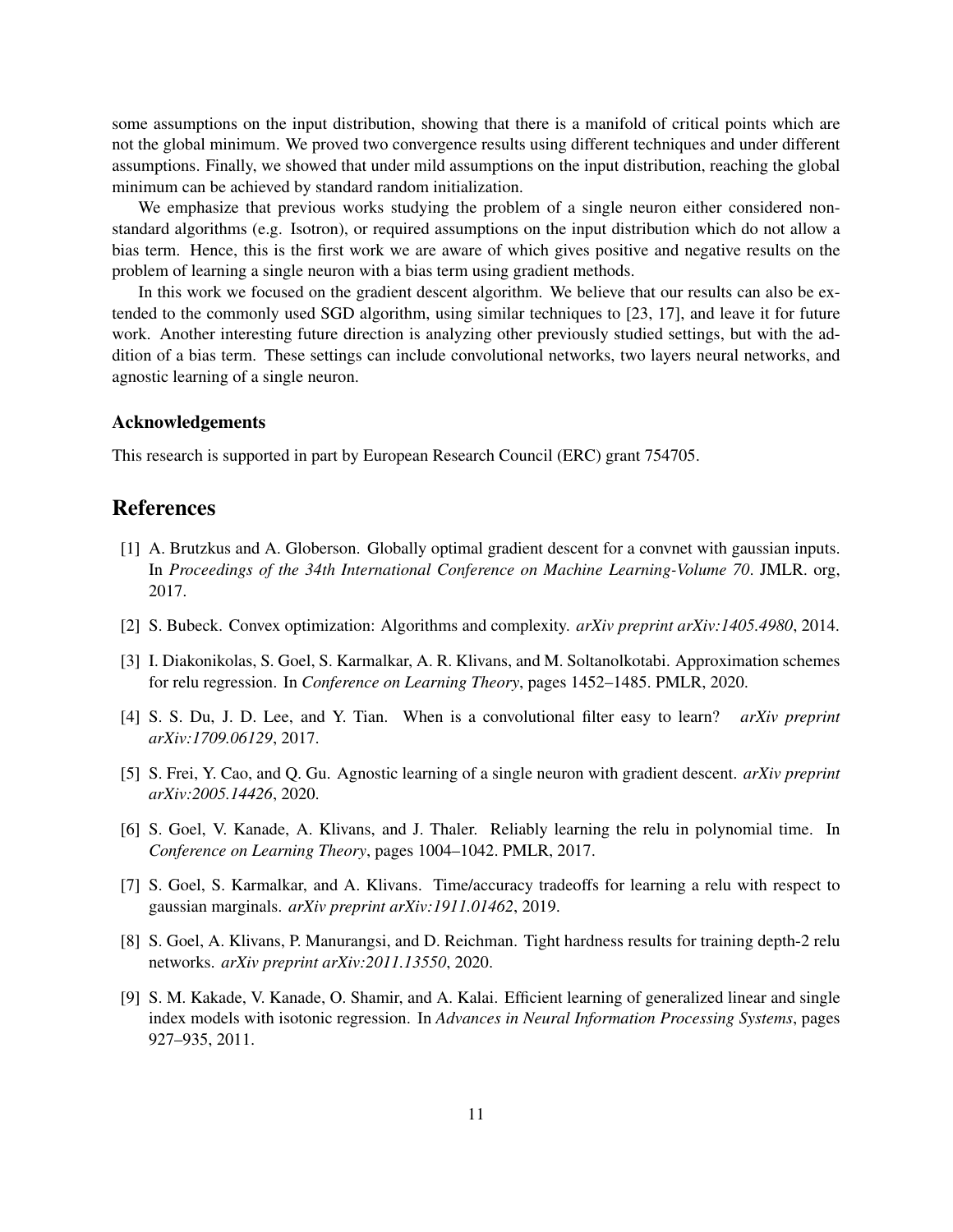- <span id="page-11-6"></span>[10] A. T. Kalai and R. Sastry. The isotron algorithm: High-dimensional isotonic regression. In *COLT*. Citeseer, 2009.
- <span id="page-11-2"></span>[11] S. M. M. Kalan, M. Soltanolkotabi, and A. S. Avestimehr. Fitting relus via sgd and quantized sgd. In *2019 IEEE International Symposium on Information Theory (ISIT)*, pages 2469–2473. IEEE, 2019.
- <span id="page-11-10"></span>[12] P. Kamath, O. Montasser, and N. Srebro. Approximate is good enough: Probabilistic variants of dimensional and margin complexity. In *Conference on Learning Theory*, pages 2236–2262. PMLR, 2020.
- <span id="page-11-12"></span>[13] E. Malach, P. Kamath, E. Abbe, and N. Srebro. Quantifying the benefit of using differentiable learning over tangent kernels. *arXiv preprint arXiv:2103.01210*, 2021.
- <span id="page-11-4"></span>[14] S. Mei, Y. Bai, and A. Montanari. The landscape of empirical risk for non-convex losses. *arXiv preprint arXiv:1607.06534*, 2016.
- <span id="page-11-5"></span>[15] S. Oymak and M. Soltanolkotabi. Overparameterized nonlinear learning: Gradient descent takes the shortest path? *arXiv preprint arXiv:1812.10004*, 2018.
- <span id="page-11-11"></span>[16] A. Paszke, S. Gross, F. Massa, A. Lerer, J. Bradbury, G. Chanan, T. Killeen, Z. Lin, N. Gimelshein, L. Antiga, et al. Pytorch: An imperative style, high-performance deep learning library. *arXiv preprint arXiv:1912.01703*, 2019.
- <span id="page-11-13"></span>[17] O. Shamir. A stochastic pca and svd algorithm with an exponential convergence rate. In *International Conference on Machine Learning*, pages 144–152, 2015.
- <span id="page-11-0"></span>[18] M. Soltanolkotabi. Learning relus via gradient descent. In *Advances in Neural Information Processing Systems*, pages 2007–2017, 2017.
- <span id="page-11-3"></span>[19] Y. S. Tan and R. Vershynin. Online stochastic gradient descent with arbitrary initialization solves non-smooth, non-convex phase retrieval. *arXiv preprint arXiv:1910.12837*, 2019.
- <span id="page-11-7"></span>[20] Y. Tian. An analytical formula of population gradient for two-layered relu network and its applications in convergence and critical point analysis. In *Proceedings of the 34th International Conference on Machine Learning-Volume 70*, pages 3404–3413. JMLR. org, 2017.
- <span id="page-11-8"></span>[21] G. Vardi and O. Shamir. Implicit regularization in relu networks with the square loss. *arXiv preprint arXiv:2012.05156*, 2020.
- <span id="page-11-9"></span>[22] G. Yehudai and O. Shamir. On the power and limitations of random features for understanding neural networks. *arXiv preprint arXiv:1904.00687*, 2019.
- <span id="page-11-1"></span>[23] G. Yehudai and O. Shamir. Learning a single neuron with gradient methods. *arXiv preprint arXiv:2001.05205*, 2020.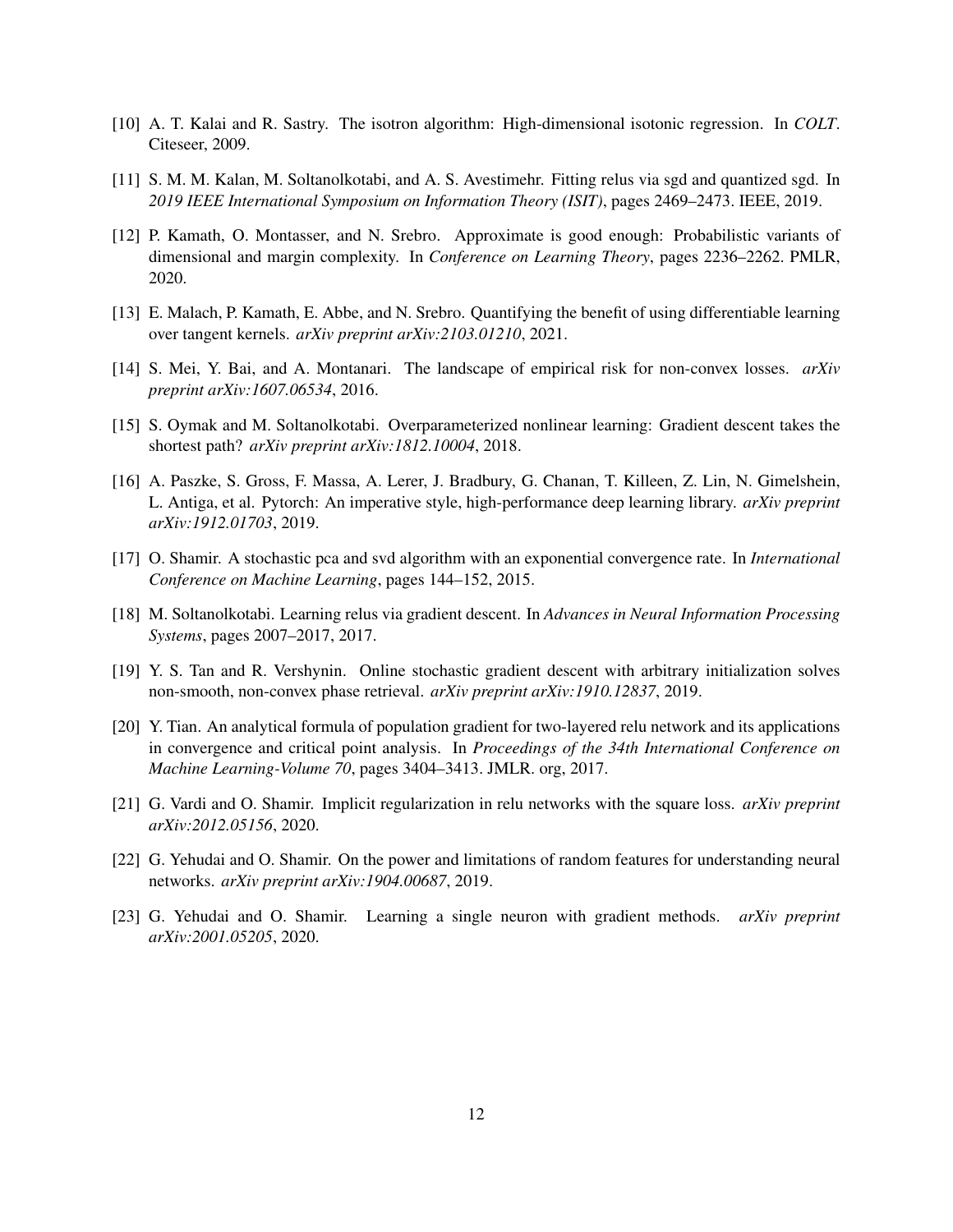## Appendices

## A Auxiliary Results

In this appendix we extend several key results from [\[23\]](#page-11-1) for the case of adding a bias term. Specifically, we extend Theorem 4.2 from [\[23\]](#page-11-1) which shows that under mild assumptions on the distribution, the gradient of the loss points in a good direction which depends on the angle between the learned vector w and the target v. We also bound the volume of a certain set in  $\mathbb{R}^2$ , which can be seen as an extension of Lemma B.1 from [\[23\]](#page-11-1).

<span id="page-12-1"></span>**Lemma A.1.** Let 
$$
P = \{ \mathbf{y} \in \mathbb{R}^2 : \mathbf{w}^\top \mathbf{y} > b, \mathbf{v}^\top \mathbf{y} > b, \|\mathbf{y}\| \leq \alpha \}
$$
 for  $b \in \mathbb{R}$  and  $\mathbf{w}, \mathbf{v} \in \mathbb{R}^2$  with  $\|\mathbf{w}\|, \|\mathbf{v}\| = 1$  and  $\theta(\mathbf{w}, \mathbf{v}) \leq \pi - \delta$  for  $\delta \in [0, \pi]$ . If  $b < \alpha \sin\left(\frac{\delta}{2}\right)$  then  $Vol(P) \geq \frac{(\alpha \sin\left(\frac{\delta}{2}\right) - b)^2}{4 \sin\left(\frac{\delta}{2}\right)}$ .

*Proof.* The volume of P is smallest when the angle is exactly  $\pi - \delta$ , thus we can lower bound the volume by assuming that  $\theta(\mathbf{w}, \mathbf{v}) = \pi - \delta$ . Next, we can rotate to coordinates to consider without loss of generality the volume of the set

$$
P' = \{(y_1, y_2) \in \mathbb{R}^2 : \theta((y_1, y_2 - b'), \mathbf{e}_2) \le \delta/2, \|(y_1, y_2)\| \le \alpha\},\
$$

where  $b' = \frac{b}{\sin(\delta/2)}$  and  $e_2 = (0, 1)$ . Let  $P'' = \{(x, y) \in \mathbb{R}^2 : x^2 + (y - b')^2 \leq (\alpha - b')^2\}$  be the disc of radius  $\alpha - b'$  around the point  $(0, b')$ . It is enough to bound the volume of  $P' \cap P''$ . We define the rectangular sets:

$$
P_1 = \left[\frac{(\alpha - b')}{2}\sin\left(\frac{\delta}{4}\right), (\alpha - b')\sin\left(\frac{\delta}{4}\right)\right] \times \left[b' + \frac{(\alpha - b')}{2}\cos\left(\frac{\delta}{4}\right), b' + (\alpha - b')\cos\left(\frac{\delta}{4}\right)\right]
$$
  

$$
P_2 = \left[-(\alpha - b')\sin\left(\frac{\delta}{4}\right), -\frac{(\alpha - b')}{2}\sin\left(\frac{\delta}{4}\right)\right] \times \left[b' + \frac{(\alpha - b')}{2}\cos\left(\frac{\delta}{4}\right), b' + (\alpha - b')\cos\left(\frac{\delta}{4}\right)\right]
$$

See Figure [1](#page-13-0) for an illustration. We have that  $P_1, P_2 \subseteq P' \cap P''$ . We will show it for  $P_1$ , the same argument also works for  $P_2$ . First,  $P_1 \subseteq P''$  is immediate by the definition of the two sets. For P', the straight line in the boundary of P' is defined by  $y_2 = b' + y_1 \cdot \frac{\cos(\frac{\delta}{2})}{\sin(\frac{\delta}{2})}$  $\frac{\cos(\frac{2}{2})}{\sin(\frac{\delta}{2})}$ . It can be seen that each vertex of the rectangle  $P_1$ , is above this line. Moreover, the norm of each vertex of  $P_1$  is at most  $\alpha$ . Hence all the vertices are inside P', which means that  $P_1 \subseteq P'$ . In total we get:

$$
\text{Vol}(P) \ge \text{Vol}(P' \cap P'') \ge \text{Vol}(P_1 \cup P_2)
$$
  
= 
$$
\frac{(\alpha - b')^2}{2} \sin\left(\frac{\delta}{4}\right) \cos\left(\frac{\delta}{4}\right)
$$
  
= 
$$
\frac{(\alpha \sin\left(\frac{\delta}{2}\right) - b)^2}{4 \sin\left(\frac{\delta}{2}\right)}
$$

<span id="page-12-0"></span>**Theorem A.2.** Let  $w, v \in \mathbb{R}^{d+1}$  , denote by  $\tilde{w}, \tilde{v}$  their first d coordinates and by  $b_w, b_v$  their last coordinate. *Assume that*  $\theta(\tilde{\mathbf{w}}, \tilde{\mathbf{v}}) \leq \pi - \delta$  *for some*  $\delta \in [0, \pi)$ *, and that the distribution* D *is such that its first d* 

 $\Box$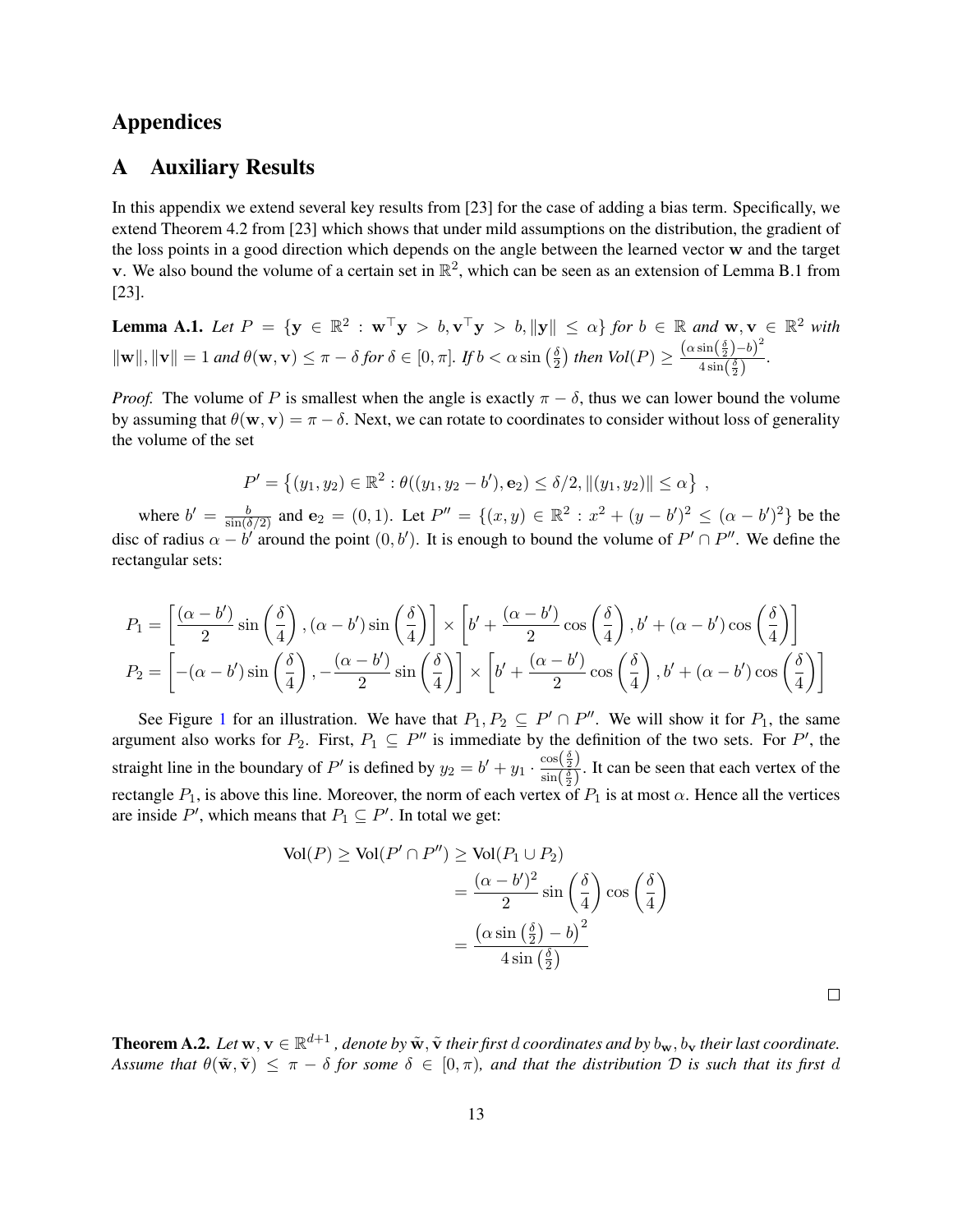<span id="page-13-0"></span>

Figure 1: An illustration of the set P' (in red), the circle P'' (in blue) and the two rectangles  $P_1, P_2$  (in black), for the case of  $\delta = \pi/2$ ,  $\alpha = 1$  and  $b = 0.3$ . For  $b = 0$ , P' would be a pie slice, and the blue circle  $P''$  will coincide with the red circle.

*coordinates satisfy Assumption 4.1 (1) from [\[23\]](#page-11-1), and that its last coordinate is a constant* 1*. Denote*  $b' = \max\{-b_{\mathbf{w}}/\|\tilde{\mathbf{w}}\|, -b_{\mathbf{v}}/\|\tilde{\mathbf{v}}\|, 0\} \cdot \frac{1}{\sin(\frac{\delta}{2})}$ , and assume that  $b' < \alpha$ , then:

$$
\langle \nabla F(\mathbf{w}), \mathbf{w} - \mathbf{v} \rangle \geq \frac{(\alpha - b')^4 \sin \left( \frac{\delta}{4} \right)^3 \beta}{8^4} \cdot \min \left\{ 1, \frac{1}{\alpha^2} \right\} \|\mathbf{w} - \mathbf{v}\|^2
$$

*Proof.* Let  $\tilde{\mathbf{x}}$  be the first d coordinates of x. We have that:

$$
\langle \nabla F(\mathbf{w}), \mathbf{w} - \mathbf{v} \rangle = \mathbb{E}_{\mathbf{x} \sim \mathcal{D}} \left[ \sigma'(\mathbf{w}^\top \mathbf{x}) (\sigma(\mathbf{w}^\top \mathbf{x}) - \sigma(\mathbf{v}^\top \mathbf{x})) (\mathbf{w}^\top \mathbf{x} - \mathbf{v}^\top \mathbf{x}) \right]
$$
  
\n
$$
\geq \mathbb{E}_{\mathbf{x} \sim \mathcal{D}} \left[ \mathbb{1} (\mathbf{w}^\top \mathbf{x} > 0, \mathbf{v}^\top \mathbf{x} > 0) (\mathbf{w}^\top \mathbf{x} - \mathbf{v}^\top \mathbf{x})^2 \right]
$$
  
\n
$$
= ||\mathbf{w} - \mathbf{v}||^2 \cdot \mathbb{E}_{\mathbf{x} \sim \mathcal{D}} \left[ \mathbb{1} (\tilde{\mathbf{w}}^\top \tilde{\mathbf{x}} > -b_{\mathbf{w}}, \tilde{\mathbf{v}}^\top \tilde{\mathbf{x}} > -b_{\mathbf{v}}) ((\overline{\mathbf{w} - \mathbf{v}})^\top \mathbf{x})^2 \right]
$$
  
\n
$$
\geq ||\mathbf{w} - \mathbf{v}||^2 \cdot \inf_{\mathbf{u} \in \text{span}\{\mathbf{w}, \mathbf{v}\}, ||\mathbf{u}|| = 1} \mathbb{E}_{\mathbf{x} \sim \mathcal{D}} \left[ \mathbb{1} (\tilde{\mathbf{w}}^\top \tilde{\mathbf{x}} > -b_{\mathbf{w}}, \tilde{\mathbf{v}}^\top \tilde{\mathbf{x}} > -b_{\mathbf{v}}) (\mathbf{u}^\top \mathbf{x})^2 \right]
$$

Let  $b = \max\{-b_w/\Vert \tilde{\mathbf{w}} \Vert, -b_v/\Vert \tilde{\mathbf{v}} \Vert, 0\}$ , then we can bound the above equation by:

<span id="page-13-1"></span>
$$
\|\mathbf{w} - \mathbf{v}\|^2 \cdot \inf_{\mathbf{u} \in \text{span}\{\mathbf{w}, \mathbf{v}\}, \|\mathbf{u}\| = 1} \mathbb{E}_{\mathbf{x} \sim \mathcal{D}} \left[ \mathbb{1} (\overline{\tilde{\mathbf{w}}}^\top \tilde{\mathbf{x}} > b, \overline{\tilde{\mathbf{v}}}^\top \tilde{\mathbf{x}} > b) (\mathbf{u}^\top \mathbf{x})^2 \right] \geq \|\mathbf{w} - \mathbf{v}\|^2 \cdot \inf_{\mathbf{u} \in \text{span}\{\mathbf{w}, \mathbf{v}\}, \|\mathbf{u}\| = 1} \mathbb{E}_{\tilde{\mathbf{x}} \sim \tilde{\mathcal{D}}} \left[ \mathbb{1} (\overline{\tilde{\mathbf{w}}}^\top \tilde{\mathbf{x}} > b, \overline{\tilde{\mathbf{v}}}^\top \tilde{\mathbf{x}} > b, \|\tilde{\mathbf{x}}\| \leq \alpha) (\tilde{\mathbf{u}}^\top \tilde{\mathbf{x}} + b_{\mathbf{u}})^2 \right]
$$
(4)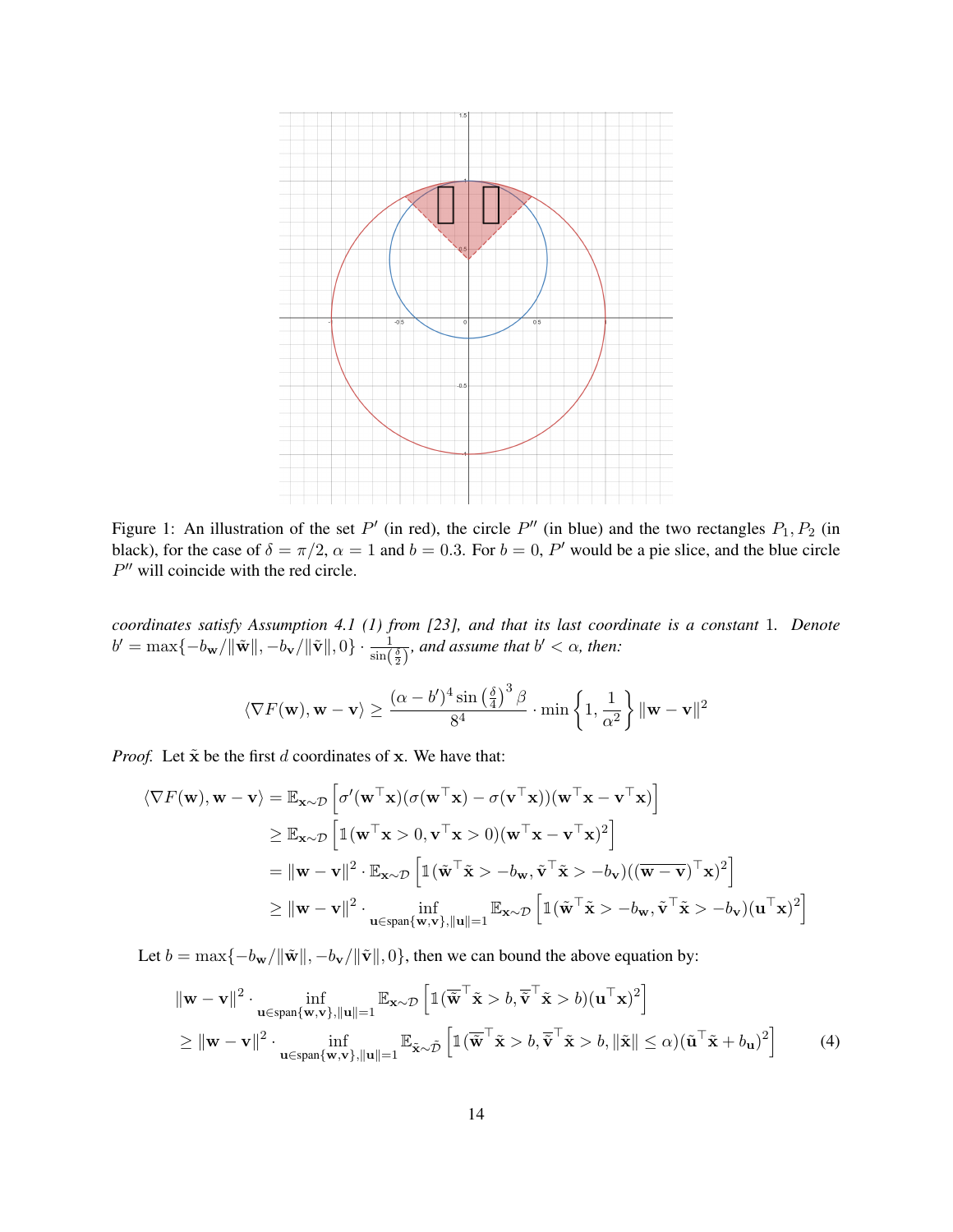Here  $b_{\bf u}$  is the bias term of **u**,  $\tilde{\bf u}$  are the first d coordinates of **u** and  $\tilde{\bf D}$  is the marginal distribution of **x** on its first  $d$  coordinates. Note that since the last coordinate represents the bias term, then the distribution on the last coordinate of x is a constant 1. The condition that  $\|\mathbf{u}\| = 1$  (equivalently  $\|\mathbf{u}\|^2 = 1$ ) translates to  $\|\tilde{\mathbf{u}}\|^2 + b_{\mathbf{u}}^2 = 1.$ 

Our goal is to bound the term inside the infimum. Note that the expression inside the distribution depends just on inner products of  $\tilde{\mathbf{x}}$  with  $\tilde{\mathbf{w}}$  or  $\tilde{\mathbf{v}}$ , hence we can consider the marginal distribution  $\mathcal{D}_{\tilde{\mathbf{w}},\tilde{\mathbf{v}}}$  of  $\tilde{\mathbf{x}}$  on the 2-dimensional subspace spanned by  $\tilde{\mathbf{w}}$  and  $\tilde{\mathbf{v}}$  (with density function  $p_{\tilde{\mathbf{w}}, \tilde{\mathbf{v}}}$ ). Let  $\hat{\mathbf{w}}$  and  $\hat{\mathbf{v}}$  be the projections of  $\tilde{\mathbf{w}}$  and  $\tilde{\mathbf{v}}$  on that subspace. Let  $P = \{ \mathbf{y} \in \mathbb{R}^2 : \overline{\hat{\mathbf{w}}}^\top \mathbf{y} > b, \overline{\hat{\mathbf{v}}}^\top \mathbf{y} > b, \|\mathbf{y}\| \leq \alpha \},$  then we can bound Eq.  $(4)$  with:

$$
\|\mathbf{w} - \mathbf{v}\|^2 \cdot \inf_{\mathbf{u} \in \mathbb{R}^2, b_{\mathbf{u}} \in \mathbb{R}: \|\mathbf{u}\|^2 + b_{\mathbf{u}}^2 = 1} \mathbb{E}_{\mathbf{y} \sim \mathcal{D}_{\tilde{\mathbf{w}}, \tilde{\mathbf{v}}}} \left[ \mathbb{1}(\mathbf{y} \in P) \cdot (\mathbf{u}^\top \mathbf{y} + b_{\mathbf{u}})^2 \right]
$$
  
\n
$$
= \|\mathbf{w} - \mathbf{v}\|^2 \cdot \inf_{\mathbf{u} \in \mathbb{R}^2, b_{\mathbf{u}} \in \mathbb{R}: \|\mathbf{u}\|^2 + b_{\mathbf{u}}^2 = 1} \int_{\mathbf{y} \in \mathbb{R}^2} \mathbb{1}(\mathbf{y} \in P) \cdot (\mathbf{u}^\top \mathbf{y} + b_{\mathbf{u}})^2 p_{\tilde{\mathbf{w}}, \tilde{\mathbf{v}}}(\mathbf{y}) d\mathbf{y}
$$
  
\n
$$
\geq \beta \|\mathbf{w} - \mathbf{v}\|^2 \cdot \inf_{\mathbf{u} \in \mathbb{R}^2, b_{\mathbf{u}} \in \mathbb{R}: \|\mathbf{u}\|^2 + b_{\mathbf{u}}^2 = 1} \int_{\mathbf{y} \in P} (\mathbf{u}^\top \mathbf{y} + b_{\mathbf{u}})^2 d\mathbf{y}
$$

Combining with Proposition [A.3](#page-14-0) finishes the proof

<span id="page-14-0"></span> $\bf{Proposition \; A.3.} \ \ \textit{Let} \ \ P \ = \ \{ \mathbf{y} \ \in \ \mathbb{R}^2 \ : \ \overline{\hat{\mathbf{w}}}^\top \mathbf{y} \ > \ b, \overline{\hat{\mathbf{v}}}^\top \mathbf{y} \ > \ b, \| \mathbf{y} \| \ \leq \ \alpha \} \ \textit{for} \ \ b \ \in \ \mathbb{R} \ \textit{and} \ \hat{\mathbf{w}}, \hat{\mathbf{v}} \ \in \ \mathbb{R}^2 \ \textit{with} \ \ \overline{\hat{\mathbf{v}}} \ = \ \hat{\mathbf{v}} \ = \ \hat{\mathbf{v}} \ = \ \hat{\mathbf$  $\theta(\hat{\mathbf{w}}, \hat{\mathbf{v}}) \leq \pi - \delta$  for  $\delta \in [0, \pi]$ *. Then* 

 $\Box$ 

$$
\inf_{\mathbf{u}\in\mathbb{R}^2,b_{\mathbf{u}}\in\mathbb{R}:\|\mathbf{u}\|^2+b_{\mathbf{u}}^2=1}\int_{\mathbf{y}\in P}(\mathbf{u}^\top\mathbf{y}+b_{\mathbf{u}})^2d\mathbf{y}\geq \frac{(\alpha-b')^4\sin\left(\frac{\delta}{4}\right)^3}{8^4}\cdot\min\left\{1,\frac{1}{\alpha^2}\right\}
$$
\nfor  $b'=\frac{b}{\sin\left(\frac{\delta}{2}\right)}$ .

*Proof.* As in the proof of Lemma [A.1,](#page-12-1) we consider the rectangular sets:

$$
P_1 = \left[\frac{(\alpha - b')}{2}\sin\left(\frac{\delta}{4}\right), (\alpha - b')\sin\left(\frac{\delta}{4}\right)\right] \times \left[b' + \frac{(\alpha - b')}{2}\cos\left(\frac{\delta}{4}\right), b' + (\alpha - b')\cos\left(\frac{\delta}{4}\right)\right]
$$
  

$$
P_2 = \left[-(\alpha - b')\sin\left(\frac{\delta}{4}\right), -\frac{(\alpha - b')}{2}\sin\left(\frac{\delta}{4}\right)\right] \times \left[b' + \frac{(\alpha - b')}{2}\cos\left(\frac{\delta}{4}\right), b' + (\alpha - b')\cos\left(\frac{\delta}{4}\right)\right]
$$

with  $b' = \frac{b}{\sin(\delta/2)}$ . Since we have  $P_1 \cup P_2 \subseteq P$ , and the function inside the integral is positive, we can lower bound the target integral by integrating only over  $P_1 \cup P_2$ . Now we have:

$$
\inf_{\mathbf{u}\in\mathbb{R}^{2},b_{\mathbf{u}}\in\mathbb{R}:\|\mathbf{u}\|^{2}+b_{\mathbf{u}}^{2}=1}\int_{\mathbf{y}\in P}(\mathbf{u}^{\top}\mathbf{y}+b_{\mathbf{u}})^{2}d\mathbf{y}
$$
\n
$$
\geq \inf_{u_{1},u_{2},b_{\mathbf{u}}\in\mathbb{R}:u_{1}^{2}+u_{2}^{2}+b_{\mathbf{u}}^{2}=1}\int_{\mathbf{y}\in P_{1}\cup P_{2}}(u_{1}y_{1}+u_{2}y_{2}+b_{\mathbf{u}})^{2}d\mathbf{y}
$$
\n
$$
=\inf_{u_{1},u_{2},b_{\mathbf{u}}\in\mathbb{R}:u_{1}^{2}+u_{2}^{2}+b_{\mathbf{u}}^{2}=1}\int_{\mathbf{y}\in P_{1}\cup P_{2}}(u_{1}y_{1})^{2}d\mathbf{y}+\int_{\mathbf{y}\in P_{1}\cup P_{2}}(u_{2}y_{2}+b_{\mathbf{u}})^{2}d\mathbf{y}+\int_{\mathbf{y}\in P_{1}\cup P_{2}}2u_{1}y_{1}(u_{2}y_{2}+b_{\mathbf{u}})d\mathbf{y}
$$
\n
$$
=\inf_{u_{1},u_{2},b_{\mathbf{u}}\in\mathbb{R}:u_{1}^{2}+u_{2}^{2}+b_{\mathbf{u}}^{2}=1}\int_{\mathbf{y}\in P_{1}\cup P_{2}}(u_{1}y_{1})^{2}d\mathbf{y}+\int_{\mathbf{y}\in P_{1}\cup P_{2}}(u_{2}y_{2}+b_{\mathbf{u}})^{2}d\mathbf{y}
$$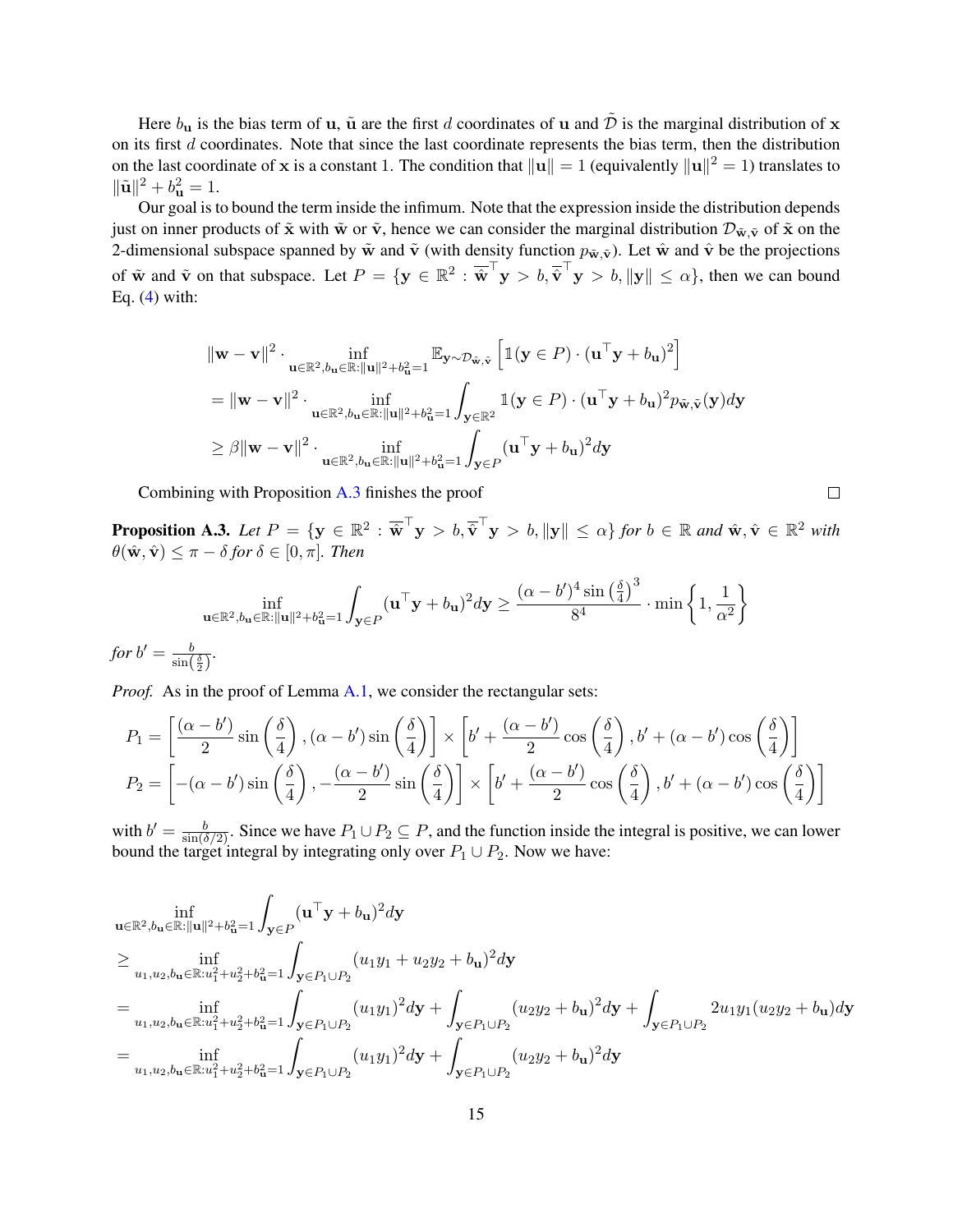where in the last equality we used that  $P_1 \cup P_2$  are symmetric around the  $y_2$  axis, i.e.  $(y_1, y_2) \in P_1 \cup P_2$  iff  $(-y_1, y_2) \in P_1 \cup P_2$ . By the condition that  $u_1^2 + u_2^2 + b_u^2 = 1$  we know that either  $u_1^2 \ge \frac{1}{2}$  $\frac{1}{2}$  or  $u_2^2 + b_{\mathbf{u}}^2 \ge \frac{1}{2}$  $\frac{1}{2}$ . Using that both integrals above are positive, we can lower bound:

$$
\inf_{u_1, u_2, b_{\mathbf{u}} \in \mathbb{R}: u_1^2 + u_2^2 + b_{\mathbf{u}}^2 = 1} \int_{\mathbf{y} \in P_1 \cup P_2} (u_1 y_1)^2 d\mathbf{y} + \int_{\mathbf{y} \in P_1 \cup P_2} (u_2 y_2 + b_{\mathbf{u}})^2 d\mathbf{y}
$$
\n
$$
\geq \min \left\{ \frac{1}{2} \int_{\mathbf{y} \in P_1 \cup P_2} y_1^2 d\mathbf{y}, \inf_{u_2, u_3 \in \mathbb{R}: u_2^2 + u_3^2 = \frac{1}{2}} \int_{\mathbf{y} \in P_1 \cup P_2} (u_2 y_2 + u_3)^2 d\mathbf{y} \right\}.
$$

We will now lower bound both terms in the above equation. For the first term, note that for every  $y \in P_1 \cup P_2$  we have that  $|y_1| \geq \frac{(\alpha - b')}{2}$  $\frac{-b^{\prime })}{2}\sin \left( \frac{\delta }{4}\right)$  $\frac{\delta}{4}$ ). Hence we have:

<span id="page-15-1"></span>
$$
\frac{1}{2} \int_{\mathbf{y} \in P_1 \cup P_2} y_1^2 d\mathbf{y} \ge
$$
\n
$$
\ge \frac{1}{2} \int_{\mathbf{y} \in P_1 \cup P_2} \frac{(\alpha - b')^2}{4} \sin\left(\frac{\delta}{4}\right)^2 d\mathbf{y}
$$
\n
$$
= \frac{(\alpha - b')^2}{8} \sin\left(\frac{\delta}{4}\right)^2 \cdot \frac{(\alpha - b')^2}{2} \sin\left(\frac{\delta}{4}\right) \cos\left(\frac{\delta}{4}\right)
$$
\n
$$
\ge \frac{(\alpha - b')^4}{16\sqrt{2}} \sin\left(\frac{\delta}{4}\right)^3 \tag{5}
$$

where in the last inequality we used that  $\delta \in [0, \pi]$ , hence  $\delta/4 \in [0, \pi/4]$ .

For the second term we have:

<span id="page-15-0"></span>
$$
\inf_{u_2, u_3 \in \mathbb{R}: u_2^2 + u_3^2 = \frac{1}{2}} \int_{\mathbf{y} \in P_1 \cup P_2} (u_2 y_2 + u_3)^2 d\mathbf{y}
$$
\n
$$
= \inf_{u \in \left[-\frac{1}{\sqrt{2}}, \frac{1}{\sqrt{2}}\right]} \int_{\mathbf{y} \in P_1 \cup P_2} \left(u y_2 + \sqrt{\frac{1}{2} - u^2}\right)^2 d\mathbf{y}
$$
\n
$$
= (\alpha - b') \sin\left(\frac{\delta}{4}\right) \inf_{u \in \left[-\frac{1}{\sqrt{2}}, \frac{1}{\sqrt{2}}\right]} \int_{y_2 \in C} \left(u y_2 + \sqrt{\frac{1}{2} - u^2}\right)^2 d y_2.
$$
\n(6)

The last equality is given by changing the order of integration into integral over  $y_2$  and then over  $y_1$ , denoting the interval  $C = \left[ b' + \frac{(\alpha - b')}{2} \right]$  $\frac{-b^{\prime }}{2}\cos \left( \frac{\delta }{4}\right)$  $\left(\frac{\delta}{4}\right), b'+(\alpha-b')\cos\left(\frac{\delta}{4}\right)$  $\left(\frac{\delta}{4}\right)$ , and noting that the term inside the integral does not depend on  $y_1$ .

Fix some  $u \in \left[-\frac{1}{\sqrt{2}}\right]$  $\frac{1}{2}, \frac{1}{\sqrt{2}}$ 2 . If  $u = 0$ , then we can bound Eq. [\(6\)](#page-15-0) by  $\frac{(\alpha - b')^2}{4}$  $\frac{(-b')^2}{4}$  sin  $\left(\frac{\delta}{4}\right)$  $\frac{\delta}{4}$ )  $\cos\left(\frac{\delta}{4}\right)$  $\frac{\delta}{4}$ ). Assume  $u \neq 0$ , we split into cases and bound the term inside the integral:

Case I:  $\begin{array}{c} \hline \end{array}$  $\overline{\phantom{a}}$  $\sqrt{\frac{1}{2} - u^2}$ u  $\begin{array}{c} \begin{array}{c} \begin{array}{c} \end{array} \\ \begin{array}{c} \end{array} \end{array} \end{array}$  $\geq b' + \frac{3}{4}$  $\frac{3}{4} \cdot (\alpha - b') \cos \left( \frac{\delta}{4} \right)$  $\frac{\delta}{4}$ ). In this case, solving the inequality for u we have  $|u| \leq \sqrt{\frac{1}{2\sqrt{(\frac{1}{2}+2\sqrt{(\frac{1}{2}+3\sqrt{(\frac{1}{2}+3\sqrt{(\frac{1}{2}+3\sqrt{(\frac{1}{2}+3\sqrt{(\frac{1}{2}+3\sqrt{(\frac{1}{2}+3\sqrt{(\frac{1}{2}+3\sqrt{(\frac{1}{2}+3\sqrt{(\frac{1}{2}+3\sqrt{(\frac{1}{2}+3\sqrt{(\frac{1}{2}+3\sqrt{(\frac{1}{2}+3\sqrt{(\frac{1}{2}+3\sqrt{(\frac{1}{2}+3\sqrt{(\frac{1}{2}+3\sqrt{(\frac{1}{2}+3\sqrt$  $\frac{1}{2+2(b'+\frac{3}{4}(\alpha-b')\cos(\frac{\delta}{4}))^2}$ . Hence, we can also bound: <sup>1</sup> 1 s 1 1  $\left($ b  $^{\prime}$  +  $\overline{3}$ 4  $(\alpha - b)$  $\prime)$  cos ( δ 4  $)\big)^2$ 

$$
\sqrt{\frac{1}{2} - u^2} \ge \sqrt{\frac{1}{2} - \frac{1}{2 + 2\left(b' + \frac{3}{4}(\alpha - b')\cos\left(\frac{\delta}{4}\right)\right)^2}} = \sqrt{\frac{\left(b' + \frac{3}{4}(\alpha - b')\cos\left(\frac{\delta}{4}\right)\right)^2}{2 + 2\left(b' + \frac{3}{4}(\alpha - b')\cos\left(\frac{\delta}{4}\right)\right)^2}}
$$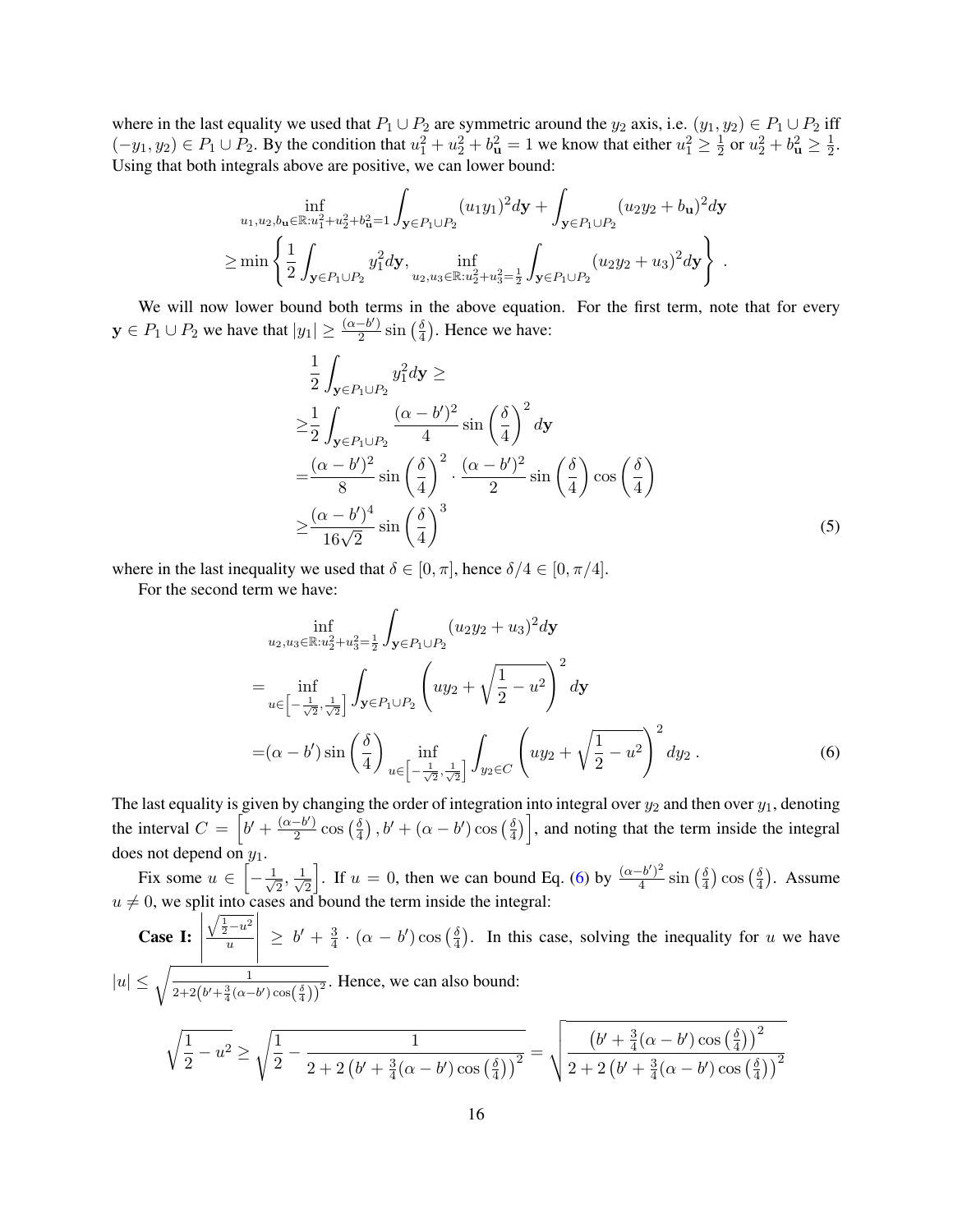In particular, for every  $y_2 \in \left[b' + \frac{(\alpha - b')}{2}\right]$  $\frac{-b'}{2}$  cos  $\left(\frac{\delta}{4}\right)$  $\frac{\delta}{4}$ ),  $b' + \frac{5(\alpha - b')}{8}$  $\frac{(-b')}{8}$  cos  $\left(\frac{\delta}{4}\right)$  $\left(\frac{\delta}{4}\right)$  we get that:

$$
\left| u y_2 + \sqrt{\frac{1}{2} - u^2} \right|
$$
\n
$$
\geq \left| \sqrt{\frac{(b' + \frac{3}{4}(\alpha - b') \cos(\frac{\delta}{4}))^2}{2 + 2(b' + \frac{3}{4}(\alpha - b') \cos(\frac{\delta}{4}))^2}} - \sqrt{\frac{(b' + \frac{5}{8}(\alpha - b') \cos(\frac{\delta}{4}))^2}{2 + 2(b' + \frac{3}{4}(\alpha - b') \cos(\frac{\delta}{4}))^2}} \right|
$$
\n
$$
\geq \frac{(\alpha - b') \cos(\frac{\delta}{4})}{8\sqrt{2 + 2(b' + (\alpha - b') \cos(\frac{\delta}{4}))^2}}
$$
\nis in the same reasoning as above, we get

\n
$$
\frac{\sqrt{\frac{1}{2} - u^2}}{u} < b' + \frac{3}{4} \cdot (\alpha - b') \cos(\frac{\delta}{4}).
$$

Cas  $\overline{u}$ 4 4 et for every  $y_2 \in \left[b' + \frac{7(\alpha - b')}{8}\right]$  $\frac{(-b')}{8}$  cos  $\left(\frac{\delta}{4}\right)$  $\left(\frac{\delta}{4}\right), b'+(\alpha-b')\cos\left(\frac{\delta}{4}\right)$  $\left(\frac{\delta}{4}\right)$  that:  $\begin{array}{c} \hline \end{array}$  $uy_2 +$  $\sqrt{1}$  $\frac{1}{2} - u^2$  $\geq \frac{(\alpha - b') \cos \left(\frac{\delta}{4}\right)}{2}$  $\frac{\delta}{4}$  $8\sqrt{2+2\left(b'+(\alpha-b')\cos\left(\frac{\delta}{4}\right)\right)}$  $\frac{\delta}{4})\big)^2$ 

Combining the above cases with Eq.  $(6)$  we get that:

<span id="page-16-1"></span>
$$
\inf_{u_2, u_3 \in \mathbb{R}: u_2^2 + u_3^2 = \frac{1}{2}} \int_{\mathbf{y} \in P_1 \cup P_2} (u_2 y_2 + u_3)^2 d\mathbf{y}
$$
\n
$$
\geq (\alpha - b') \sin\left(\frac{\delta}{4}\right) \int_{y_2 \in C} \frac{(\alpha - b')^2 \cos\left(\frac{\delta}{4}\right)^2}{8^2 (2 + 2 \left(b' + (\alpha - b') \cos\left(\frac{\delta}{4}\right)\right)^2)} d y_2
$$
\n
$$
\geq \frac{(\alpha - b')^4 \cos\left(\frac{\delta}{4}\right)^3 \sin\left(\frac{\delta}{4}\right)}{2 \cdot 8^2 (2 + 2 \left(b' + (\alpha - b') \cos\left(\frac{\delta}{4}\right)\right))^2}
$$
\n
$$
\geq \frac{(\alpha - b')^4 \sin\left(\frac{\delta}{4}\right)^3}{2 \cdot 8^2 \sqrt{2} (2 + 2 \left(b' + (\alpha - b') \cos\left(\frac{\delta}{4}\right)\right))^2}
$$
\n
$$
\geq \frac{(\alpha - b')^4 \sin\left(\frac{\delta}{4}\right)^3}{8^4} \cdot \min\left\{1, \frac{1}{\alpha^2}\right\} \tag{7}
$$

where in the second inequality we used that for  $\delta \in [0, \pi]$  we have  $\sin(\frac{\delta}{4})$  $\frac{\delta}{4}) \leq \cos\left(\frac{\delta}{4}\right)$  $\frac{\delta}{4}$ ), and in the last inequality we used that  $b' \leq \alpha$ , and  $(\alpha - b') \cos(\frac{\delta}{4})$  $\frac{\delta}{4}$ )  $\leq \alpha$ . Combining Eq. [\(5\)](#page-15-1) with Eq. [\(7\)](#page-16-1) finishes the proof.  $\Box$ 

## B Proofs from Section [3](#page-3-0)

### <span id="page-16-0"></span>B.1 Proof of Theorem [3.1](#page-3-2)

Let  $\epsilon > 0$ , for the input distribution, we consider the uniform distribution on the ball of radius  $\epsilon$ . Let  $b_w$  be the last coordinate of w, and denote by  $\tilde{w}$ ,  $\tilde{x}$  the first d coordinates of w and x. Using the assumption on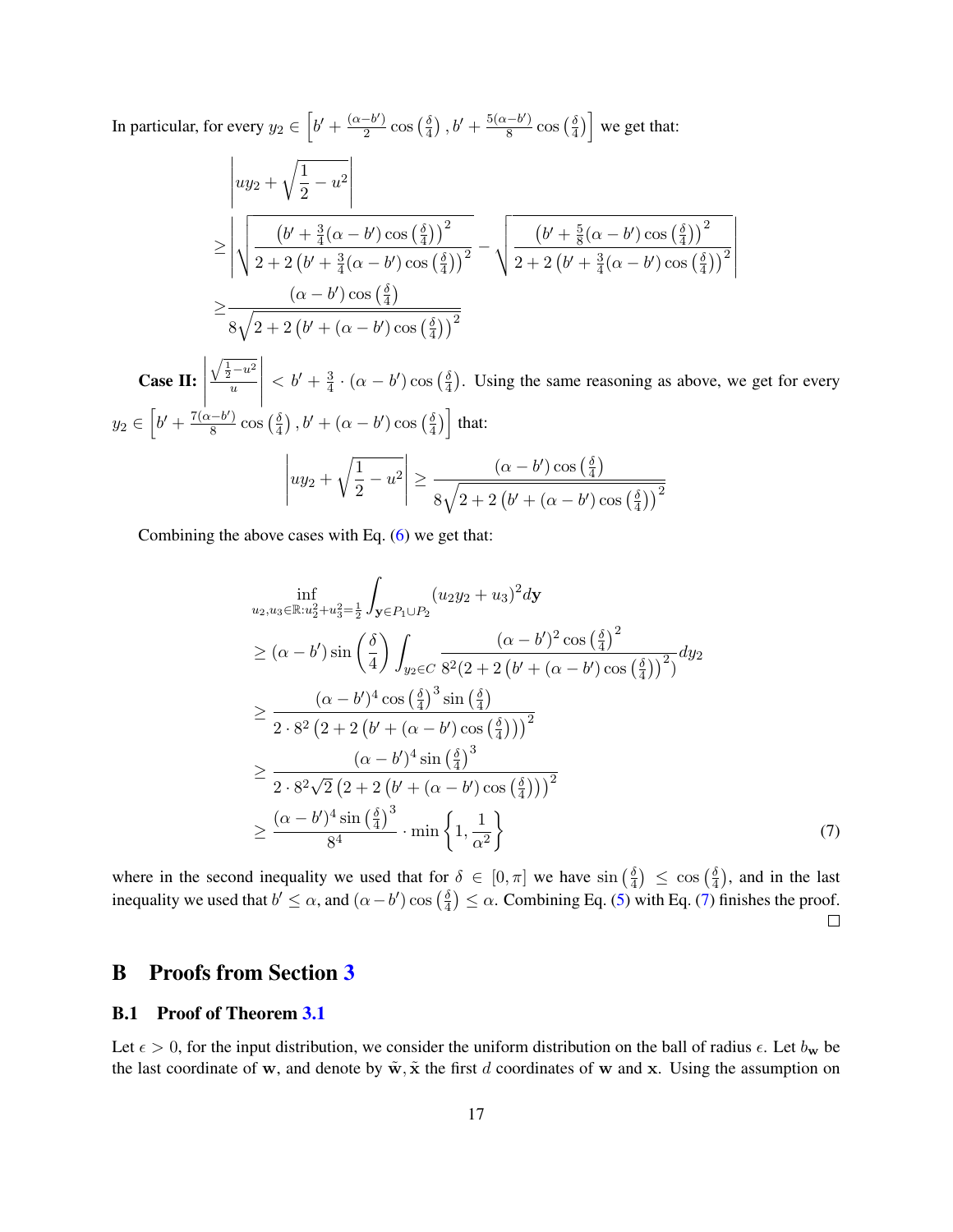the initialization of  $w_0$  and on the boundness of the distribution  $\tilde{\mathcal{D}}$  we have:

$$
|\langle \tilde{\mathbf{w}}_0, \tilde{\mathbf{x}} \rangle| \leq \|\tilde{\mathbf{w}}_0\| \|\tilde{\mathbf{x}}\| \leq \epsilon \sqrt{d}.
$$

Since  $b_{\mathbf{w}_0}$  is also initialized with  $U([-1, 1])$ , w.p >  $1/2 - \epsilon$ √ d we have that  $b_{\mathbf{w}_0} < -\epsilon$ √ d. If this event happens, since the activation is ReLU we get that  $\sigma'(\langle \mathbf{w}_0, \mathbf{x} \rangle) = \mathbb{1}(\langle \tilde{\mathbf{w}}_0, \tilde{\mathbf{x}} \rangle + b_{\mathbf{w}_0} > 0) = 0$  for every  $\tilde{\mathbf{x}}$  in the support of the distribution. Using Eq. [\(3\)](#page-3-1) we get that  $\nabla F(\mathbf{w}_0) = 0$ , hence gradient flow will get stuck at its initial value.

### <span id="page-17-0"></span>B.2 Proof of Theorem [3.2](#page-4-1)

<span id="page-17-1"></span>**Lemma B.1.** Let  $\mathbf{w} \in \mathbb{R}^{d+1}$  such that  $b_{\mathbf{w}} = 0$ ,  $\tilde{w}_1 < -\frac{4}{\sqrt{d}}$  $\frac{d}{d}$ , and  $\|\tilde{\mathbf{w}}_{2:d}\| \leq 2$ √ d*. Then,*

$$
\Pr_{\mathbf{x} \sim \mathcal{D}} \left[ \mathbf{w}^\top \mathbf{x} \geq 0, \mathbf{v}^\top \mathbf{x} \geq 0 \right] = 0.
$$

*Proof.* If  $\mathbf{v}^\top \mathbf{x} \geq 0$  then  $x_1 \geq r - \frac{r}{2d}$  $\frac{r}{2d^2}$  and hence  $x_1^2 \ge r^2 - \frac{r^2}{d^2}$  $\frac{r^2}{d^2}$ . Since we also have  $\|\tilde{\mathbf{x}}\| \leq r$  then

$$
\|\tilde{\mathbf{x}}_{2:d}\|^2 = \|\tilde{\mathbf{x}}\|^2 - x_1^2 \le r^2 - \left(r^2 - \frac{r^2}{d^2}\right) = \frac{r^2}{d^2}.
$$

Hence,

$$
\Pr_{\mathbf{x} \sim \mathcal{D}} \left[ \mathbf{w}^\top \mathbf{x} \geq 0, \mathbf{v}^\top \mathbf{x} \geq 0 \right] \leq \Pr_{\mathbf{x} \sim \mathcal{D}} \left[ \mathbf{w}^\top \mathbf{x} \geq 0, x_1 \geq r - \frac{r}{2d^2}, \|\tilde{\mathbf{x}}_{2:d}\| \leq \frac{r}{d} \right].
$$

Since  $b_{\mathbf{w}} = 0$ ,  $\|\tilde{\mathbf{w}}_{2:d}\| \leq 2$  $\overline{d}$  and  $\tilde{w}_1 < -\frac{4}{\sqrt{2}}$  $\frac{d}{dt}$ , then for every  $\tilde{\mathbf{x}} \in \mathcal{B}$  such that  $x_1 \geq r - \frac{r}{2d}$  $\frac{r}{2d^2} \geq \frac{r}{2}$  $rac{r}{2}$  and  $\|\tilde{\mathbf{x}}_{2:d}\| \leq \frac{r}{d}$  we have

$$
\mathbf{w}^\top \mathbf{x} = \tilde{\mathbf{w}}^\top \tilde{\mathbf{x}} = \tilde{w}_1 \tilde{x}_1 + \langle \tilde{\mathbf{w}}_{2:d}, \tilde{\mathbf{x}}_{2:d} \rangle < -\frac{4}{\sqrt{d}} \cdot \frac{r}{2} + 2\sqrt{d} \cdot \frac{r}{d} = 0.
$$

Therefore,  $Pr_{\mathbf{x} \sim \mathcal{D}} \left[ \mathbf{w}^\top \mathbf{x} \ge 0, \mathbf{v}^\top \mathbf{x} \ge 0 \right] = 0.$ 

<span id="page-17-2"></span>**Lemma B.2.** With probability  $\frac{1}{2} - o_d(1)$  over the choice of  $w_0$ , we have

$$
\Pr_{\mathbf{x}\sim\mathcal{D}}\left[\mathbf{w}_0^\top\mathbf{x}\geq 0, \mathbf{v}^\top\mathbf{x}\geq 0\right]=0.
$$

*Proof.* Let  $w \in \mathbb{R}^{d+1}$  such that  $b_w = 0$  and  $\tilde{w} \sim \mathcal{N}(0, I_d)$ . Since  $\tilde{w}_1$  has a standard normal distribution, then we have  $\tilde{w}_1 < -\frac{4}{\sqrt{2}}$  $\frac{d}{dt}$  with probability  $\frac{1}{2} - o_d(1)$ . Moreover, note that  $\|\tilde{\mathbf{w}}_{2:d}\|^2$  has a chi-square distribution and the probability of  $\|\tilde{\mathbf{w}}_{2:d}\|^2 \le 4d$  is  $1 - o_d(1)$ . Hence, by Lemma [B.1,](#page-17-1) with probability  $\frac{1}{2} - o_d(1)$ over the choice of w, we have

$$
\Pr_{\mathbf{x} \sim \mathcal{D}} \left[ \mathbf{w}^\top \mathbf{x} \geq 0, \mathbf{v}^\top \mathbf{x} \geq 0 \right] = 0 \, .
$$

Therefore,

$$
\Pr_{\mathbf{x} \sim \mathcal{D}} \left[ \rho \frac{\mathbf{w}^{\top}}{\|\mathbf{w}\|} \mathbf{x} \ge 0, \mathbf{v}^{\top} \mathbf{x} \ge 0 \right] = \Pr_{\mathbf{x} \sim \mathcal{D}} \left[ \mathbf{w}^{\top} \mathbf{x} \ge 0, \mathbf{v}^{\top} \mathbf{x} \ge 0 \right] = 0.
$$

Since  $\rho \frac{\mathbf{w}^{\top}}{\|\mathbf{w}\|}$  $\frac{w}{\|w\|}$  has the distribution of  $w_0$ , the lemma follows.

 $\Box$ 

 $\Box$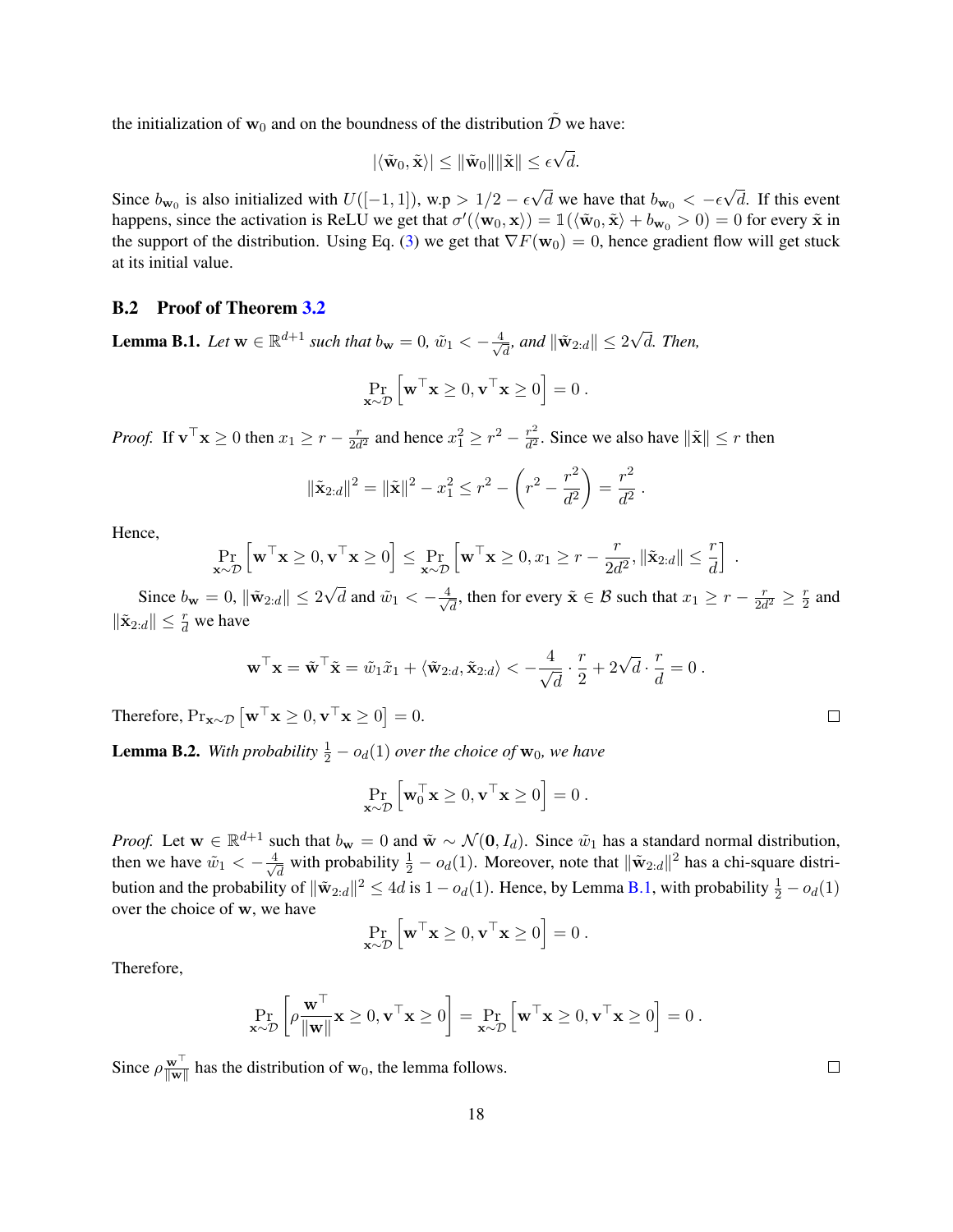<span id="page-18-1"></span>**Lemma B.3.** Assume that  $w_0$  satisfies  $Pr_{\mathbf{x} \sim \mathcal{D}} \left[ \mathbf{w}_0^\top \mathbf{x} \geq 0, \mathbf{v}^\top \mathbf{x} \geq 0 \right] = 0$ . Let  $\gamma > 0$  and let  $\mathbf{w} \in \mathbb{R}^{d+1}$ such that  $\tilde{\mathbf{w}} = \gamma \tilde{\mathbf{w}}_0$ , and  $b_{\mathbf{w}} \leq 0$ . Then,  $\Pr_{\mathbf{x} \sim \mathcal{D}} [\mathbf{w}^\top \mathbf{x} \geq 0, \mathbf{v}^\top \mathbf{x} \geq 0] = 0$ . Moreover, we have

• If  $-\frac{b_{\mathbf{w}}}{\|\tilde{\mathbf{w}}\|} < r$ , then  $\frac{d\tilde{\mathbf{w}}}{dt} = -s\tilde{\mathbf{w}}$  for some  $s > 0$ , and  $\frac{d b_{\mathbf{w}}}{dt} < 0$ . • If  $-\frac{b_{\mathbf{w}}}{\|\tilde{\mathbf{w}}\|} \geq r$ , then  $\frac{d\tilde{\mathbf{w}}}{dt} = \mathbf{0}$  and  $\frac{d\tilde{\mathbf{w}}}{dt} = 0$ .

*Proof.* For every  $\mathbf{x}$  we have: If  $\mathbf{w}^\top \mathbf{x} = \gamma \tilde{\mathbf{w}}_0^\top \tilde{\mathbf{x}} + b_\mathbf{w} \ge 0$  then  $\gamma \tilde{\mathbf{w}}_0^\top \tilde{\mathbf{x}} \ge 0$ , and therefore  $\mathbf{w}_0^\top \mathbf{x} = \tilde{\mathbf{w}}_0^\top \tilde{\mathbf{x}} \ge 0$ . Thus

<span id="page-18-0"></span>
$$
\Pr_{\mathbf{x} \sim \mathcal{D}} \left[ \mathbf{w}^{\top} \mathbf{x} \ge 0, \mathbf{v}^{\top} \mathbf{x} \ge 0 \right] \le \Pr_{\mathbf{x} \sim \mathcal{D}} \left[ \mathbf{w}_0^{\top} \mathbf{x} \ge 0, \mathbf{v}^{\top} \mathbf{x} \ge 0 \right] = 0.
$$
 (8)

We have

$$
-\frac{d\tilde{\mathbf{w}}}{dt} = \nabla_{\tilde{\mathbf{w}}} F(\mathbf{w}) = \mathbb{E}_{\mathbf{x}} \left( \sigma(\mathbf{w}^{\top}\mathbf{x}) - \sigma(\mathbf{v}^{\top}\mathbf{x}) \right) \sigma'(\mathbf{w}^{\top}\mathbf{x}) \tilde{\mathbf{x}} \n= \mathbb{E}_{\mathbf{x}} \left( \sigma(\mathbf{w}^{\top}\mathbf{x}) - \sigma(\mathbf{v}^{\top}\mathbf{x}) \right) \mathbb{1}(\mathbf{w}^{\top}\mathbf{x} \ge 0) \tilde{\mathbf{x}} \n= \mathbb{E}_{\mathbf{x}} \left( \sigma(\mathbf{w}^{\top}\mathbf{x}) - \sigma(\mathbf{v}^{\top}\mathbf{x}) \right) \mathbb{1}(\mathbf{w}^{\top}\mathbf{x} \ge 0, \mathbf{v}^{\top}\mathbf{x} < 0) \tilde{\mathbf{x}} \n+ \mathbb{E}_{\mathbf{x}} \left( \sigma(\mathbf{w}^{\top}\mathbf{x}) - \sigma(\mathbf{v}^{\top}\mathbf{x}) \right) \mathbb{1}(\mathbf{w}^{\top}\mathbf{x} \ge 0, \mathbf{v}^{\top}\mathbf{x} \ge 0) \tilde{\mathbf{x}} \n= \frac{(Eq_{\cdot}}{\mathbf{x}})^{8} \mathbb{E}_{\mathbf{x}} \left( \sigma(\mathbf{w}^{\top}\mathbf{x}) - \sigma(\mathbf{v}^{\top}\mathbf{x}) \right) \mathbb{1}(\mathbf{w}^{\top}\mathbf{x} \ge 0, \mathbf{v}^{\top}\mathbf{x} < 0) \tilde{\mathbf{x}} \n= \mathbb{E}_{\mathbf{x}} \left( \sigma(\mathbf{w}^{\top}\mathbf{x}) \right) \tilde{\mathbf{x}} \n= \mathbb{E}_{\mathbf{x}} \left( \sigma(\mathbf{w}^{\top}\mathbf{x}) \right) \tilde{\mathbf{x}} \n= \mathbb{E}_{\tilde{\mathbf{x}}} \left( \tilde{\mathbf{w}}^{\top}\tilde{\mathbf{x}} > -b_{\mathbf{w}} \right) (\tilde{\mathbf{w}}^{\top}\tilde{\mathbf{x}} + b_{\mathbf{w}}) \tilde{\mathbf{x}}.
$$

If  $-\frac{b_{\mathbf{w}}}{\|\tilde{\mathbf{w}}\|} \geq r$  then for every  $\tilde{\mathbf{x}} \in \mathcal{B}$  we have  $\tilde{\mathbf{w}}^{\top} \tilde{\mathbf{x}} \leq \|\tilde{\mathbf{w}}\| r \leq -b_{\mathbf{w}}$  and hence  $\frac{d\tilde{\mathbf{w}}}{dt} = \mathbf{0}$ . Note that if  $-\frac{b_{\mathbf{w}}}{\|\tilde{\mathbf{w}}\|} < r$ , i.e.,  $\|\tilde{\mathbf{w}}\|r > -b_{\mathbf{w}}$ , then  $\Pr_{\tilde{\mathbf{x}}} [\tilde{\mathbf{w}}^T \tilde{\mathbf{x}} > -b_{\mathbf{w}}] > 0$ . Since  $\tilde{\mathcal{D}}$  is spherically symmetric, then we obtain  $\frac{d\tilde{\mathbf{w}}}{dt} = -s\tilde{\mathbf{w}}$  for some  $s > 0$ .

Next, we have

$$
-\frac{db_{\mathbf{w}}}{dt} = \nabla_{b_{\mathbf{w}}} F(\mathbf{w}) = \mathbb{E}_{\mathbf{x}} \left( \sigma(\mathbf{w}^{\top} \mathbf{x}) - \sigma(\mathbf{v}^{\top} \mathbf{x}) \right) \sigma'(\mathbf{w}^{\top} \mathbf{x}) \cdot 1
$$
  
\n
$$
= \mathbb{E}_{\mathbf{x}} \left( \sigma(\mathbf{w}^{\top} \mathbf{x}) - \sigma(\mathbf{v}^{\top} \mathbf{x}) \right) \mathbb{1}(\mathbf{w}^{\top} \mathbf{x} \ge 0)
$$
  
\n
$$
\stackrel{(Eq. (8))}{=} \mathbb{E}_{\mathbf{x}} \left( \sigma(\mathbf{w}^{\top} \mathbf{x}) - \sigma(\mathbf{v}^{\top} \mathbf{x}) \right) \mathbb{1}(\mathbf{w}^{\top} \mathbf{x} \ge 0, \mathbf{v}^{\top} \mathbf{x} < 0)
$$
  
\n
$$
= \mathbb{E}_{\mathbf{x}} \left( \sigma(\mathbf{w}^{\top} \mathbf{x}) \right)
$$
  
\n
$$
= \mathbb{E}_{\mathbf{x}} \mathbb{1}(\tilde{\mathbf{w}}^{\top} \tilde{\mathbf{x}} > -b_{\mathbf{w}})(\tilde{\mathbf{w}}^{\top} \tilde{\mathbf{x}} + b_{\mathbf{w}}).
$$

If  $-\frac{b_{\mathbf{w}}}{\|\tilde{\mathbf{w}}\|} \geq r$  then for every  $\tilde{\mathbf{x}} \in \mathcal{B}$  we have  $\tilde{\mathbf{w}}^{\top} \tilde{\mathbf{x}} \leq \|\tilde{\mathbf{w}}\| r \leq -b_{\mathbf{w}}$  and hence  $\frac{db_{\mathbf{w}}}{dt} = 0$ . Otherwise, we have  $\frac{db_{\mathbf{w}}}{dt} < 0.$  $\Box$ 

*Proof of Theorem* [3.2.](#page-4-1) By Lemma [B.2](#page-17-2) w<sub>0</sub> satisfies  $Pr_{\mathbf{x} \sim \mathcal{D}} [\mathbf{w}_0^\top \mathbf{x} \ge 0, \mathbf{v}^\top \mathbf{x} \ge 0] = 0$  w.p. at least  $\frac{1}{2}$  –  $o_d(1)$ . Then, by Lemma [B.3](#page-18-1) we have for every  $t > 0$  that  $\tilde{w}_t = \gamma_t \tilde{w}_0$  for some  $\gamma_t > 0$ ,  $b_{w_t} < 0$ , and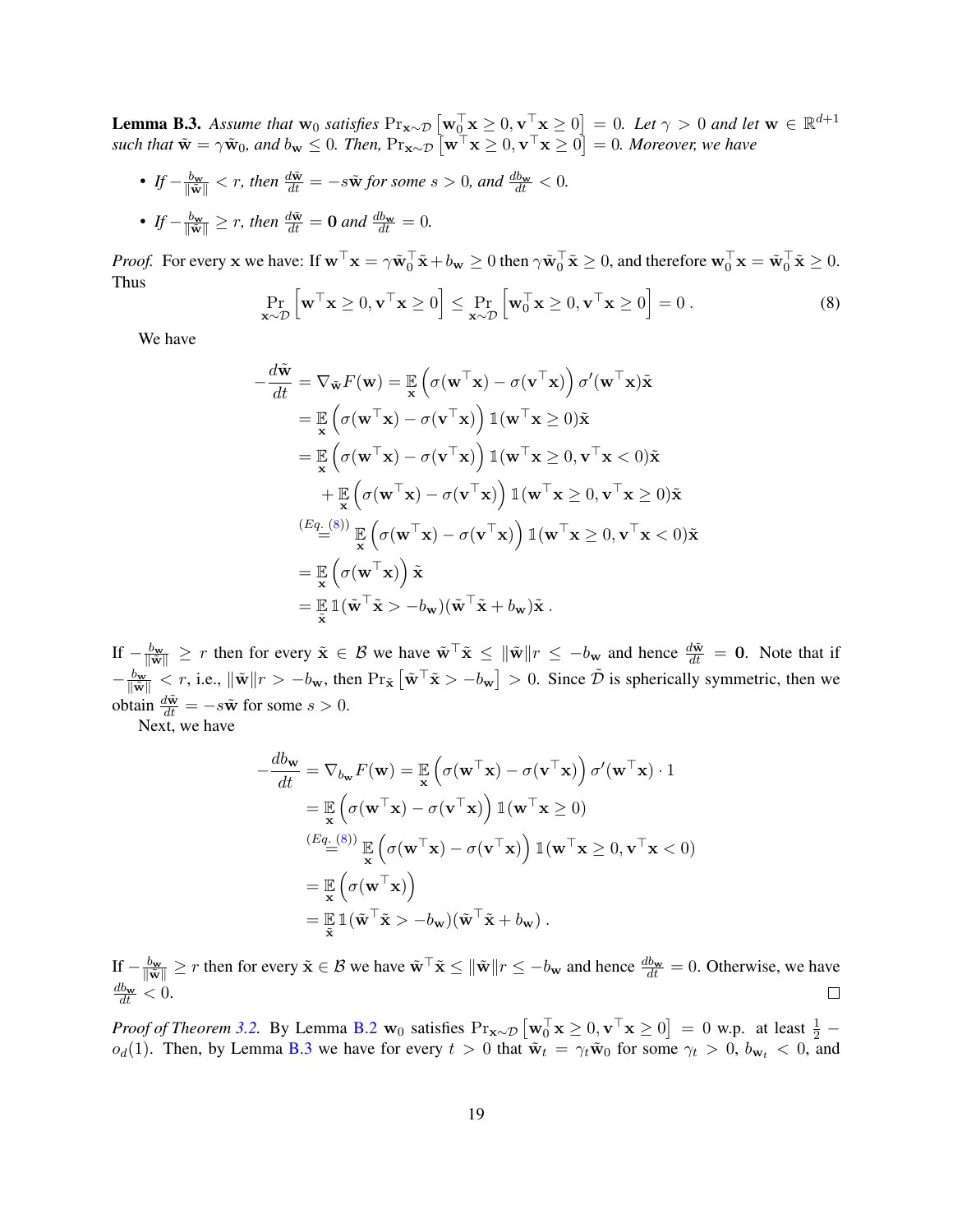$-\frac{b_{\mathbf{w}_t}}{\|\tilde{\mathbf{w}}_t\|} \leq r$ . Moreover, we have  $\Pr_{\mathbf{x} \sim \mathcal{D}} [\mathbf{w}_t^\top \mathbf{x} \geq 0, \mathbf{v}^\top \mathbf{x} \geq 0] = 0$ . Hence, for every t we have

$$
F(\mathbf{w}_t) = \frac{1}{2} \cdot \mathbb{E}_{\mathbf{x}} \left( \sigma(\mathbf{w}_t^\top \mathbf{x}) - \sigma(\mathbf{v}^\top \mathbf{x}) \right)^2
$$
  
\n
$$
= \frac{1}{2} \cdot \mathbb{E}_{\mathbf{x}} \left( \sigma(\mathbf{w}_t^\top \mathbf{x}) \right)^2 + \frac{1}{2} \cdot \mathbb{E}_{\mathbf{x}} \left( \sigma(\mathbf{v}^\top \mathbf{x}) \right)^2 - \mathbb{E}_{\mathbf{x}} \left( \sigma(\mathbf{w}_t^\top \mathbf{x}) \sigma(\mathbf{v}^\top \mathbf{x}) \right)
$$
  
\n
$$
= \frac{1}{2} \cdot \mathbb{E}_{\mathbf{x}} \left( \sigma(\mathbf{w}_t^\top \mathbf{x}) \right)^2 + \frac{1}{2} \cdot \mathbb{E}_{\mathbf{x}} \left( \sigma(\mathbf{v}^\top \mathbf{x}) \right)^2
$$
  
\n
$$
\geq \frac{1}{2} \cdot \mathbb{E}_{\mathbf{x}} \left( \sigma(\mathbf{v}^\top \mathbf{x}) \right)^2 = F(\mathbf{0}).
$$

Thus, gradient flow does not converge to the global minimum  $F(\mathbf{v}) = 0 < F(\mathbf{0})$ .

## <span id="page-19-0"></span>C Proofs from Section [4](#page-4-0)

*Proof of Theorem [4.2.](#page-5-1)* The gradient of the objective is:

$$
\nabla F(\mathbf{w}) = \mathop{\mathbb{E}}_{\mathbf{x} \sim \mathcal{D}} \left[ \left( \sigma(\mathbf{w}^\top \mathbf{x}) - \sigma(\mathbf{v}^\top \mathbf{x}) \right) \cdot \sigma'(\mathbf{w}^\top \mathbf{x}) \mathbf{x} \right].
$$

We can rewrite it using that  $\sigma$  is the ReLU activation, and separating the bias terms:

$$
\nabla F(\mathbf{w}) = \mathop{\mathbb{E}}_{\tilde{\mathbf{x}} \sim \tilde{\mathcal{D}}} \left[ \left( \sigma(\tilde{\mathbf{w}}^\top \tilde{\mathbf{x}} + b_{\mathbf{w}}) - \sigma(\tilde{\mathbf{v}}^\top \tilde{\mathbf{x}} + b_{\mathbf{v}}) \right) \cdot \mathbb{1}(\tilde{\mathbf{w}}^\top \tilde{\mathbf{x}} + b_{\mathbf{w}} > 0) \mathbf{x} \right].
$$

First, notice that if  $\tilde{\mathbf{w}} = 0$  and  $b_{\mathbf{w}} < 0$  then  $\mathbb{1}(\tilde{\mathbf{w}}^T \tilde{\mathbf{x}} + b_{\mathbf{w}} > 0) = 0$  for all  $\tilde{\mathbf{x}}$ , hence  $\nabla F(\mathbf{w}) = 0$ . Second, using Cauchy-Schwartz we have that  $|\langle \tilde{\mathbf{w}}, \tilde{\mathbf{x}} \rangle| \leq c \cdot ||\tilde{\mathbf{w}}||$ . Hence, for w with  $\tilde{\mathbf{w}} \neq 0$  and  $-\frac{b_{\mathbf{w}}}{||\tilde{\mathbf{w}}||} \geq c$  we have that  $\mathbb{1}(\tilde{\mathbf{w}}^T\tilde{\mathbf{x}} + b_{\mathbf{w}} > 0) = 0$  for all  $\tilde{\mathbf{x}}$  in the support of the distribution, hence  $\nabla F(\mathbf{w}) = 0$ . Lastly, it is clear that for  $w = v$  we have that  $\nabla F(w) = 0$ . This shows that the points described in the statement of the proposition are indeed critical points. Next we will show that these are the only critical points.

Let  $w \in \mathbb{R}^{d+1}$  which is not a critical point defined above - i.e. either  $\tilde{w} = 0$  and  $b_w > 0$ , or  $\tilde{w} \neq 0$  and  $-\frac{b_{\mathbf{w}}}{\|\tilde{\mathbf{w}}\|} < c$ . Then we have:

$$
\langle \nabla F(\mathbf{w}), \mathbf{w} - \mathbf{v} \rangle = \mathbb{E}_{\mathbf{x} \sim \mathcal{D}} \left[ \sigma'(\mathbf{w}^\top \mathbf{x}) (\sigma(\mathbf{w}^\top \mathbf{x}) - \sigma(\mathbf{v}^\top \mathbf{x})) (\mathbf{w}^\top \mathbf{x} - \mathbf{v}^\top \mathbf{x}) \right]
$$
  
\n
$$
= \mathbb{E}_{\mathbf{x} \sim \mathcal{D}} \left[ \mathbb{1} (\mathbf{w}^\top \mathbf{x} > 0, \mathbf{v}^\top \mathbf{x} > 0) (\sigma(\mathbf{w}^\top \mathbf{x}) - \sigma(\mathbf{v}^\top \mathbf{x})) (\mathbf{w}^\top \mathbf{x} - \mathbf{v}^\top \mathbf{x}) \right] +
$$
  
\n
$$
+ \mathbb{E}_{\mathbf{x} \sim \mathcal{D}} \left[ \mathbb{1} (\mathbf{w}^\top \mathbf{x} > 0, \mathbf{v}^\top \mathbf{x} \le 0) \sigma(\mathbf{w}^\top \mathbf{x}) (\mathbf{w}^\top \mathbf{x} - \mathbf{v}^\top \mathbf{x}) \right]
$$
  
\n
$$
\geq \mathbb{E}_{\mathbf{x} \sim \mathcal{D}} \left[ \mathbb{1} (\mathbf{w}^\top \mathbf{x} > 0, \mathbf{v}^\top \mathbf{x} > 0) (\mathbf{w}^\top \mathbf{x} - \mathbf{v}^\top \mathbf{x})^2 \right] +
$$
  
\n
$$
+ \mathbb{E}_{\mathbf{x} \sim \mathcal{D}} \left[ \mathbb{1} (\mathbf{w}^\top \mathbf{x} > 0, \mathbf{v}^\top \mathbf{x} \le 0) (\mathbf{w}^\top \mathbf{x})^2 \right] +
$$
  
\n
$$
= \mathbb{E}_{\mathbf{x} \sim \mathcal{D}} \left[ \mathbb{1} (\tilde{\mathbf{w}}^\top \tilde{\mathbf{x}} > -b_{\mathbf{w}}, \tilde{\mathbf{v}}^\top \tilde{\mathbf{x}} > -b_{\mathbf{v}}) (\mathbf{w}^\top \mathbf{x})^2 \right] +
$$
  
\n
$$
+ \mathbb{E}_{\mathbf{x} \sim \mathcal{D}} \left[ \mathbb{1} (\tilde{\mathbf{w}}^\top \
$$

Denote:

<span id="page-19-1"></span>
$$
A_1 := \{ \tilde{\mathbf{x}} \in \mathbb{R}^d : \tilde{\mathbf{w}}^\top \tilde{\mathbf{x}} > -b_{\mathbf{w}}, \tilde{\mathbf{v}}^\top \tilde{\mathbf{x}} > -b_{\mathbf{v}}, \|\tilde{\mathbf{x}}\| < c \}
$$

$$
A_2 := \{ \tilde{\mathbf{x}} \in \mathbb{R}^d : \tilde{\mathbf{w}}^\top \tilde{\mathbf{x}} > -b_{\mathbf{w}}, \tilde{\mathbf{v}}^\top \tilde{\mathbf{x}} \le -b_{\mathbf{v}}, \|\tilde{\mathbf{x}}\| < c \}
$$

 $\Box$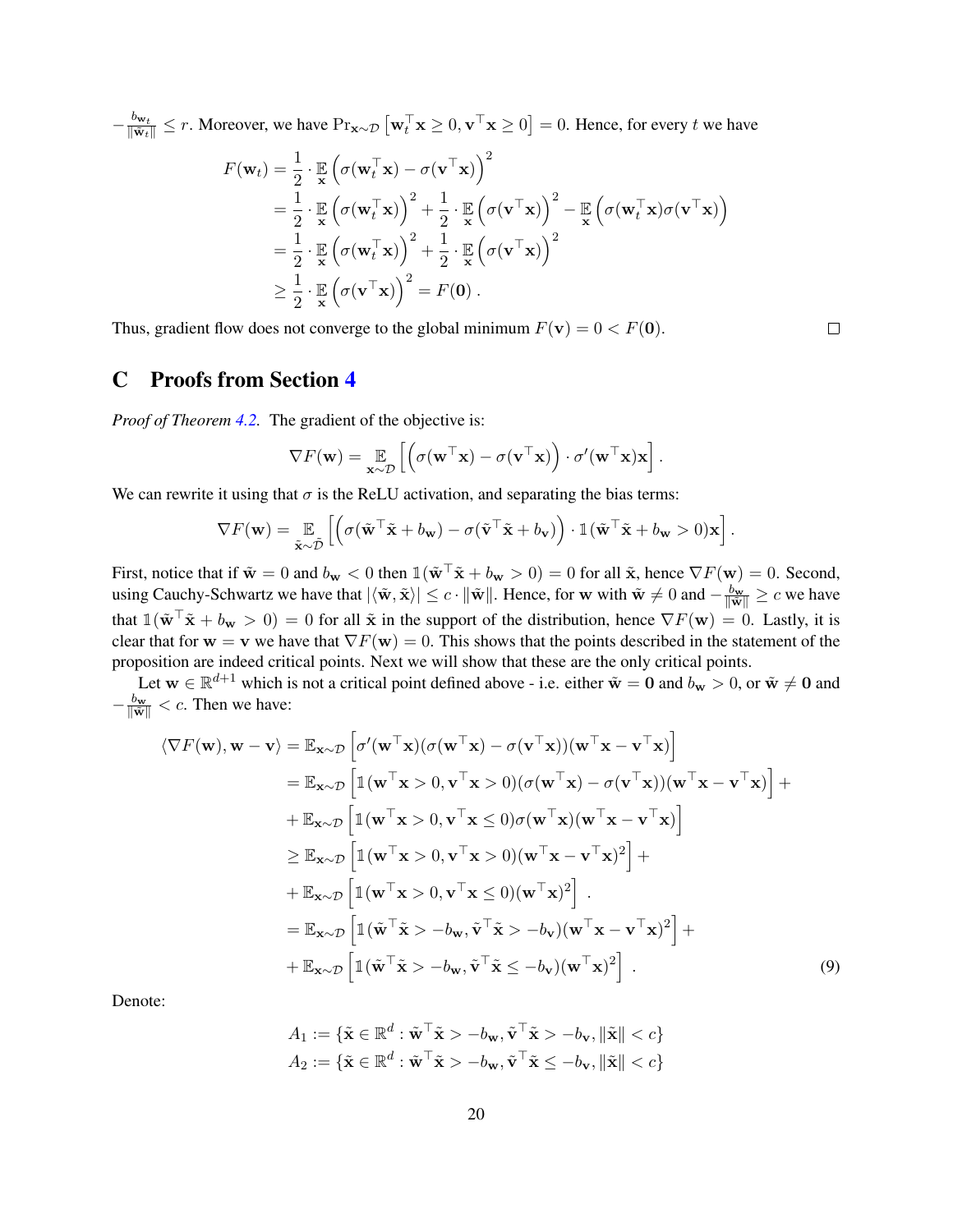Since w is not a critical point as defined above, we know that the set  $\{\tilde{\mathbf{x}} \in \mathbb{R}^d : \tilde{\mathbf{w}}^\top \tilde{\mathbf{x}} > -b_{\mathbf{w}}, \|\tilde{\mathbf{x}}\| < c\}$  has a positive measure, hence either  $A_1$  or  $A_2$  have a positive measure. Assume w.l.o.g that  $A_1$  have a positive measure, the other case is similar. Since both terms inside the expectations of Eq. [\(9\)](#page-19-1) are positive, we can lower bound it with:

$$
\mathbb{E}_{\mathbf{x}\sim\mathcal{D}}\left[\mathbb{1}(\tilde{\mathbf{w}}^{\top}\tilde{\mathbf{x}} > -b_{\mathbf{w}}, \tilde{\mathbf{v}}^{\top}\tilde{\mathbf{x}} > -b_{\mathbf{v}})(\mathbf{w}^{\top}\mathbf{x} - \mathbf{v}^{\top}\mathbf{x})^{2}\right]
$$
  
= 
$$
\|\mathbf{w} - \mathbf{v}\|^{2}\mathbb{E}_{\mathbf{x}\sim\mathcal{D}}\left[\mathbb{1}(\tilde{\mathbf{x}} \in A_{1})((\overline{\mathbf{w}} - \overline{\mathbf{v}})^{\top}\mathbf{x})^{2}\right]
$$
(10)

Denote  $u := \overline{w - v}$ , and note that  $w \neq v$ , hence  $||u|| = 1$ . Denote by  $p(\tilde{x})$  the pdf of  $\tilde{D}$ , then we can rewrite Eq.  $(10)$  as:

$$
\|\mathbf{w} - \mathbf{v}\|^2 \cdot \int_{\tilde{\mathbf{x}} \in \mathbb{R}^d} \mathbb{1}(\tilde{\mathbf{x}} \in A_1) \cdot (\tilde{\mathbf{u}}^\top \tilde{\mathbf{x}} + b_\mathbf{u})^2 p(\tilde{\mathbf{x}}) d\tilde{\mathbf{x}} \n= \|\mathbf{w} - \mathbf{v}\|^2 \cdot \int_{\tilde{\mathbf{x}} \in A_1} (\tilde{\mathbf{u}}^\top \tilde{\mathbf{x}} + b_\mathbf{u})^2 p(\tilde{\mathbf{x}}) d\tilde{\mathbf{x}} \n\tag{11}
$$

Since the set  $A_1$  has a positive measure, and the set  $\{\tilde{\mathbf{x}} : \tilde{\mathbf{u}}^\top \tilde{\mathbf{x}} + b_\mathbf{u} = 0\}$  is of zero measure, there is a point  $\tilde{\mathbf{x}}_0$  such that  $\tilde{\mathbf{u}}^\top \tilde{\mathbf{x}} + b_\mathbf{u} \neq 0$ . By continuity, there is a small enough neighborhood A of  $\tilde{\mathbf{x}}_0$ , such that  $\tilde{\mathbf{u}}^{\top} \tilde{\mathbf{x}} + b_{\mathbf{u}} \neq 0$  for every  $\tilde{\mathbf{x}} \in A$ . Using Assumption [4.1](#page-5-0) we can lower bound Eq. [\(11\)](#page-20-2) by:

$$
\|\mathbf{w} - \mathbf{v}\|^2 \cdot \beta \int_{\tilde{\mathbf{x}} \in A} (\tilde{\mathbf{u}}^\top \tilde{\mathbf{x}} + b_{\mathbf{u}})^2 d\tilde{\mathbf{x}}
$$

where this integral is positive. This shows that  $\langle \nabla F(\mathbf{w}), \mathbf{w} - \mathbf{v} \rangle > 0$ , which shows that  $\nabla F(\mathbf{w}) \neq \mathbf{0}$ , hence w is not a critical point.

#### <span id="page-20-2"></span><span id="page-20-1"></span> $\Box$

## <span id="page-20-0"></span>D Proofs from Section [5](#page-6-0)

The following lemmas are required in order to prove Theorem [5.2.](#page-6-2) First, we show that if  $F(\mathbf{w}) \leq F(\mathbf{0}) - \delta$ then we can lower bound  $\|\mathbf{w}\|$  and  $\Pr_{\mathbf{x}}[\mathbf{w}^{\top}\mathbf{x} \geq 0, \mathbf{v}^{\top}\mathbf{x} \geq 0].$ 

<span id="page-20-3"></span>**Lemma D.1.** *Let*  $\delta > 0$  *and let*  $\mathbf{w} \in \mathbb{R}^{d+1}$  *such that*  $F(\mathbf{w}) \leq F(\mathbf{0}) - \delta$ *. Then* 

$$
\|\mathbf{w}\| \ge \frac{\delta}{c^2} \;,
$$

*and*

$$
\Pr_{\mathbf{x}}\left[\mathbf{w}^{\top}\mathbf{x} \geq 0, \mathbf{v}^{\top}\mathbf{x} \geq 0\right] \geq \frac{\delta}{c^2 \|\mathbf{w}\|}.
$$

*Proof.* We have

$$
F(\mathbf{0}) - \delta \ge F(\mathbf{w}) = \frac{1}{2} \mathbb{E} (\sigma(\mathbf{w}^{\top}\mathbf{x}) - \sigma(\mathbf{v}^{\top}\mathbf{x}))^{2}
$$
  
=  $\frac{1}{2} \mathbb{E} (\sigma(\mathbf{w}^{\top}\mathbf{x}))^{2} + \frac{1}{2} \mathbb{E} (\sigma(\mathbf{v}^{\top}\mathbf{x}))^{2} - \mathbb{E} (\sigma(\mathbf{w}^{\top}\mathbf{x})\sigma(\mathbf{v}^{\top}\mathbf{x}))$   
 $\ge F(\mathbf{0}) - \mathbb{E} (\sigma(\mathbf{w}^{\top}\mathbf{x})\sigma(\mathbf{v}^{\top}\mathbf{x})) .$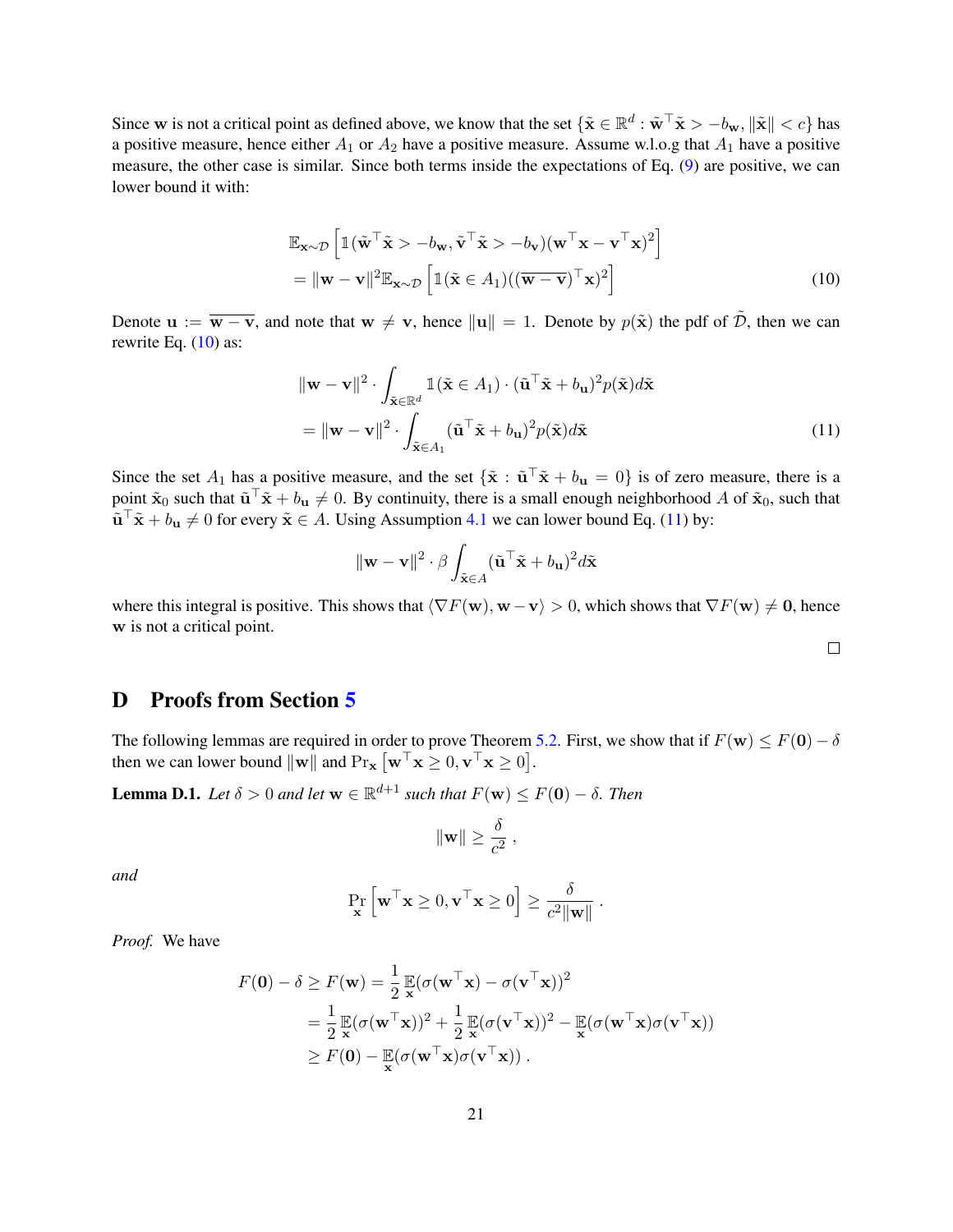Hence

$$
\delta \leq \mathbb{E} \sigma(\mathbf{w}^\top \mathbf{x}) \sigma(\mathbf{v}^\top \mathbf{x}) = \mathbb{E} \mathbb{1}(\mathbf{w}^\top \mathbf{x} \geq 0, \mathbf{v}^\top \mathbf{x} \geq 0) \cdot \mathbf{w}^\top \mathbf{x} \cdot \mathbf{v}^\top \mathbf{x}
$$
  
\n
$$
\leq ||\mathbf{w}||c^2 \cdot \Pr_{\mathbf{x}} \left[ \mathbf{w}^\top \mathbf{x} \geq 0, \mathbf{v}^\top \mathbf{x} \geq 0 \right].
$$

Thus,

$$
\|\mathbf{w}\| \ge \frac{\delta}{c^2 \cdot \Pr_{\mathbf{x}}\left[\mathbf{w}^{\top}\mathbf{x} \ge 0, \mathbf{v}^{\top}\mathbf{x} \ge 0\right]} \ge \frac{\delta}{c^2},
$$

and

$$
\Pr_{\mathbf{x}}\left[\mathbf{w}^{\top}\mathbf{x} \geq 0, \mathbf{v}^{\top}\mathbf{x} \geq 0\right] \geq \frac{\delta}{c^2 \|\mathbf{w}\|}.
$$

<span id="page-21-1"></span><span id="page-21-0"></span> $\Box$ 

Using the above lemma, we now show that if  $F(\mathbf{w}) \leq F(\mathbf{0}) - \delta$  then  $\|\mathbf{w} - \mathbf{v}\|$  decreases.

<span id="page-21-2"></span>**Lemma D.2.** *Let*  $\delta > 0$  *and let*  $B > 1$ *. Let*  $\mathbf{w} \in \mathbb{R}^{d+1}$  *such that*  $F(\mathbf{w}) \leq F(\mathbf{0}) - \delta$  *and*  $\|\mathbf{w} - \mathbf{v}\| \leq B - 1$ *.* Let  $\gamma = \frac{\delta^3}{3.12^2 B^3}$  $\frac{\delta^3}{3\cdot 12^2B^3c^8c'^2}$  and let  $0<\eta\leq\frac{\gamma}{c^4}$  $\frac{\gamma}{c^4}$ *. Let*  $\mathbf{w}' = \mathbf{w} - \eta \nabla F(\mathbf{w})$ *. Then,* 

$$
\|\mathbf{w}' - \mathbf{v}\|^2 \le \|\mathbf{w} - \mathbf{v}\|^2 \cdot (1 - \gamma \eta) \le (B - 1)^2.
$$

*Proof.* We have

$$
\|\mathbf{w}' - \mathbf{v}\|^2 = \|\mathbf{w} - \eta \nabla F(\mathbf{w}) - \mathbf{v}\|^2
$$
  
=\|\mathbf{w} - \mathbf{v}\|^2 - 2\eta \langle \nabla F(\mathbf{w}), \mathbf{w} - \mathbf{v} \rangle + \eta^2 \|\nabla F(\mathbf{w})\|^2. (12)

We first bound  $\|\nabla F(\mathbf{w})\|^2$ . By Jensen's inequality and since  $\sigma$  is 1-Lipschitz, we have:

$$
\|\nabla F(\mathbf{w})\|^2 \leq \mathbb{E}_{\mathbf{x}} \left[ \left( \sigma(\mathbf{w}^\top \mathbf{x}) - \sigma(\mathbf{v}^\top \mathbf{x}) \right)^2 \sigma'(\mathbf{w}^\top \mathbf{x}) \|\mathbf{x}\|^2 \right] \n\leq c^2 \mathbb{E}_{\mathbf{x}} \left[ \left( \sigma(\mathbf{w}^\top \mathbf{x}) - \sigma(\mathbf{v}^\top \mathbf{x}) \right)^2 \right] \n\leq c^2 \mathbb{E}_{\mathbf{x}} \left[ \left( \mathbf{w}^\top \mathbf{x} - \mathbf{v}^\top \mathbf{x} \right)^2 \right] \n= c^2 \mathbb{E}_{\mathbf{x}} \left[ \left( (\mathbf{w} - \mathbf{v})^\top \mathbf{x} \right)^2 \right] \n\leq c^4 \|\mathbf{w} - \mathbf{v}\|^2.
$$
\n(13)

Next, we bound  $\langle \nabla F(\mathbf{w}), \mathbf{w} - \mathbf{v} \rangle$ . Let  $\mathbf{u} = \overline{\mathbf{w} - \mathbf{v}}$ . We have

$$
\langle \nabla F(\mathbf{w}), \mathbf{w} - \mathbf{v} \rangle = \mathbb{E}_{\mathbf{x}} \left( \sigma(\mathbf{w}^{\top} \mathbf{x}) - \sigma(\mathbf{v}^{\top} \mathbf{x}) \right) \sigma'(\mathbf{w}^{\top} \mathbf{x}) (\mathbf{w}^{\top} \mathbf{x} - \mathbf{v}^{\top} \mathbf{x})
$$
  
\n
$$
= \mathbb{E}_{\mathbf{x}} \left( \mathbf{w}^{\top} \mathbf{x} - \mathbf{v}^{\top} \mathbf{x} \right)^{2} \mathbb{1} (\mathbf{w}^{\top} \mathbf{x} \ge 0, \mathbf{v}^{\top} \mathbf{x} \ge 0) +
$$
  
\n
$$
\mathbb{E}_{\mathbf{x}} \mathbf{w}^{\top} \mathbf{x} \cdot (\mathbf{w}^{\top} \mathbf{x} - \mathbf{v}^{\top} \mathbf{x}) \mathbb{1} (\mathbf{w}^{\top} \mathbf{x} \ge 0, \mathbf{v}^{\top} \mathbf{x} < 0)
$$
  
\n
$$
\ge ||\mathbf{w} - \mathbf{v}||^{2} \cdot \mathbb{E}_{\mathbf{x}} \mathbb{1} (\mathbf{w}^{\top} \mathbf{x} \ge 0, \mathbf{v}^{\top} \mathbf{x} \ge 0) (\mathbf{u}^{\top} \mathbf{x})^{2}.
$$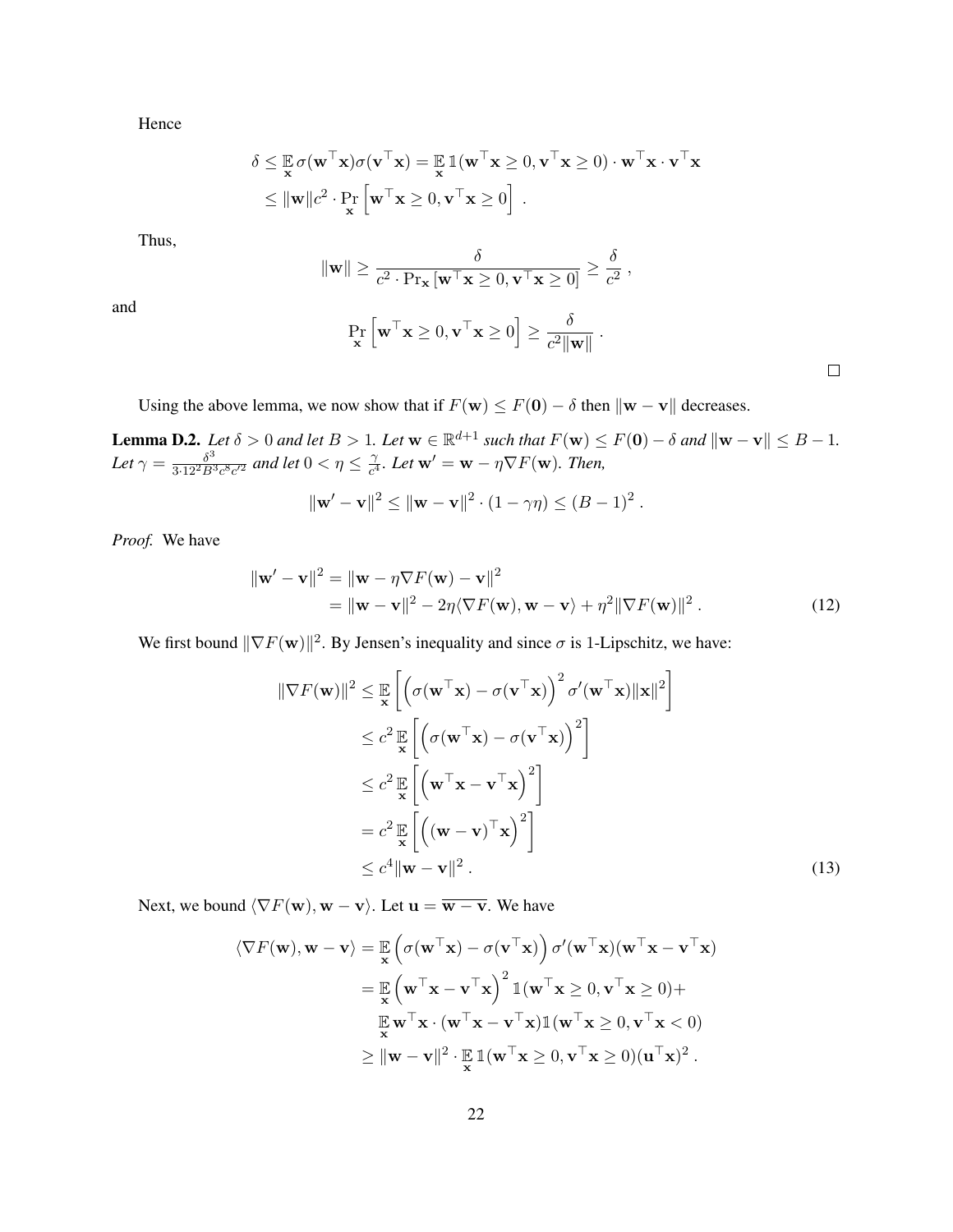Let  $\xi = \frac{\delta}{12Bc^3c'}$ . The above is at least

$$
\|\mathbf{w} - \mathbf{v}\|^2 \cdot \xi^2 \cdot \Pr_{\mathbf{x}} \left[ \mathbf{w}^\top \mathbf{x} \ge 0, \mathbf{v}^\top \mathbf{x} \ge 0, (\mathbf{u}^\top \mathbf{x})^2 \ge \xi^2 \right]
$$
  
=\|\mathbf{w} - \mathbf{v}\|^2 \cdot \xi^2 \cdot \left( \Pr\_{\mathbf{x}} \left[ \mathbf{w}^\top \mathbf{x} \ge 0, \mathbf{v}^\top \mathbf{x} \ge 0 \right] - \Pr\_{\mathbf{x}} \left[ \mathbf{w}^\top \mathbf{x} \ge 0, \mathbf{v}^\top \mathbf{x} \ge 0, (\mathbf{u}^\top \mathbf{x})^2 < \xi^2 \right] \right).

By Lemma [D.1,](#page-20-3) and since  $\|\mathbf{w}\| \le \|\mathbf{w} - \mathbf{v}\| + \|\mathbf{v}\| \le B - 1 + 1 = B$ , the above is at least

$$
\|\mathbf{w} - \mathbf{v}\|^2 \cdot \xi^2 \cdot \left(\frac{\delta}{c^2 \|\mathbf{w}\|} - \Pr_{\mathbf{x}} \left[\mathbf{w}^\top \mathbf{x} \ge 0, \mathbf{v}^\top \mathbf{x} \ge 0, |\mathbf{u}^\top \mathbf{x}| < \xi\right]\right)
$$
  
\n
$$
\ge \|\mathbf{w} - \mathbf{v}\|^2 \cdot \xi^2 \cdot \left(\frac{\delta}{c^2 B} - \Pr_{\mathbf{x}} \left[|\mathbf{u}^\top \mathbf{x}| \le \xi\right]\right)
$$
  
\n
$$
= \|\mathbf{w} - \mathbf{v}\|^2 \cdot \xi^2 \cdot \left(\frac{\delta}{c^2 B} - \Pr_{\mathbf{x}} \left[|\tilde{\mathbf{u}}^\top \tilde{\mathbf{x}} + b_{\mathbf{u}}| \le \xi\right]\right) . \tag{14}
$$

We now bound  $\Pr_{\mathbf{x}} \left[ |\tilde{\mathbf{u}}^\top \tilde{\mathbf{x}} + b_{\mathbf{u}}| \leq \xi \right]$ . We denote  $a = ||\tilde{\mathbf{u}}||$ . If  $a \leq \frac{1}{4d}$  $\frac{1}{4c}$ , then since  $\|\mathbf{u}\| = 1$  we have  $b_{\mathbf{u}} \geq \sqrt{1 - \frac{1}{16a}}$  $\frac{1}{16c^2} \geq \sqrt{1 - \frac{1}{16}} =$  $\sqrt{15}$  $\frac{15}{4}$ . Hence, for every **x** with  $\|\mathbf{x}\| \leq c$  we have

$$
|\tilde{\mathbf{u}}^{\top}\tilde{\mathbf{x}} + b_{\mathbf{u}}| \ge |b_{\mathbf{u}}| - |\tilde{\mathbf{u}}^{\top}\tilde{\mathbf{x}}| \ge \frac{\sqrt{15}}{4} - ac \ge \frac{\sqrt{15}}{4} - \frac{1}{4} > \frac{1}{2}.
$$

Note that

$$
\xi = \frac{\delta}{12Bc^3c'} \le \frac{F(\mathbf{0})}{12Bc^3c'} = \frac{1}{12Bc^3c'} \cdot \frac{1}{2} \mathbb{E}(\sigma(\mathbf{v}^\top \mathbf{x}))^2 \le \frac{1}{12Bc^3c'} \cdot \frac{1}{2}c^2 = \frac{1}{24Bcc'} \le \frac{1}{24},
$$

where the last inequality is since  $B, c, c' \geq 1$ . Therefore,  $|\tilde{\mathbf{u}}^{\top} \tilde{\mathbf{x}} + b_{\mathbf{u}}| > \xi$ . Thus,

<span id="page-22-1"></span><span id="page-22-0"></span>
$$
\Pr_{\mathbf{x}}\left[|\tilde{\mathbf{u}}^\top \tilde{\mathbf{x}} + b_{\mathbf{u}}| \leq \xi\right] = 0.
$$

Assume now that  $a \geq \frac{1}{4a}$  $\frac{1}{4c}$ . We have

$$
\Pr_{\mathbf{x}}\left[|\tilde{\mathbf{u}}^{\top}\tilde{\mathbf{x}} + b_{\mathbf{u}}| \leq \xi\right] = \Pr_{\mathbf{x}}\left[\tilde{\mathbf{u}}^{\top}\tilde{\mathbf{x}} \in [-\xi - b_{\mathbf{u}}, \xi - b_{\mathbf{u}}]\right]
$$

$$
= \Pr_{\mathbf{x}}\left[\bar{\tilde{\mathbf{u}}}^{\top}\tilde{\mathbf{x}} \in [-\frac{\xi}{a} - \frac{b_{\mathbf{u}}}{a}, \frac{\xi}{a} - \frac{b_{\mathbf{u}}}{a}]\right]
$$

$$
\leq c' \cdot 2 \cdot \frac{\xi}{a}
$$

$$
\leq 8cc'\xi.
$$

Combining the above with Eq.  $(14)$ , we obtain

$$
\langle \nabla F(\mathbf{w}), \mathbf{w} - \mathbf{v} \rangle \ge ||\mathbf{w} - \mathbf{v}||^2 \cdot \xi^2 \cdot \left(\frac{\delta}{c^2 B} - 8cc'\xi\right)
$$
  
\n
$$
= ||\mathbf{w} - \mathbf{v}||^2 \frac{\delta^2}{12^2 B^2 c^6 c'^2} \cdot \left(\frac{\delta}{c^2 B} - 8cc' \cdot \frac{\delta}{12 B c^3 c'}\right)
$$
  
\n
$$
= ||\mathbf{w} - \mathbf{v}||^2 \frac{\delta^2}{12^2 B^2 c^6 c'^2} \cdot \left(\frac{\delta}{3c^2 B}\right)
$$
  
\n
$$
= ||\mathbf{w} - \mathbf{v}||^2 \frac{\delta^3}{3 \cdot 12^2 B^3 c^8 c'^2} \cdot \left(15\right)
$$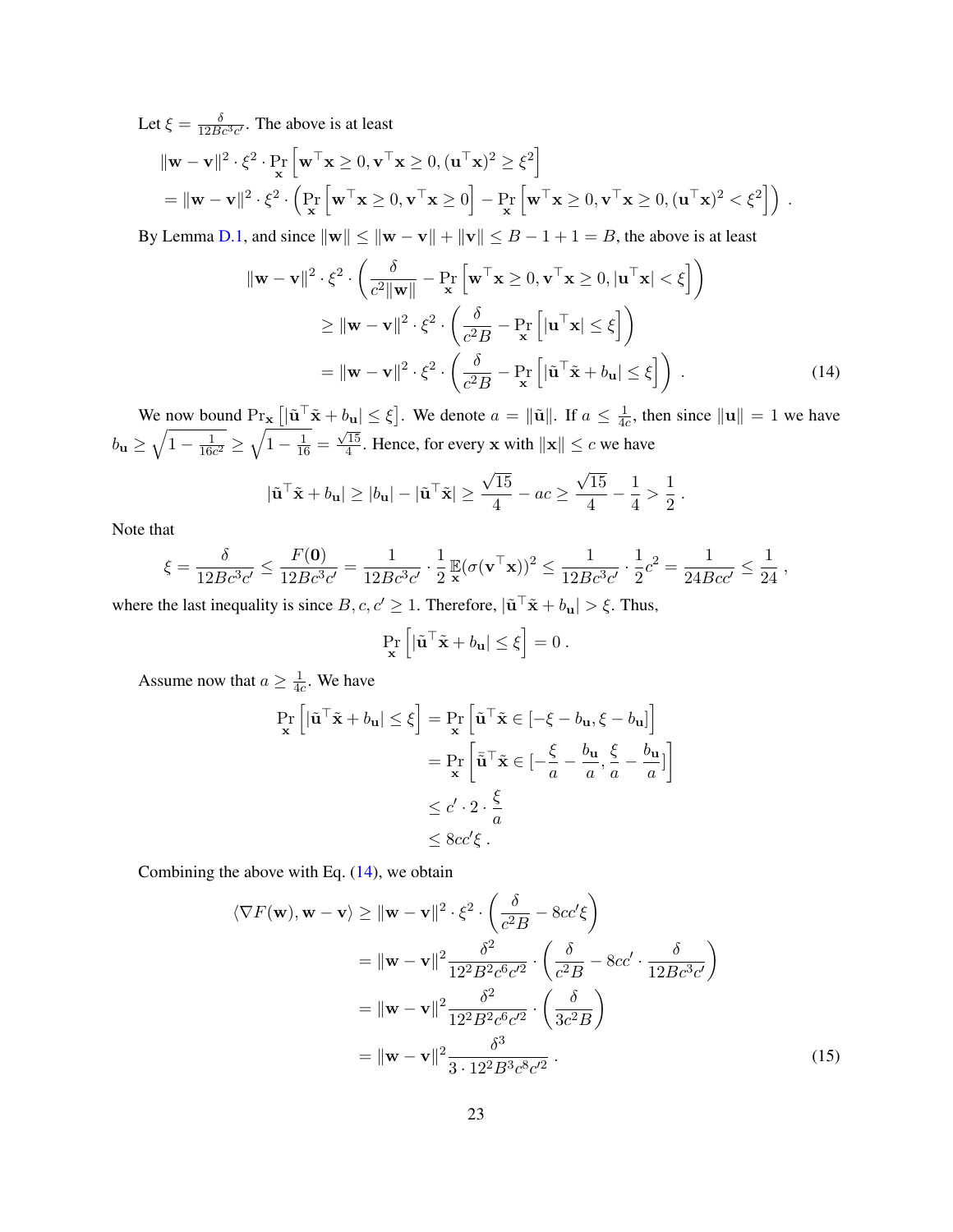Combining Eq. [\(12\)](#page-21-0), [\(13\)](#page-21-1) and [\(15\)](#page-22-1), and using  $\gamma = \frac{\delta^3}{3.12^2 B^3}$  $\frac{\delta^{\circ}}{3 \cdot 12^2 B^3 c^8 c^2}$ , we have

$$
\|\mathbf{w}' - \mathbf{v}\|^2 \le \|\mathbf{w} - \mathbf{v}\|^2 - 2\eta \|\mathbf{w} - \mathbf{v}\|^2 \cdot \gamma + \eta^2 c^4 \|\mathbf{w} - \mathbf{v}\|^2
$$
  
= 
$$
\|\mathbf{w} - \mathbf{v}\|^2 \cdot \left(1 - 2\eta\gamma + \eta^2 c^4\right).
$$

Since  $\eta \leq \frac{\gamma}{c^4}$  $\frac{\gamma}{c^4}$ , we obtain

$$
\|\mathbf{w}' - \mathbf{v}\|^2 \le \|\mathbf{w} - \mathbf{v}\|^2 \cdot \left(1 - 2\eta\gamma + \eta c^4 \cdot \frac{\gamma}{c^4}\right)
$$
  
= 
$$
\|\mathbf{w} - \mathbf{v}\|^2 \cdot (1 - \gamma\eta) \le \|\mathbf{w} - \mathbf{v}\|^2 \le (B - 1)^2.
$$

 $\Box$ 

 $\Box$ 

Next, we show that  $F(\mathbf{w})$  remains smaller than  $F(\mathbf{0}) - \delta$  during the training. In the following two lemmas we obtain a bound for the smoothness of  $F$  in the relevant region, and in the two lemmas that follow we use this bound to show that  $F(\mathbf{w})$  indeed remains small.

<span id="page-23-0"></span>**Lemma D.3.** Let  $\mathbf{w} \in \mathbb{R}^{d+1}$  such that  $F(\mathbf{w}) \leq F(\mathbf{0})$ . Then,  $\|\nabla F(\mathbf{w})\| \leq c\sqrt{2F(\mathbf{0})}$ .

*Proof.* By Jensen's inequality, we have

$$
\|\nabla F(\mathbf{w})\|^2 \leq \mathbb{E}_{\mathbf{x}} \left( \sigma(\mathbf{w}^\top \mathbf{x}) - \sigma(\mathbf{v}^\top \mathbf{x}) \right)^2 \sigma'(\mathbf{w}^\top \mathbf{x}) \|\mathbf{x}\|^2
$$
  
\n
$$
\leq c^2 \mathbb{E}_{\mathbf{x}} \left( \sigma(\mathbf{w}^\top \mathbf{x}) - \sigma(\mathbf{v}^\top \mathbf{x}) \right)^2
$$
  
\n
$$
\leq c^2 2F(\mathbf{w}) \leq 2c^2 F(\mathbf{0}).
$$

<span id="page-23-1"></span>**Lemma D.4.** Let  $M, B > 0$  and let  $\mathbf{w}, \mathbf{w}' \in \mathbb{R}^{d+1}$  be such that for every  $s \in [0,1]$  we have  $M \leq$  $\|\mathbf{w} + s(\mathbf{w}' - \mathbf{w})\| \leq B$ *. Then,* 

$$
\|\nabla F(\mathbf{w}) - \nabla F(\mathbf{w}')\| \leq \|\mathbf{w} - \mathbf{w}'\| \cdot c^2 \left(1 + \frac{8(B+1)c'c^2}{M}\right).
$$

*Proof.* We assume w.l.o.g. that  $\|\mathbf{w} - \mathbf{w}'\| \leq \frac{M}{2c}$ . Indeed, let  $0 = s_0 < \ldots < s_k = 1$  for some integer k, let  $w_i = w + s_i(w' - w)$ , and assume that  $\|w_i - w_{i+1}\| \leq \frac{M}{2c}$  for every i. If the claim holds for every pair  $w_i, w_{i+1}$ , then we have

$$
\|\nabla F(\mathbf{w}) - \nabla F(\mathbf{w}')\| = \|\sum_{i=0}^{k-1} \nabla F(\mathbf{w}_i) - \nabla F(\mathbf{w}_{i+1})\|
$$
  
\n
$$
\leq \sum_{i=0}^{k-1} \|\nabla F(\mathbf{w}_i) - \nabla F(\mathbf{w}_{i+1})\|
$$
  
\n
$$
\leq \sum_{i=0}^{k-1} \|\mathbf{w}_i - \mathbf{w}_{i+1}\| \cdot c^2 \left(1 + \frac{8(B+1)c'c^2}{M}\right)
$$
  
\n
$$
= c^2 \left(1 + \frac{8(B+1)c'c^2}{M}\right) \|\mathbf{w} - \mathbf{w}'\|.
$$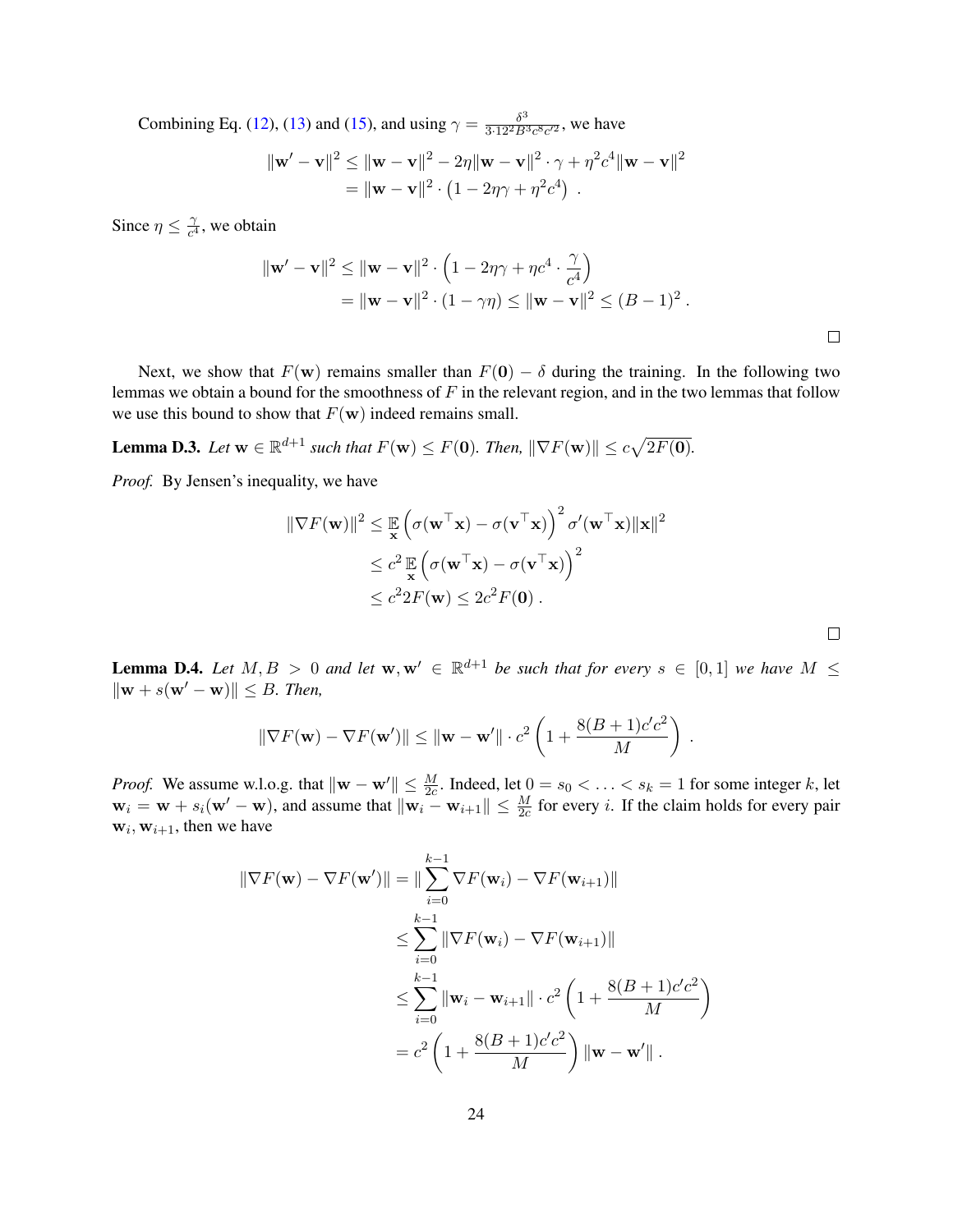We have

$$
\|\nabla F(\mathbf{w}) - \nabla F(\mathbf{w}')\|
$$
  
\n
$$
= \|\mathop{\mathbb{E}}_{\mathbf{x}} (\sigma(\mathbf{w}^{\top}\mathbf{x}) - \sigma(\mathbf{v}^{\top}\mathbf{x}))\sigma'(\mathbf{w}^{\top}\mathbf{x})\mathbf{x} - (\sigma(\mathbf{w}'^{\top}\mathbf{x}) - \sigma(\mathbf{v}^{\top}\mathbf{x}))\sigma'(\mathbf{w}'^{\top}\mathbf{x})\mathbf{x}\|
$$
  
\n
$$
\leq \|\mathop{\mathbb{E}}_{\mathbf{x}} \mathbb{1}(\mathbf{w}^{\top}\mathbf{x} \geq 0, \mathbf{w}'^{\top}\mathbf{x} \geq 0) \left(\mathbf{w}^{\top}\mathbf{x} - \sigma(\mathbf{v}^{\top}\mathbf{x}) - \mathbf{w}'^{\top}\mathbf{x} + \sigma(\mathbf{v}^{\top}\mathbf{x})\right)\mathbf{x}\| +
$$
  
\n
$$
\|\mathop{\mathbb{E}}_{\mathbf{x}} \mathbb{1}(\mathbf{w}^{\top}\mathbf{x} \geq 0, \mathbf{w}'^{\top}\mathbf{x} < 0) \left(\mathbf{w}^{\top}\mathbf{x} - \sigma(\mathbf{v}^{\top}\mathbf{x})\right)\mathbf{x}\| +
$$
  
\n
$$
\|\mathop{\mathbb{E}}_{\mathbf{x}} \mathbb{1}(\mathbf{w}^{\top}\mathbf{x} < 0, \mathbf{w}'^{\top}\mathbf{x} \geq 0) \left(\mathbf{w}'^{\top}\mathbf{x} - \sigma(\mathbf{v}^{\top}\mathbf{x})\right)\mathbf{x}\|.
$$

By Jensen's inequality and Cauchy-Shwartz, the above is at most

$$
\mathbb{E}_{\mathbf{x}} \mathbb{1}(\mathbf{w}^{\top} \mathbf{x} \ge 0, \mathbf{w}'^{\top} \mathbf{x} \ge 0) \|\mathbf{w} - \mathbf{w}'\| \cdot \|\mathbf{x}\| \cdot \|\mathbf{x}\| + \n\mathbb{E}_{\mathbf{x}} \mathbb{1}(\mathbf{w}^{\top} \mathbf{x} \ge 0, \mathbf{w}'^{\top} \mathbf{x} < 0) \left( \|\mathbf{w}\| \cdot \|\mathbf{x}\| + \|\mathbf{v}\| \cdot \|\mathbf{x}\| \right) \cdot \|\mathbf{x}\| + \n\mathbb{E}_{\mathbf{x}} \mathbb{1}(\mathbf{w}^{\top} \mathbf{x} < 0, \mathbf{w}'^{\top} \mathbf{x} \ge 0) \left( \|\mathbf{w}'\| \cdot \|\mathbf{x}\| + \|\mathbf{v}\| \cdot \|\mathbf{x}\| \right) \cdot \|\mathbf{x}\|.
$$

By our assumption we have  $||\mathbf{x}|| \leq c$  and  $||\mathbf{w}||, ||\mathbf{w}'|| \leq B$ . Hence, the above is at most

<span id="page-24-0"></span>
$$
\|\mathbf{w} - \mathbf{w}'\|c^2 + \Pr_{\mathbf{x}} \left[ \mathbf{w}^\top \mathbf{x} \ge 0, \mathbf{w}'^\top \mathbf{x} < 0 \right] \cdot c^2 \cdot (B + 1) + \Pr_{\mathbf{x}} \left[ \mathbf{w}^\top \mathbf{x} < 0, \mathbf{w}'^\top \mathbf{x} \ge 0 \right] \cdot c^2 \cdot (B + 1).
$$
\n(16)

Now, we bound  $\Pr_{\mathbf{x}} \left[ \mathbf{w}^\top \mathbf{x} \geq 0, \mathbf{w}'^\top \mathbf{x} < 0 \right]$ . If  $\mathbf{w}^\top \mathbf{x} \geq 0$  and  $\mathbf{w}'^\top \mathbf{x} < 0$  then

$$
\mathbf{w}^\top \mathbf{x} = \mathbf{w}'^\top \mathbf{x} + (\mathbf{w} - \mathbf{w}')^\top \mathbf{x} < 0 + \|\mathbf{w} - \mathbf{w}'\| \cdot \|\mathbf{x}\| \leq c \cdot \|\mathbf{w} - \mathbf{w}'\|.
$$

Hence, we only need to bound

$$
\Pr_{\mathbf{x}}\left[\mathbf{w}^{\top}\mathbf{x} \in [0, c \cdot ||\mathbf{w} - \mathbf{w}'||\right] = \Pr_{\mathbf{x}}\left[\tilde{\mathbf{w}}^{\top}\tilde{\mathbf{x}} + b_{\mathbf{w}} \in [0, c \cdot ||\mathbf{w} - \mathbf{w}'||\right].
$$

We denote  $a = ||\tilde{\mathbf{w}}||$ . If  $a \leq \frac{M}{4c}$  $\frac{M}{4c}$ , then since  $\|\mathbf{w}\|\ge M$  we have  $|b_{\mathbf{w}}|\ge \sqrt{M^2-\left(\frac{M}{4c}\right)^2}=M\sqrt{1-1/(16c^2)}.$ Hence for every x we have

$$
\left|\tilde{\mathbf{w}}^{\top}\tilde{\mathbf{x}} + b_{\mathbf{w}}\right| \ge |b_{\mathbf{w}}| - \left|\tilde{\mathbf{w}}^{\top}\tilde{\mathbf{x}}\right| \ge |b_{\mathbf{w}}| - ac \ge M\sqrt{1 - 1/(16c^2)} - \frac{M}{4} \ge M\sqrt{1 - 1/16} - \frac{M}{4}
$$

$$
= M \cdot \frac{\sqrt{15} - 1}{4} > M/2 \ge c \|\mathbf{w} - \mathbf{w}'\|.
$$

Thus,  $Pr_{\mathbf{x}} [\tilde{\mathbf{w}}^{\top} \tilde{\mathbf{x}} + b_{\mathbf{w}} \in [0, c \cdot ||\mathbf{w} - \mathbf{w}'||] = 0.$ 

Assume now that  $a \geq \frac{M}{4c}$  $\frac{M}{4c}$ . Hence,  $\frac{c}{a} \leq \frac{4c^2}{M}$ . Therefore, we have

$$
\Pr_{\mathbf{x}}\left[\tilde{\mathbf{w}}^{\top}\tilde{\mathbf{x}} + b_{\mathbf{w}} \in [0, c \cdot ||\mathbf{w} - \mathbf{w}'||]\right] = \Pr_{\mathbf{x}}\left[\bar{\tilde{\mathbf{w}}}^{\top}\tilde{\mathbf{x}} \in [-\frac{b_{\mathbf{w}}}{a}, -\frac{b_{\mathbf{w}}}{a} + \frac{c}{a} \cdot ||\mathbf{w} - \mathbf{w}'||]\right] \n\leq \Pr_{\mathbf{x}}\left[\bar{\tilde{\mathbf{w}}}^{\top}\tilde{\mathbf{x}} \in [-\frac{b_{\mathbf{w}}}{a}, -\frac{b_{\mathbf{w}}}{a} + \frac{4c^2}{M} \cdot ||\mathbf{w} - \mathbf{w}'||]\right] \n\leq c' \cdot \frac{4c^2}{M} \cdot ||\mathbf{w} - \mathbf{w}'||.
$$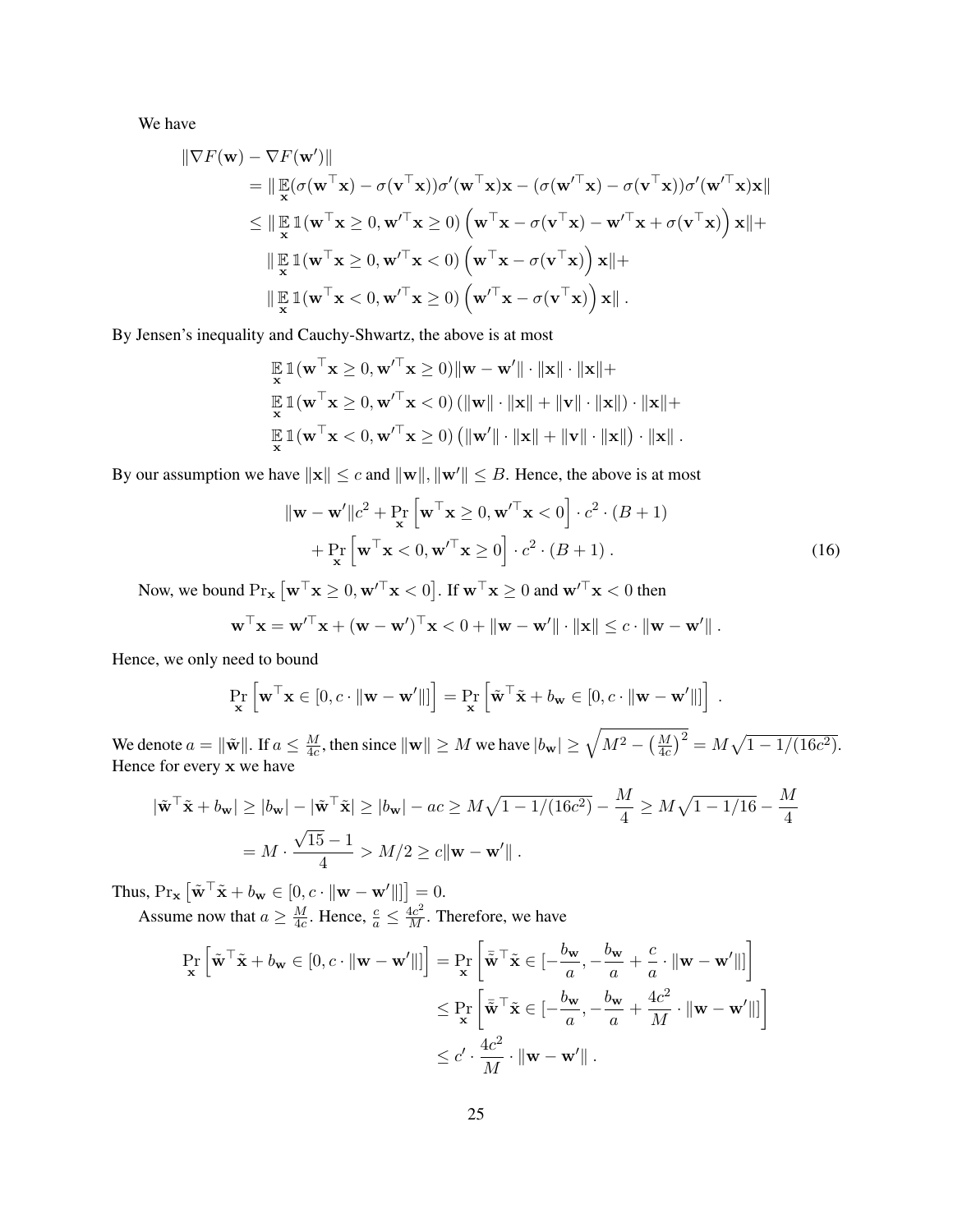Hence,  $Pr_{\mathbf{x}} [\mathbf{w}^{\top} \mathbf{x} \geq 0, \mathbf{w}^{\prime \top} \mathbf{x} \leq 0] \leq c' \cdot \frac{4c^2}{M} \cdot ||\mathbf{w} - \mathbf{w}^{\prime}||$ . By similar arguments, this inequality holds also for  $\Pr_{\mathbf{x}} [\mathbf{w}^\top \mathbf{x} < 0, \mathbf{w}'^\top \mathbf{x} \ge 0]$ . Plugging it into Eq. [\(16\)](#page-24-0), we have

$$
\|\nabla F(\mathbf{w}) - \nabla F(\mathbf{w}')\| \leq \|\mathbf{w} - \mathbf{w}'\| \left(c^2 + 2 \cdot c^2 \cdot (B + 1) \cdot c' \cdot \frac{4c^2}{M}\right)
$$

$$
= \|\mathbf{w} - \mathbf{w}'\| \cdot c^2 \left(1 + \frac{8(B + 1)c'c^2}{M}\right).
$$

<span id="page-25-0"></span>**Lemma D.5.** Let  $f : \mathbb{R}^d \to \mathbb{R}$  and let  $L > 0$ . Let  $\mathbf{x}, \mathbf{y} \in \mathbb{R}^d$  be such that for every  $s \in [0, 1]$  we have  $\|\nabla f(\mathbf{x} + s(\mathbf{y} - \mathbf{x})) - \nabla f(\mathbf{x})\| \leq Ls\|\mathbf{y} - \mathbf{x}\|$ . Then,

$$
f(\mathbf{y}) - f(\mathbf{x}) \le \nabla f(\mathbf{x})^\top (\mathbf{y} - \mathbf{x}) + \frac{L}{2} ||\mathbf{y} - \mathbf{x}||^2.
$$

*Proof.* The proof follows a standard technique (cf. [\[2\]](#page-10-8)). We represent  $f(y) - f(x)$  as an integral, apply Cauchy-Schwarz and then use the L-smoothness.

$$
f(\mathbf{y}) - f(\mathbf{x}) - \nabla f(\mathbf{x})^{\top}(\mathbf{y} - \mathbf{x}) = \int_0^1 \nabla f(\mathbf{x} + s(\mathbf{y} - \mathbf{x}))^{\top}(\mathbf{y} - \mathbf{x}) ds - \nabla f(\mathbf{x})^{\top}(\mathbf{y} - \mathbf{x})
$$
  
\n
$$
\leq \int_0^1 \|\nabla f(\mathbf{x} + s(\mathbf{y} - \mathbf{x})) - \nabla f(\mathbf{x})\| \cdot \|\mathbf{y} - \mathbf{x}\| ds
$$
  
\n
$$
\leq \int_0^1 Ls \|\mathbf{y} - \mathbf{x}\|^2 ds
$$
  
\n
$$
= \frac{L}{2} \|\mathbf{y} - \mathbf{x}\|^2.
$$

Hence, we have

$$
f(\mathbf{y}) - f(\mathbf{x}) \le \nabla f(\mathbf{x})^\top (\mathbf{y} - \mathbf{x}) + \frac{L}{2} ||\mathbf{y} - \mathbf{x}||^2
$$
.

<span id="page-25-1"></span>**Lemma D.6.** Let  $B, \delta > 0$  and let  $L = c^2 \left( 1 + \frac{16(B+1)c'c^4}{\delta} \right)$  $\left(\frac{f+1)c'c^4}{\delta}\right)$ *. Let*  $\mathbf{w}\in\mathbb{R}^{d+1}$  such that  $F(\mathbf{w})\leq F(\mathbf{0})-\delta$ *and let*  $\mathbf{w}' = \mathbf{w} - \eta \cdot \nabla F(\mathbf{w})$ *, where*  $\eta \le \min \left\{ \frac{\delta}{\gamma} \right\}$  $\frac{\delta}{2c^3\sqrt{2F(\mathbf{0})}},\frac{1}{L}$ L  $\left\{\right.=\min\left\{\frac{\delta}{\delta^2}\right\}$  $\frac{\delta}{2c^3\sqrt{2F({\bf 0})}}, \frac{\delta}{\delta c^2+16(B+1)c'c^6}$  *. Assume that*  $\|\mathbf{w}\|, \|\mathbf{w}'\| \leq B$ . *Then, we have*  $F(\mathbf{w}') - F(\mathbf{w}) \leq -\eta \left(1 - \frac{L}{2}\right)$  $(\frac{L}{2}\eta)$   $\|\nabla F(\mathbf{w})\|^2$ , and  $F(\mathbf{w}') \leq$  $F(\mathbf{w}) \leq F(\mathbf{0}) - \delta$ .

*Proof.* Let  $M = \frac{\delta}{2a}$  $\frac{\delta}{2c^2}$ . By Lemmas [D.1](#page-20-3) and [D.3,](#page-23-0) we have  $\|\mathbf{w}\| \ge \frac{\delta}{c^2}$  and  $\|\nabla F(\mathbf{w})\| \le c\sqrt{2F(\mathbf{0})}$ . Hence for every  $\lambda \in [0, 1]$  we have

$$
\|\mathbf{w} - \lambda \eta \nabla F(\mathbf{w})\| \ge \frac{\delta}{c^2} - \eta \cdot c\sqrt{2F(\mathbf{0})} \ge \frac{\delta}{c^2} - \frac{\delta}{2c^3\sqrt{2F(\mathbf{0})}} \cdot c\sqrt{2F(\mathbf{0})} = \frac{\delta}{2c^2} = M.
$$

Since  $\|\mathbf{w}\|, \|\mathbf{w}'\| \leq B$ , we also have  $\|\mathbf{w} - \lambda \eta \nabla F(\mathbf{w})\| \leq B$ . By Lemma [D.4,](#page-23-1) we have for every  $\lambda \in [0, 1]$ that

$$
\|\nabla F(\mathbf{w}) - \nabla F(\mathbf{w} - \lambda \eta \nabla F(\mathbf{w}))\| \leq \lambda \eta \|\nabla F(\mathbf{w})\| \cdot c^2 \left(1 + \frac{8(B+1)c'c^2}{M}\right).
$$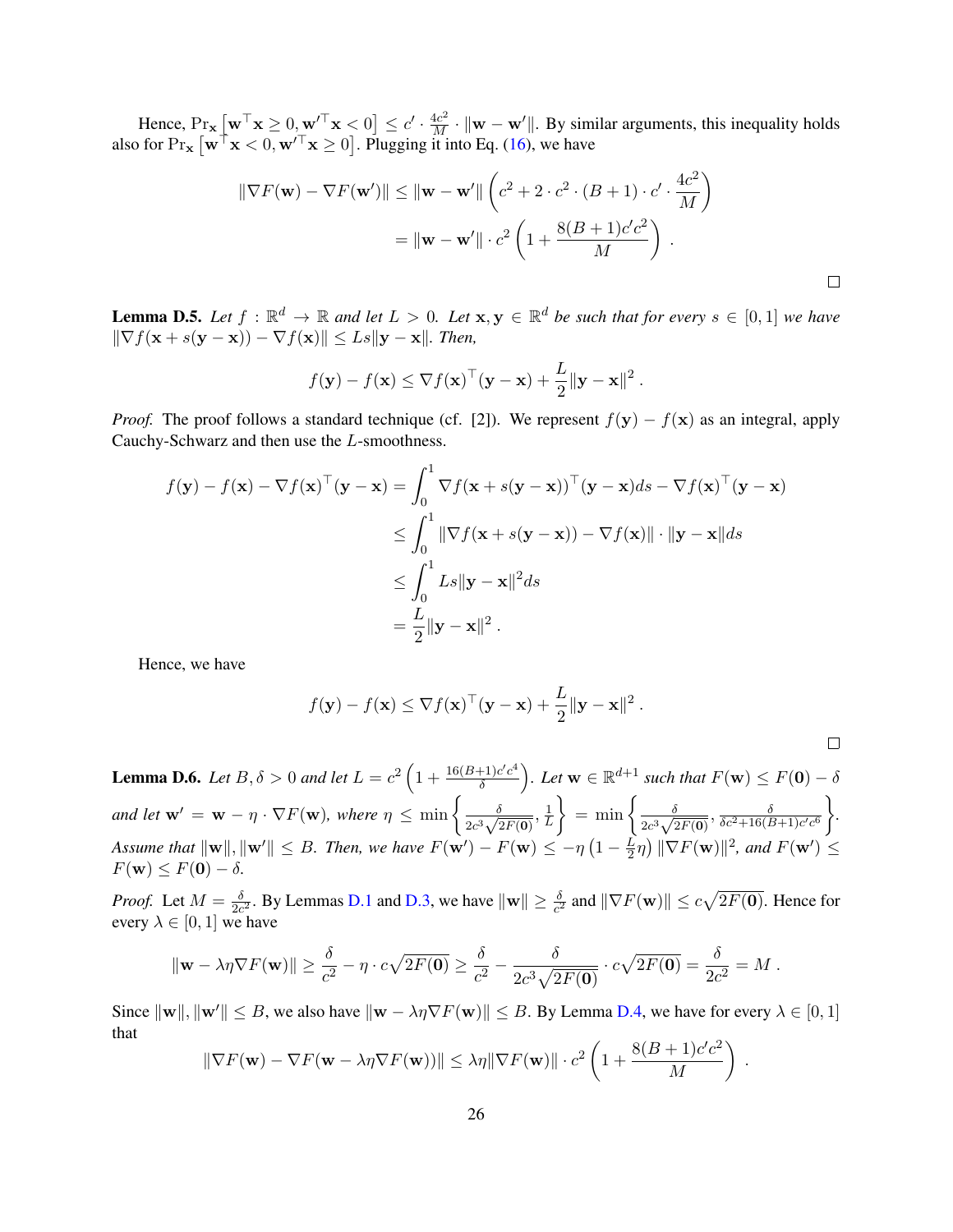We have  $L = c^2 \left( 1 + \frac{16(B+1)c'c^4}{\delta} \right)$  $\left(\frac{1}{\delta}\right)^{c'c^4}$  =  $c^2\left(1+\frac{8(B+1)c'c^2}{M}\right)$  $\frac{+1)c'c^2}{M}$ ). By Lemma [D.5](#page-25-0) we have  $F(\mathbf{w} - \eta \nabla F(\mathbf{w})) - F(\mathbf{w}) \leq -\eta \|\nabla F(\mathbf{w})\|^2 + \frac{L}{2}$  $\frac{L}{2}\eta^2 \|\nabla F(\mathbf{w})\|^2$ .

Since  $\eta \leq \frac{1}{l}$  $\frac{1}{L}$ , we also have  $F(\mathbf{w} - \eta \nabla F(\mathbf{w})) \leq F(\mathbf{w}) \leq F(\mathbf{0}) - \delta$ .

We are now ready to prove the theorem:

*Proof of Theorem [5.2.](#page-6-2)* Let  $B = ||\mathbf{w}_0|| + 2$ . Assume that  $\eta \le \min \left\{ \frac{\delta}{\gamma^3} \right\}$  $\frac{\delta}{2c^3\sqrt{2F({\bf 0})}}, \frac{\delta}{\delta c^2+16(B+1)c'c^6}, \frac{\gamma}{c^4}$  $\overline{c^4}$  $\Big\}$ . We have  $\|\mathbf{w}_0 - \mathbf{v}\| \le \|\mathbf{w}_0\| + \|\mathbf{v}\| = \|\mathbf{w}_0\| + 1 \le B - 1$ . By Lemmas [D.2](#page-21-2) and [D.6,](#page-25-1) for every t we have  $\|\mathbf{w}_t - \mathbf{v}\| \le B - 1$  (thus,  $\|\mathbf{w}_t\| \le B$ ) and  $F(\mathbf{w}_t) \le F(\mathbf{0}) - \delta$ . Moreover, by Lemma [D.2,](#page-21-2) we have for every t that  $\|\mathbf{w}_{t+1} - \mathbf{v}\|^2 \leq \|\mathbf{w}_t - \mathbf{v}\|^2 \cdot (1 - \gamma\eta)$ . Therefore,  $\|\mathbf{w}_t - \mathbf{v}\|^2 \leq \|\mathbf{w}_0 - \mathbf{v}\|^2 (1 - \gamma\eta)^t$ .

 $\Box$ 

<span id="page-26-1"></span> $\Box$ 

It remains to show that

$$
\min\left\{\frac{\delta}{2c^3\sqrt{2F(\mathbf{0})}},\frac{\delta}{\delta c^2+16(B+1)c'c^6},\frac{\gamma}{c^4}\right\}=\frac{\gamma}{c^4}.
$$

Note that we have  $\delta \leq F(\mathbf{0}) = \frac{1}{2} \mathbb{E}_{\mathbf{x}} (\sigma(\mathbf{v}^{\top} \mathbf{x}))^2 \leq \frac{1}{2}$  $\frac{1}{2} \cdot c^2$ . Thus

$$
\frac{\gamma}{c^4} = \frac{\delta^3}{3 \cdot 12^2 B^3 c^{12} c'^2} \leq \frac{\delta}{3 \cdot 12^2 B^3 c^{12} c'^2} \cdot \frac{c^4}{4} = \frac{\delta}{12^3 B^3 c^8 c'^2} \; .
$$

We have

$$
\frac{\delta}{2c^3\sqrt{2F(\mathbf{0})}} \ge \frac{\delta}{2c^4} \ge \frac{\gamma}{c^4} ,
$$

where the last inequality is since  $B, c, c' \geq 1$ . Finally,

$$
\frac{\delta}{\delta c^2 + 16(B+1)c'c^6} \ge \frac{\delta}{\frac{c^4}{2} + 16(B+1)c'c^6} \ge \frac{\delta}{17(B+1)c'c^6} \ge \frac{\delta}{34Bc'c^6} \ge \frac{\gamma}{c^4}.
$$

#### <span id="page-26-0"></span>D.1 Proofs from Subsection [5.2](#page-7-0)

Proof of Theorem [5.4](#page-7-2)

We have

$$
F(\mathbf{w}) = \frac{1}{2} \mathbb{E} \left( \sigma(\mathbf{w}^{\top} \mathbf{x}) - \sigma(\mathbf{v}^{\top} \mathbf{x}) \right)^2
$$
  
\n
$$
= F(\mathbf{0}) + \frac{1}{2} \mathbb{E} \left( \sigma(\mathbf{w}^{\top} \mathbf{x}) \right)^2 - \mathbb{E} \sigma(\mathbf{w}^{\top} \mathbf{x}) \sigma(\mathbf{v}^{\top} \mathbf{x})
$$
  
\n
$$
\leq F(\mathbf{0}) + \frac{\|\mathbf{w}\|^2 c^2}{2} - \|\mathbf{w}\| \mathbb{E} \sigma(\bar{\mathbf{w}}^{\top} \mathbf{x}) \sigma(\mathbf{v}^{\top} \mathbf{x}) .
$$
\n(17)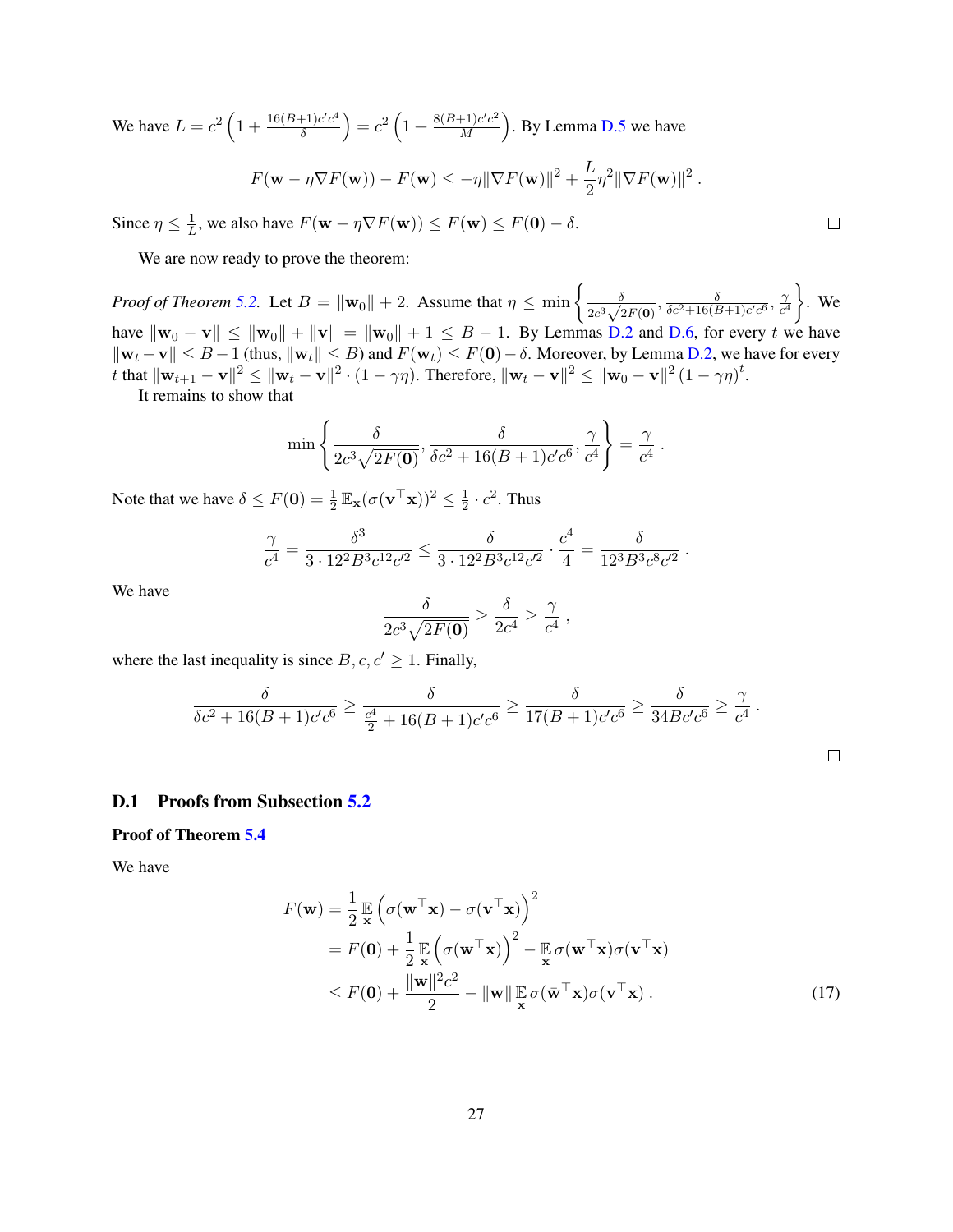Let  $\xi = \frac{\alpha}{4\pi}$  $\frac{\alpha}{4\sqrt{c}}\sin\left(\frac{\pi}{8}\right)$  $\frac{\pi}{8}$ ). We have

<span id="page-27-0"></span>
$$
\mathbb{E}_{\mathbf{x}} \sigma(\bar{\mathbf{w}}^{\top} \mathbf{x}) \sigma(\mathbf{v}^{\top} \mathbf{x}) \geq \xi^{2} \cdot \Pr_{\mathbf{x}} \left[ \sigma(\bar{\mathbf{w}}^{\top} \mathbf{x}) \sigma(\mathbf{v}^{\top} \mathbf{x}) \geq \xi^{2} \right] \geq \xi^{2} \cdot \Pr_{\mathbf{x}} \left[ \bar{\mathbf{w}}^{\top} \mathbf{x} \geq 2\sqrt{c}\xi, \mathbf{v}^{\top} \mathbf{x} \geq \frac{\xi}{2\sqrt{c}} \right].
$$
\n(18)

In the following two lemmas we bound  $\Pr_{\mathbf{x}} \left[ \bar{\mathbf{w}}^{\top} \mathbf{x} \ge 2 \sqrt{c} \xi, \mathbf{v}^{\top} \mathbf{x} \ge \frac{\xi}{2 \sqrt{c} \xi} \right]$  $\frac{\varsigma}{2\sqrt{c}}$ i .

<span id="page-27-1"></span>**Lemma D.7.** *If*  $b_v \ge 0$  *then* 

$$
\Pr_{\mathbf{x}}\left[\bar{\mathbf{w}}^{\top}\mathbf{x} \geq 2\sqrt{c}\xi, \mathbf{v}^{\top}\mathbf{x} \geq \frac{\xi}{2\sqrt{c}}\right] \geq \frac{\beta\left(\alpha\sin\left(\frac{\pi}{8}\right) - 2\sqrt{c}\xi\right)^{2}}{4\sin\left(\frac{\pi}{8}\right)}.
$$

*Proof.* If  $\|\tilde{\mathbf{v}}\| \ge \frac{1}{4c}$ , then we have

$$
\Pr_{\mathbf{x}}\left[\bar{\mathbf{w}}^{\top}\mathbf{x} \ge 2\sqrt{c}\xi, \mathbf{v}^{\top}\mathbf{x} \ge \frac{\xi}{2\sqrt{c}}\right] \ge \Pr_{\mathbf{x}}\left[\bar{\mathbf{w}}^{\top}\mathbf{x} \ge 2\sqrt{c}\xi, \tilde{\mathbf{v}}^{\top}\tilde{\mathbf{x}} \ge \frac{\xi}{2\sqrt{c}}\right]
$$
\n
$$
= \Pr_{\mathbf{x}}\left[\tilde{\mathbf{w}}^{\top}\tilde{\mathbf{x}} \ge 2\sqrt{c}\xi, \tilde{\mathbf{v}}^{\top}\tilde{\mathbf{x}} \ge \frac{\xi}{2\sqrt{c}\|\tilde{\mathbf{v}}\|}\right]
$$
\n
$$
\ge \Pr_{\mathbf{x}}\left[\tilde{\mathbf{w}}^{\top}\tilde{\mathbf{x}} \ge 2\sqrt{c}\xi, \tilde{\mathbf{v}}^{\top}\tilde{\mathbf{x}} \ge 2\sqrt{c}\xi\right]
$$
\n
$$
\ge \frac{\beta\left(\alpha\sin\left(\frac{\pi}{8}\right) - 2\sqrt{c}\xi\right)^{2}}{4\sin\left(\frac{\pi}{8}\right)},
$$

where the last inequality is due to Lemma [A.1,](#page-12-1) since  $\theta(\tilde{\mathbf{w}}, \tilde{\mathbf{v}}) \leq \frac{3\pi}{4}$  $\frac{3\pi}{4}$ .

If  $\|\tilde{\mathbf{v}}\| \leq \frac{1}{4c}$ , then

$$
b_{\mathbf{v}} \ge \sqrt{1 - \frac{1}{16c^2}} \ge \sqrt{1 - \frac{1}{16}} = \frac{\sqrt{15}}{4} > \frac{3}{4}
$$
,

and hence

$$
\mathbf{v}^\top \mathbf{x} = \tilde{\mathbf{v}}^\top \tilde{\mathbf{x}} + b_\mathbf{v} > -\frac{1}{4c} \cdot c + \frac{3}{4} = \frac{1}{2} \ge \xi \ge \frac{\xi}{2\sqrt{c}}.
$$

Therefore,

$$
\Pr_{\mathbf{x}}\left[\bar{\mathbf{w}}^{\top}\mathbf{x} \ge 2\sqrt{c}\xi, \mathbf{v}^{\top}\mathbf{x} \ge \frac{\xi}{2\sqrt{c}}\right] = \Pr_{\mathbf{x}}\left[\bar{\mathbf{w}}^{\top}\mathbf{x} \ge 2\sqrt{c}\xi\right] = \Pr_{\mathbf{x}}\left[\tilde{\mathbf{w}}^{\top}\tilde{\mathbf{x}} \ge 2\sqrt{c}\xi\right].
$$

For  $\tilde{\mathbf{u}} \in \mathbb{R}^d$  such that  $\|\tilde{\mathbf{u}}\| = 1$  and  $\theta(\tilde{\mathbf{w}}, \tilde{\mathbf{u}}) = \frac{3\pi}{4}$ , Lemma [A.1](#page-12-1) implies that the above is at least

$$
\Pr_{\mathbf{x}} \left[ \tilde{\bar{\mathbf{w}}}^{\top} \tilde{\mathbf{x}} \ge 2\sqrt{c} \xi, \tilde{\mathbf{u}}^{\top} \tilde{\mathbf{x}} \ge 2\sqrt{c} \xi \right] \ge \frac{\beta \left( \alpha \sin \left( \frac{\pi}{8} \right) - 2\sqrt{c} \xi \right)^2}{4 \sin \left( \frac{\pi}{8} \right)}.
$$

<span id="page-27-2"></span>**Lemma D.8.** *If*  $b_{\mathbf{v}} < 0$  *and*  $-\frac{b_{\mathbf{v}}}{\|\tilde{\mathbf{v}}\|} \leq \alpha \cdot \frac{\sin(\frac{\pi}{8})}{4}$  $\frac{\sqrt{8} \cdot l}{4}$ , then

$$
\Pr_{\mathbf{x}}\left[\bar{\mathbf{w}}^{\top}\mathbf{x} \geq 2\sqrt{c}\xi, \mathbf{v}^{\top}\mathbf{x} \geq \frac{\xi}{2\sqrt{c}}\right] \geq \frac{\beta\left(\alpha\sin\left(\frac{\pi}{8}\right) - 2\sqrt{c}\xi\right)^2}{4\sin\left(\frac{\pi}{8}\right)}.
$$

 $\Box$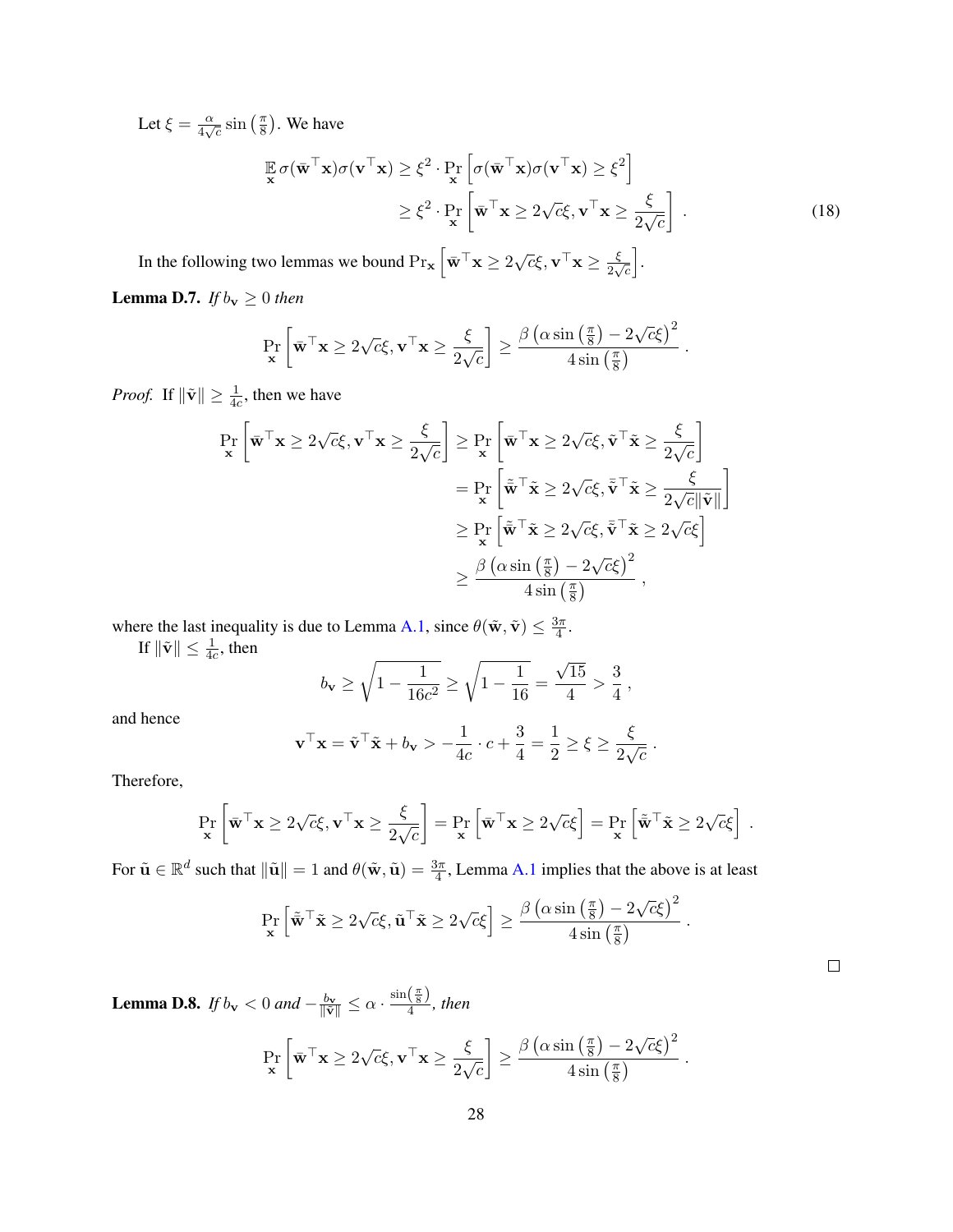*Proof.*

$$
\Pr_{\mathbf{x}}\left[\bar{\mathbf{w}}^{\top}\mathbf{x} \ge 2\sqrt{c}\xi, \mathbf{v}^{\top}\mathbf{x} \ge \frac{\xi}{2\sqrt{c}}\right] = \Pr_{\mathbf{x}}\left[\bar{\mathbf{w}}^{\top}\mathbf{x} \ge 2\sqrt{c}\xi, \tilde{\mathbf{v}}^{\top}\tilde{\mathbf{x}} \ge \frac{\xi}{2\sqrt{c}} - b_{\mathbf{v}}\right]
$$

$$
= \Pr_{\mathbf{x}}\left[\tilde{\bar{\mathbf{w}}}^{\top}\tilde{\mathbf{x}} \ge 2\sqrt{c}\xi, \tilde{\bar{\mathbf{v}}}^{\top}\tilde{\mathbf{x}} \ge \frac{\xi}{2\sqrt{c}\|\tilde{\mathbf{v}}\|} - \frac{b_{\mathbf{v}}}{\|\tilde{\mathbf{v}}\|}\right].
$$
(19)

Moreover, we have

$$
\left(\alpha\cdot\frac{\sin\left(\frac{\pi}{8}\right)}{4}\right)^2\geq\left(\frac{b_{\mathbf{v}}}{\|\tilde{\mathbf{v}}\|}\right)^2=\frac{1-\|\tilde{\mathbf{v}}\|^2}{\|\tilde{\mathbf{v}}\|^2}=\frac{1}{\|\tilde{\mathbf{v}}\|^2}-1\;,
$$

and hence

$$
\|\tilde{\mathbf{v}}\|^2 \ge \frac{16}{\alpha^2 \sin^2\left(\frac{\pi}{8}\right) + 16} \ge \frac{16}{\left(\alpha \sin\left(\frac{\pi}{8}\right) + 4\right)^2} \ge \frac{16}{\left(c \cdot 1 + 4c\right)^2},
$$

where in the last inequality we used  $c \ge \alpha$  and  $c \ge 1$ . Thus,

<span id="page-28-0"></span>
$$
\|\tilde{\mathbf{v}}\| \ge \frac{4}{5c} \ge \frac{1}{2c}.
$$

Combining the above with Eq. [\(19\)](#page-28-0), and using  $-\frac{b_v}{\|\tilde{v}\|} \le \alpha \cdot \frac{\sin(\frac{\pi}{8})}{4}$  $\frac{\sqrt{8}}{4}$ , we have

$$
\Pr_{\mathbf{x}}\left[\bar{\mathbf{w}}^{\top}\mathbf{x} \ge 2\sqrt{c}\xi, \mathbf{v}^{\top}\mathbf{x} \ge \frac{\xi}{2\sqrt{c}}\right] \ge \Pr_{\mathbf{x}}\left[\tilde{\mathbf{w}}^{\top}\tilde{\mathbf{x}} \ge 2\sqrt{c}\xi, \bar{\mathbf{v}}^{\top}\tilde{\mathbf{x}} \ge \sqrt{c}\xi + \alpha \cdot \frac{\sin\left(\frac{\pi}{8}\right)}{4}\right]
$$
\n
$$
= \Pr_{\mathbf{x}}\left[\tilde{\mathbf{w}}^{\top}\tilde{\mathbf{x}} \ge 2\sqrt{c}\xi, \bar{\mathbf{v}}^{\top}\tilde{\mathbf{x}} \ge 2\sqrt{c}\xi\right]
$$
\n
$$
\ge \frac{\beta\left(\alpha\sin\left(\frac{\pi}{8}\right) - 2\sqrt{c}\xi\right)^{2}}{4\sin\left(\frac{\pi}{8}\right)},
$$

 $\Box$ 

where the last inequality is due to Lemma [A.1,](#page-12-1) since  $\theta(\tilde{\mathbf{w}}, \tilde{\mathbf{v}}) \leq \frac{3\pi}{4}$  $\frac{3\pi}{4}$ .

Combining Eq. [\(18\)](#page-27-0) with Lemmas [D.7](#page-27-1) and [D.8,](#page-27-2) we have

$$
\mathbb{E}\,\sigma(\bar{\mathbf{w}}^{\top}\mathbf{x})\sigma(\mathbf{v}^{\top}\mathbf{x}) \geq \xi^{2} \cdot \frac{\beta(\alpha\sin\left(\frac{\pi}{8}\right) - 2\sqrt{c}\xi)^{2}}{4\sin\left(\frac{\pi}{8}\right)} = \frac{\alpha^{2}\sin^{2}\left(\frac{\pi}{8}\right)}{16c} \cdot \frac{\beta\left(\frac{\alpha}{2}\sin\left(\frac{\pi}{8}\right)\right)^{2}}{4\sin\left(\frac{\pi}{8}\right)}
$$

$$
= \frac{\alpha^{4}\beta\sin^{3}\left(\frac{\pi}{8}\right)}{256c} = M.
$$

Plugging the above into Eq.  $(17)$  we have

$$
F(\mathbf{w}) \le F(\mathbf{0}) + \frac{\|\mathbf{w}\|^2 c^2}{2} - \|\mathbf{w}\| \cdot M.
$$

The above expression is smaller than  $F(0)$  if  $\|\mathbf{w}\| < \frac{2M}{c^2}$  $\frac{2M}{c^2}$ .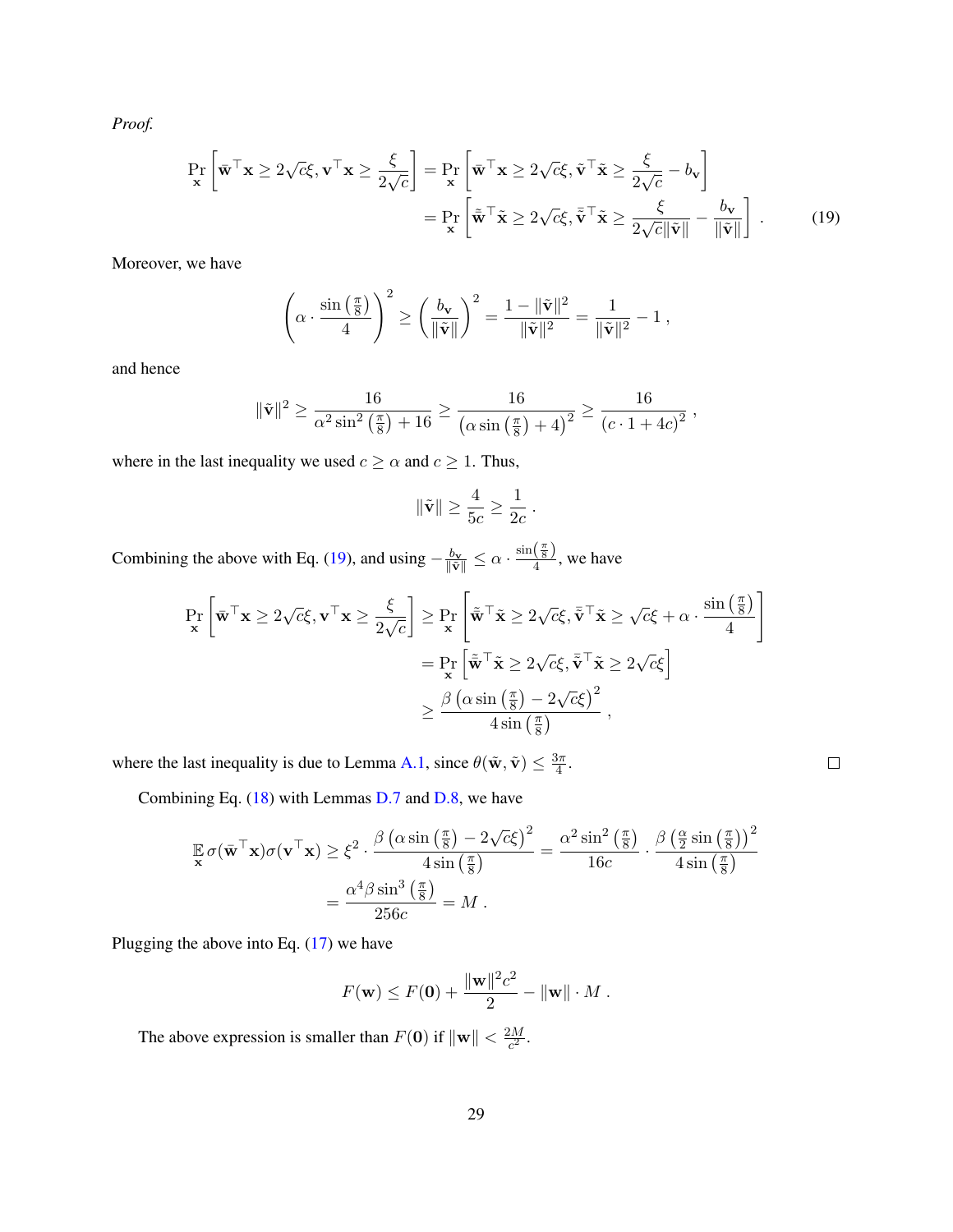### <span id="page-29-0"></span>E Discussion on the Assumption on  $b_{\mathbf{v}}$

In Corollary [5.5](#page-7-3) we had an assumption that  $-\frac{b_v}{\|\vec{v}\|} \le \alpha \cdot \frac{\sin(\frac{\pi}{8})}{4}$  $\frac{8}{4}$ . This implies that either the bias term  $b_{\mathbf{v}}$  is positive, or it is negative but not too large. Here we discuss why this assumption is crucial for the proof of the theorem, and what can we still say when this assumption does not hold.

In Theorem [3.2](#page-4-1) we showed an example with  $b_v < 0$  where gradient descent with random initialization does not converge w.h.p. to a global minimum even asymptotically<sup>[3](#page-29-2)</sup>. In the example from Theorem [3.2](#page-4-1) we have  $-\frac{b_v}{\|\tilde{\mathbf{v}}\|} = r \left(1 - \frac{1}{2d}\right)$  $\frac{1}{2d^2}$ ), and the input distribution is uniform over a ball of radius r. In this case, we must choose  $\alpha$  from Assumption [5.3](#page-7-1) to be smaller than r (otherwise  $\beta = 0$ ) and hence  $-\frac{b_v}{\|\tilde{v}\|} > \alpha \left(1 - \frac{1}{2d}\right)$  $\frac{1}{2d^2}\Big).$ Therefore it does not satisfy the assumption  $-\frac{b_v}{\|\tilde{v}\|} \le \alpha \cdot \frac{\sin(\frac{\pi}{8})}{4}$  $\frac{\left(\frac{8}{8}\right)}{4}$  (already for  $d > 1$ ). If we choose, e.g.,  $\alpha = \frac{r}{2}$  $\frac{r}{2}$ then the example from Theorem [3.2](#page-4-1) satisfies  $-\frac{b_v}{\|\tilde{v}\|} = \alpha \left(2 - \frac{1}{d^2}\right)$  $\frac{1}{d^2}$ )  $\leq 2\alpha$ . It implies that our assumption on  $-\frac{b_v}{\|\tilde{v}\|}$  is tight up to a constant factor, and is also crucial for the proof, since already for  $-\frac{b_v}{\|\tilde{v}\|} = 2\alpha$  we have an example of convergence to a non-global minimum.

On the other hand, if  $-\frac{b_v}{\|\tilde{v}\|} > \alpha \cdot \frac{\sin(\frac{\pi}{8})}{4}$  $\frac{4}{4}$  (i.e. the assumption does not hold) we can calculate the loss at zero:

$$
F(\mathbf{0}) = \frac{1}{2} \cdot \mathbb{E}_{\mathbf{x}} \left[ \left( \sigma(\mathbf{v}^\top \mathbf{x}) \right)^2 \right] = \frac{1}{2} \cdot \mathbb{E}_{\mathbf{x}} \left[ \mathbb{1} (\tilde{\mathbf{v}}^\top \tilde{\mathbf{x}} + b_{\mathbf{v}} \ge 0) \left( \tilde{\mathbf{v}}^\top \tilde{\mathbf{x}} + b_{\mathbf{v}} \right)^2 \right]
$$
  
=  $\frac{1}{2} \cdot \mathbb{E}_{\mathbf{x}} \left[ \mathbb{1} \left( \bar{\tilde{\mathbf{v}}}^\top \tilde{\mathbf{x}} \ge -\frac{b_{\mathbf{v}}}{\|\tilde{\mathbf{v}}\|} \right) \|\tilde{\mathbf{v}}\|^2 \left( \bar{\tilde{\mathbf{v}}}^\top \tilde{\mathbf{x}} + \frac{b_{\mathbf{v}}}{\|\tilde{\mathbf{v}}\|} \right)^2 \right] \leq \frac{\|\tilde{\mathbf{v}}\|^2}{2} \cdot \mathbb{E}_{\mathbf{x}} \left[ \mathbb{1} \left( \bar{\tilde{\mathbf{v}}}^\top \tilde{\mathbf{x}} \ge \alpha \cdot \frac{\sin(\frac{\pi}{8})}{4} \right) \left( \bar{\tilde{\mathbf{v}}}^\top \tilde{\mathbf{x}} \right)^2 \right].$ 

Let  $\epsilon > 0$  be a small constant. Suppose that the distribution  $\tilde{D}$  is spherically symmetric, and that  $\alpha$  is large, such that the above expectation is smaller than  $\epsilon$ . For such  $\alpha$ , we either have  $-\frac{b_v}{\|\tilde{v}\|} \le \alpha \cdot \frac{\sin(\frac{\pi}{8})}{4}$  $\frac{\sqrt{8}}{4}$ , in which case gradient descent converges w.h.p. to the global minimum, or  $-\frac{b_v}{\|\vec{v}\|} > \alpha \cdot \frac{\sin(\frac{\pi}{8})}{4}$  $\frac{\sqrt{8}}{4}$ , in which case the loss at  $w = 0$  is already almost as good as the global minimum. For standard Gaussian distribution, we can choose  $\alpha$  to be a large enough constant that depends only on  $\epsilon$  (independent of the input dimension), hence  $\beta$  will also be independent of d. This means that for standard Gaussian distribution, for every constant  $\epsilon > 0$ we can ensure either convergence to a global minimum, or the loss at 0 is already  $\epsilon$ -optimal.

Note that in Remark [3.3](#page-4-2) we have shown another distribution which is non-symmetric and depends on the target v, such that the loss  $F(0)$  is highly sub-optimal, but gradient flow converges to such a point with probability close to  $\frac{1}{2}$ .

## <span id="page-29-1"></span>F Proofs from Section [6](#page-8-0)

Before proving Theorem [6.2,](#page-9-2) we first proof two auxiliary propositions which bounds certain areas for which the vector w cannot reach during the optimization process. The first proposition shows that if the norm of  $\tilde{w}$  is small, and its bias is close to zero, then the bias must get larger. The second proposition shows that if the norm of  $\tilde{w}$  is small, and the bias is negative, then the norm of  $\tilde{w}$  must get larger.

<span id="page-29-2"></span><sup>&</sup>lt;sup>3</sup>In Theorem [3.2](#page-4-1) we have  $\|\mathbf{v}\| \neq 1$ , but it still holds if we normalize **v**, namely, replace **v** with  $\frac{\mathbf{v}}{\|\mathbf{v}\|}$ .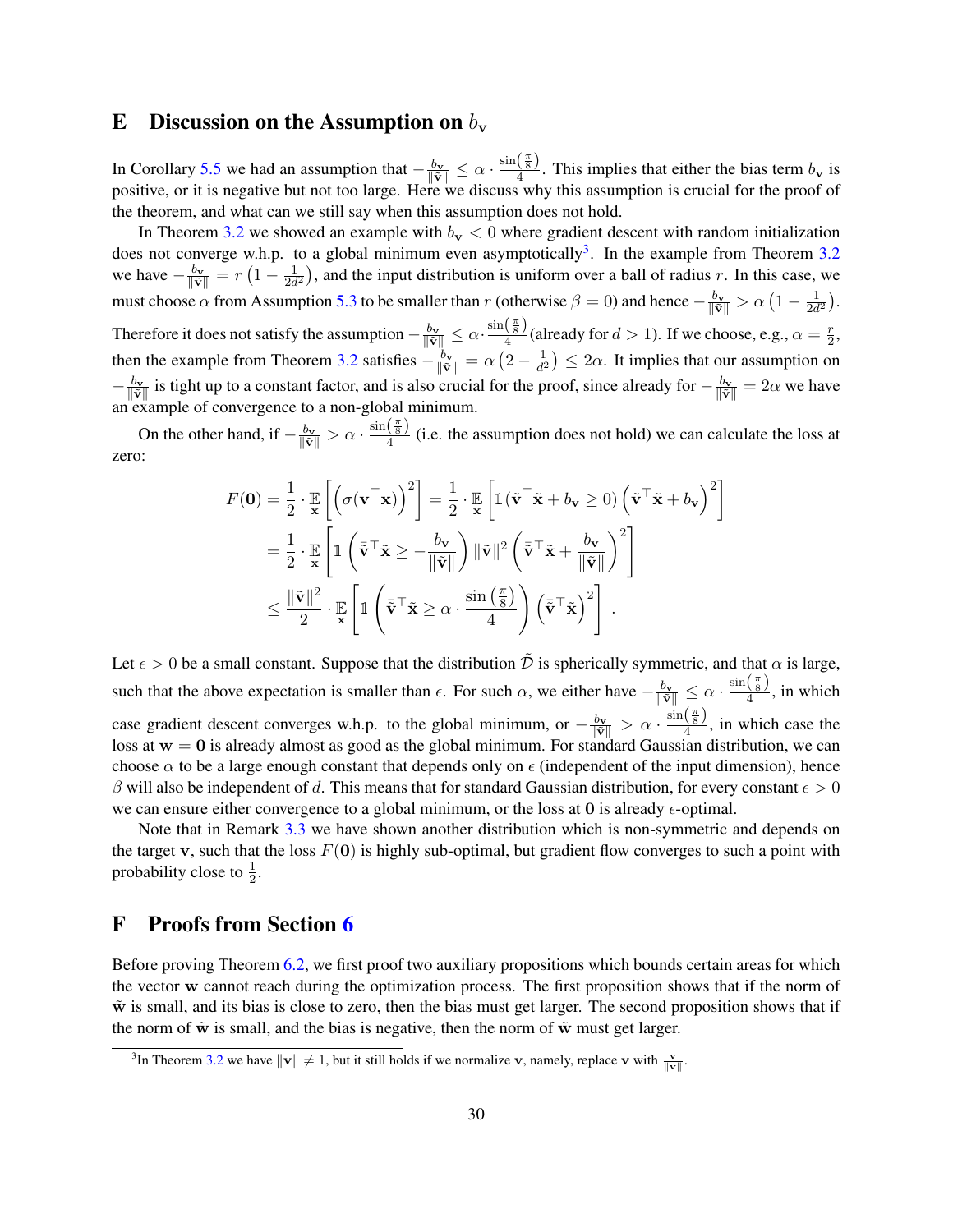<span id="page-30-3"></span>**Proposition F.1.** Assume that  $\|\tilde{\mathbf{w}} - \tilde{\mathbf{v}}\|^2 \leq 1$ , and that Assumption [6.1](#page-8-2) holds. If  $\|\tilde{\mathbf{w}}\| \leq 0.4$  and  $b_{\mathbf{w}} \in$  $\left[0, \frac{\alpha^3 \beta}{640}\right]$  then  $(\nabla F(\mathbf{w}))_{d+1} \leq -\frac{\alpha^3 \beta}{640}$ .

*Proof.* The  $d + 1$  coordinate of the distribution  $D$  is a constant 1. We denote by  $\tilde{D}$  the first d coordinates of the distribution  $D$ . Hence, we can write:

$$
(\nabla F(\mathbf{w}))_{d+1} = \mathbb{E}_{\mathbf{x}\sim\mathcal{D}} \left[ (\sigma(\mathbf{w}^{\top}\mathbf{x}) - \sigma(\mathbf{v}^{\top}\mathbf{x})) \mathbb{1}(\mathbf{w}^{\top}\mathbf{x} > 0) \right]
$$
  
\n
$$
= \mathbb{E}_{\tilde{\mathbf{x}}\sim\tilde{\mathcal{D}}} \left[ (\sigma(\tilde{\mathbf{w}}^{\top}\tilde{\mathbf{x}} + b_{\mathbf{w}}) - \sigma(\tilde{\mathbf{v}}^{\top}\tilde{\mathbf{x}} + b_{\mathbf{v}})) \mathbb{1}(\tilde{\mathbf{w}}^{\top}\tilde{\mathbf{x}} > -b_{\mathbf{w}}) \right]
$$
  
\n
$$
= \mathbb{E}_{\tilde{\mathbf{x}}\sim\tilde{\mathcal{D}}} \left[ (\tilde{\mathbf{w}}^{\top}\tilde{\mathbf{x}} + b_{\mathbf{w}}) \cdot \mathbb{1}(\tilde{\mathbf{w}}^{\top}\tilde{\mathbf{x}} > -b_{\mathbf{w}}) \right] -
$$
  
\n
$$
- \mathbb{E}_{\tilde{\mathbf{x}}\sim\tilde{\mathcal{D}}} \left[ (\tilde{\mathbf{v}}^{\top}\tilde{\mathbf{x}} + b_{\mathbf{v}}) \cdot \mathbb{1}(\tilde{\mathbf{w}}^{\top}\tilde{\mathbf{x}} > -b_{\mathbf{w}}, \tilde{\mathbf{v}}^{\top}\tilde{\mathbf{x}} > -b_{\mathbf{v}}) \right]
$$
(20)

We will bound each term in Eq. [\(20\)](#page-30-0) separately. Using the assumption that  $\tilde{\mathcal{D}}$  is spherically symmetric, we can assume w.l.o.g that  $\tilde{\mathbf{w}} = \|\tilde{\mathbf{w}}\| \mathbf{e}_1$ , the first unit vector. Hence we have that :

<span id="page-30-1"></span><span id="page-30-0"></span>
$$
\mathbb{E}_{\tilde{\mathbf{x}} \sim \tilde{\mathcal{D}}} \left[ (\tilde{\mathbf{w}}^{\top} \tilde{\mathbf{x}} + b_{\mathbf{w}}) \cdot \mathbb{1} (\tilde{\mathbf{w}}^{\top} \tilde{\mathbf{x}} > -b_{\mathbf{w}}) \right]
$$
\n
$$
= \mathbb{E}_{\tilde{\mathbf{x}} \sim \tilde{\mathcal{D}}} \left[ (\|\tilde{\mathbf{w}}\|x_1 + b_{\mathbf{w}}) \cdot \mathbb{1} \left( x_1 > -\frac{b_{\mathbf{w}}}{\|\tilde{\mathbf{w}}\|} \right) \right]
$$
\n
$$
= \|\tilde{\mathbf{w}}\| \mathbb{E}_{\tilde{\mathbf{x}} \sim \tilde{\mathcal{D}}} \left[ x_1 \mathbb{1} \left( x_1 > -\frac{b_{\mathbf{w}}}{\|\tilde{\mathbf{w}}\|} \right) \right] + b_{\mathbf{w}} \mathbb{E}_{\tilde{\mathbf{x}} \sim \tilde{\mathcal{D}}} \left[ \mathbb{1} \left( x_1 > -\frac{b_{\mathbf{w}}}{\|\tilde{\mathbf{w}}\|} \right) \right]
$$
\n
$$
\stackrel{(a)}{\leq} 0.4 \mathbb{E}_{\tilde{\mathbf{x}} \sim \tilde{\mathcal{D}}} \left[ x_1 \mathbb{1} \left( x_1 > -\frac{b_{\mathbf{w}}}{\|\tilde{\mathbf{w}}\|} \right) \right] + b_{\mathbf{w}}
$$
\n
$$
\stackrel{(b)}{\leq} 0.4 \mathbb{E}_{\tilde{\mathbf{x}} \sim \tilde{\mathcal{D}}} \left[ x_1 \mathbb{1} (x_1 > 0) \right] + b_{\mathbf{w}} .
$$
\n(21)

Here, (a) is since  $\|\tilde{\mathbf{w}}\| \le 0.4$ , and  $\mathbb{E}_{\tilde{\mathbf{x}} \sim \tilde{\mathcal{D}}}\left[\mathbb{1}\left(x_1 > -\frac{b_{\mathbf{w}}}{\|\tilde{\mathbf{w}}\|}\right)\right] \le 1$ , (b) is since  $b_{\mathbf{w}} \ge 0$ , hence  $\mathbb{E}_{\tilde{\mathbf{x}} \sim \tilde{\mathcal{D}}} \left[ x_1 \mathbb{1} \left( 0 > x_1 > - \frac{b_{\mathbf{w}}}{\|\tilde{\mathbf{w}}\|} \right) \right]$  $\left\vert \frac{b_{\mathbf{w}}}{\|\tilde{\mathbf{w}}\|}\right\rangle \bigg\vert \leq 0.$ 

For the second term of Eq. (20), we assumed that 
$$
\|\tilde{\mathbf{w}} - \tilde{\mathbf{v}}\|^2 \le 1
$$
, which shows that  $\theta(\tilde{\mathbf{w}}, \tilde{\mathbf{v}}) \le \frac{\pi}{2}$ , and the term is largest when this angle is largest. Hence, to lower bound this term we can assume that  $\theta(\tilde{\mathbf{w}}, \tilde{\mathbf{v}}) = \frac{\pi}{2}$ , and since the distribution is spherically symmetric we can also assume w.l.o.g that  $\tilde{\mathbf{v}} = \mathbf{e}_2$ , the second unit vector. Now we can bound:

<span id="page-30-2"></span>
$$
\mathbb{E}_{\tilde{\mathbf{x}} \sim \tilde{\mathcal{D}}} \left[ (\tilde{\mathbf{v}}^{\top} \tilde{\mathbf{x}} + b_{\mathbf{v}}) \cdot \mathbb{1} (\tilde{\mathbf{w}}^{\top} \tilde{\mathbf{x}} > -b_{\mathbf{w}}, \tilde{\mathbf{v}}^{\top} \tilde{\mathbf{x}} > -b_{\mathbf{v}}) \right]
$$
\n
$$
\geq \mathbb{E}_{\tilde{\mathbf{x}} \sim \tilde{\mathcal{D}}} \left[ (x_2 + b_{\mathbf{v}}) \cdot \mathbb{1} \left( x_1 > -\frac{b_{\mathbf{w}}}{\|\tilde{\mathbf{w}}\|}, x_2 > -b_{\mathbf{v}} \right) \right]
$$
\n
$$
\geq \frac{1}{2} \mathbb{E}_{\tilde{\mathbf{x}} \sim \tilde{\mathcal{D}}} \left[ (x_2 + b_{\mathbf{v}}) \cdot \mathbb{1} \left( x_2 > -b_{\mathbf{v}} \right) \right]
$$
\n
$$
\geq \frac{1}{2} \mathbb{E}_{\tilde{\mathbf{x}} \sim \tilde{\mathcal{D}}} \left[ x_2 \cdot \mathbb{1} \left( x_2 > 0 \right) \right] + \frac{1}{2} \mathbb{E}_{\tilde{\mathbf{x}} \sim \tilde{\mathcal{D}}} \left[ (x_2 + b_{\mathbf{v}}) \cdot \mathbb{1} \left( 0 > x_2 > -b_{\mathbf{v}} \right) \right]
$$
\n
$$
\geq \frac{1}{2} \mathbb{E}_{\tilde{\mathbf{x}} \sim \tilde{\mathcal{D}}} \left[ x_2 \cdot \mathbb{1} \left( x_2 > 0 \right) \right] = \frac{1}{2} \mathbb{E}_{\tilde{\mathbf{x}} \sim \tilde{\mathcal{D}}} \left[ x_1 \cdot \mathbb{1} \left( x_1 > 0 \right) \right], \tag{22}
$$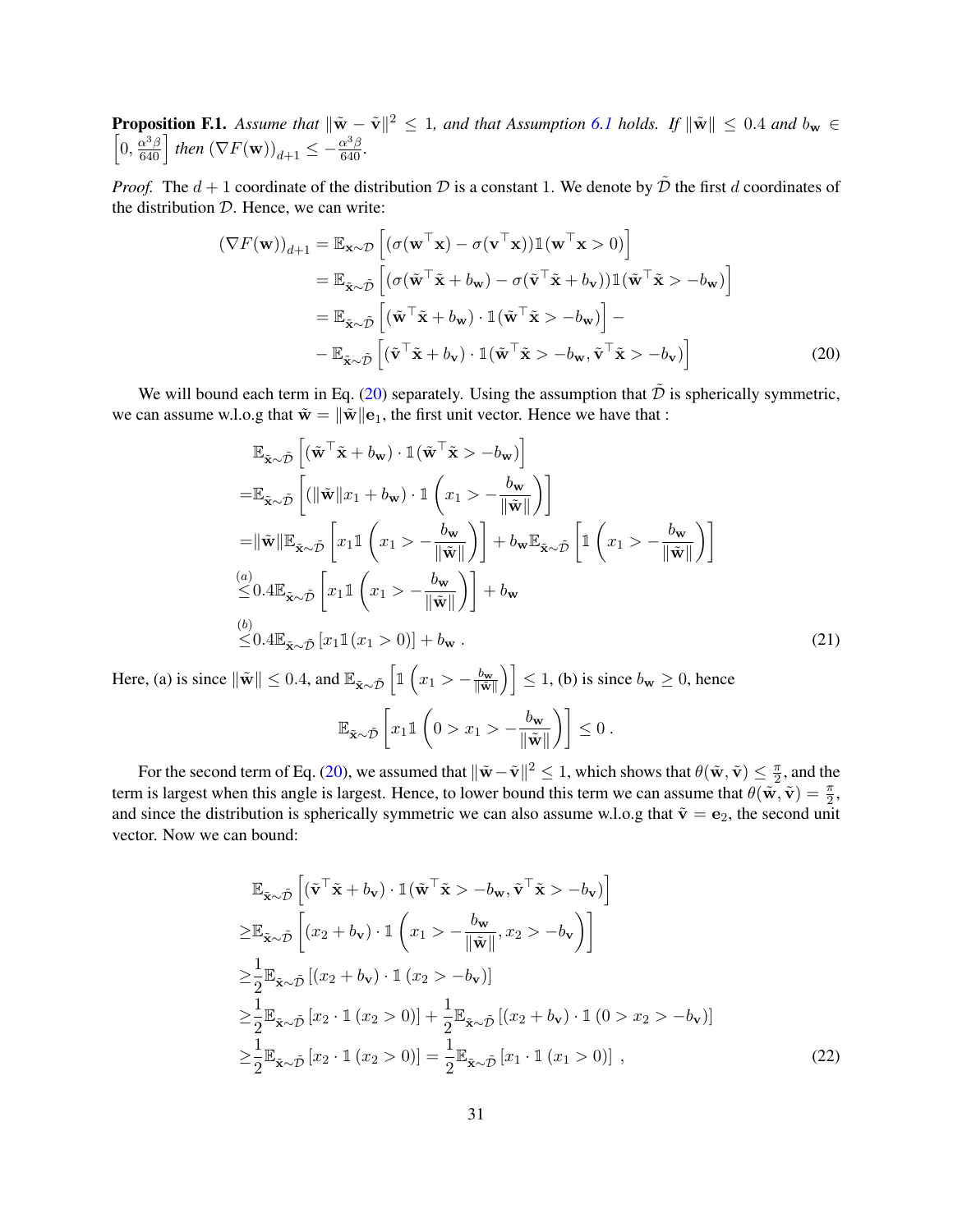where we used the assumption  $b_v \ge 0$  and the symmetry of the distribution. Combining Eq. [\(21\)](#page-30-1), Eq. [\(22\)](#page-30-2) with Eq.  $(20)$  we get:

$$
(\nabla F(\mathbf{w}))_{d+1} \le b_{\mathbf{w}} - 0.1 \mathbb{E}_{\tilde{\mathbf{x}} \sim \tilde{\mathcal{D}}} [x_1 \cdot \mathbb{1}(x_1 > 0)].
$$

Let  $\hat{\mathcal{D}}$  be the marginal distribution of  $\tilde{\mathcal{D}}$  on the plane spanned by e<sub>1</sub> and e<sub>2</sub>, and denote by  $\hat{\mathbf{x}}$  the projection of  $\tilde{x}$  on this plane. By Assumption [6.1\(](#page-8-2)3) we have that the pdf of this distribution is at least  $\beta$  in a ball or radius  $\alpha$  around the origin. This way we can bound:

$$
\mathbb{E}_{\tilde{\mathbf{x}} \sim \tilde{\mathcal{D}}} [x_1 \cdot \mathbb{1}(x_1 > 0)] = \mathbb{E}_{\hat{\mathbf{x}} \sim \hat{\mathcal{D}}} [x_1 \cdot \mathbb{1}(x_1 > 0)]
$$
  
\n
$$
\geq \frac{\alpha \beta}{2} \mathbf{P}(\alpha/2 < ||\hat{\mathbf{x}}|| < \alpha, x_1 > \alpha/2)
$$
  
\n
$$
\geq \frac{\alpha \beta}{2} \mathbf{P}(x_1 \in [\alpha/2, 3\alpha/4], x_2 \in [-\alpha/4, \alpha/4]) = \frac{\alpha^3 \beta}{32}.
$$

Combining the above, and using the assumption on  $b_w$  we get that:

$$
(\nabla F(\mathbf{w}))_{d+1} \le b_{\mathbf{w}} - \frac{\alpha^3 \beta}{320} \le -\frac{\alpha^3 \beta}{640}
$$

<span id="page-31-0"></span> $\Box$ 

<span id="page-31-1"></span>**Proposition F.2.** Assume that  $\|\tilde{\mathbf{w}} - \tilde{\mathbf{v}}\| < 1$ , and Assumption [6.1](#page-8-2) holds. Denote by  $\tau = \frac{\mathbb{E}_{\tilde{\mathbf{x}} \sim \tilde{\mathcal{D}}} [|x_1 x_2|]}{\mathbb{E}_{\tilde{\mathbf{x}} \sim \mathbb{E}_{\tilde{\mathbf{x}}}}[x_1 x_2]}$  $\mathbb{E}_{\tilde{\mathbf{x}} \sim \tilde{\mathcal{D}}} \bigl[ x_1^2 \bigr]$ where  $\tilde{\cal D}$  *is the projection of the distribution*  ${\cal D}$  *on its first d coordinates. If*  $\|\tilde{{\bf w}}\| \leq \frac{\tau}{2}$  *and*  $b_{\bf w} \leq 0$  *then*  $\langle \nabla F(\mathbf{w})_{1:d}, \tilde{\mathbf{w}} \rangle \leq 0.$ 

*Proof.* Denote by  $\tilde{\mathcal{D}}$  the projection of the distribution  $\mathcal{D}$  on its first d coordinates, we have that:

$$
\langle \nabla F(\mathbf{w})_{1:d}, \tilde{\mathbf{w}} \rangle = \mathbb{E}_{\mathbf{x} \sim \mathcal{D}} \left[ \left( \sigma(\mathbf{w}^{\top} \mathbf{x}) - \sigma(\mathbf{v}^{\top} \mathbf{x}) \right) \mathbb{1}(\mathbf{w}^{\top} \mathbf{x} > 0) \tilde{\mathbf{w}}^{\top} \tilde{\mathbf{x}} \right]
$$
  
\n
$$
= \mathbb{E}_{\tilde{\mathbf{x}} \sim \tilde{\mathcal{D}}} \left[ \left( \sigma(\tilde{\mathbf{w}}^{\top} \tilde{\mathbf{x}} + b_{\mathbf{w}}) - \sigma(\tilde{\mathbf{v}}^{\top} \tilde{\mathbf{x}} + b_{\mathbf{v}}) \right) \mathbb{1}(\tilde{\mathbf{w}}^{\top} \tilde{\mathbf{x}} > -b_{\mathbf{w}}) \tilde{\mathbf{w}}^{\top} \tilde{\mathbf{x}} \right]
$$
  
\n
$$
\leq \mathbb{E}_{\tilde{\mathbf{x}} \sim \tilde{\mathcal{D}}} \left[ \left( \tilde{\mathbf{w}}^{\top} \tilde{\mathbf{x}} + b_{\mathbf{w}} - \sigma(\tilde{\mathbf{v}}^{\top} \tilde{\mathbf{x}}) \right) \cdot \mathbb{1}(\tilde{\mathbf{w}}^{\top} \tilde{\mathbf{x}} > -b_{\mathbf{w}}) \tilde{\mathbf{w}}^{\top} \tilde{\mathbf{x}} \right].
$$
\n(23)

The inequality above is since  $b_v \ge 0$ . Recall that our goal is to prove that the above term is negative, hence we will divide it by  $\|\tilde{\mathbf{w}}\|$ . Also, since the distribution  $\tilde{\mathcal{D}}$  is symmetric we can assume w.l.o.g that  $\tilde{\mathbf{w}} = \|\tilde{\mathbf{w}}\| \mathbf{e}_1$ . Hence, it is enough to prove that the following term is non-positive:

$$
\begin{split}\n& \|\tilde{\mathbf{w}}\| \mathbb{E}_{\tilde{\mathbf{x}} \sim \tilde{\mathcal{D}}} \left[ \left( \|\tilde{\mathbf{w}}\| x_1 + b_{\mathbf{w}} - \sigma(\tilde{\mathbf{v}}^\top \tilde{\mathbf{x}}) \right) \cdot \mathbb{1} \left( x_1 > -\frac{b_{\mathbf{w}}}{\|\tilde{\mathbf{w}}\|} \right) x_1 \right] \\
& = & \|\tilde{\mathbf{w}}\| \mathbb{E}_{\tilde{\mathbf{x}} \sim \tilde{\mathcal{D}}} \left[ \left( \|\tilde{\mathbf{w}}\| x_1^2 + b_{\mathbf{w}} x_1 \right) \cdot \mathbb{1} \left( x_1 > -\frac{b_{\mathbf{w}}}{\|\tilde{\mathbf{w}}\|} \right) \right] - \|\tilde{\mathbf{w}}\| \mathbb{E}_{\tilde{\mathbf{x}} \sim \tilde{\mathcal{D}}} \left[ x_1 \tilde{\mathbf{v}}^\top \tilde{\mathbf{x}} \cdot \mathbb{1} \left( x_1 > -\frac{b_{\mathbf{w}}}{\|\tilde{\mathbf{w}}\|}, \tilde{\mathbf{v}}^\top \tilde{\mathbf{x}} > -b_{\mathbf{v}} \right) \right] \\
& \leq & \|\tilde{\mathbf{w}}\| \mathbb{E}_{\tilde{\mathbf{x}} \sim \tilde{\mathcal{D}}} \left[ \left( \|\tilde{\mathbf{w}}\| x_1^2 + b_{\mathbf{w}} x_1 \right) \cdot \mathbb{1} \left( x_1 > -\frac{b_{\mathbf{w}}}{\|\tilde{\mathbf{w}}\|} \right) \right] - \|\tilde{\mathbf{w}}\| \mathbb{E}_{\tilde{\mathbf{x}} \sim \tilde{\mathcal{D}}} \left[ x_1 \tilde{\mathbf{v}}^\top \tilde{\mathbf{x}} \cdot \mathbb{1} \left( x_1 > -\frac{b_{\mathbf{w}}}{\|\tilde{\mathbf{w}}\|}, \tilde{\mathbf{v}}^\top \tilde{\mathbf{x}} > 0 \right) \right].\n\end{split} \tag{24}
$$

We will first bound the second term above. Since the term only depend on inner products between  $\tilde{\mathbf{w}}, \tilde{\mathbf{v}}$ with  $\tilde{x}$ , we can consider the marginal distribution  $\hat{D}$ , of  $\tilde{D}$  on the plane spanned by  $\tilde{w}$  and  $\tilde{v}$ . Since  $\tilde{D}$  is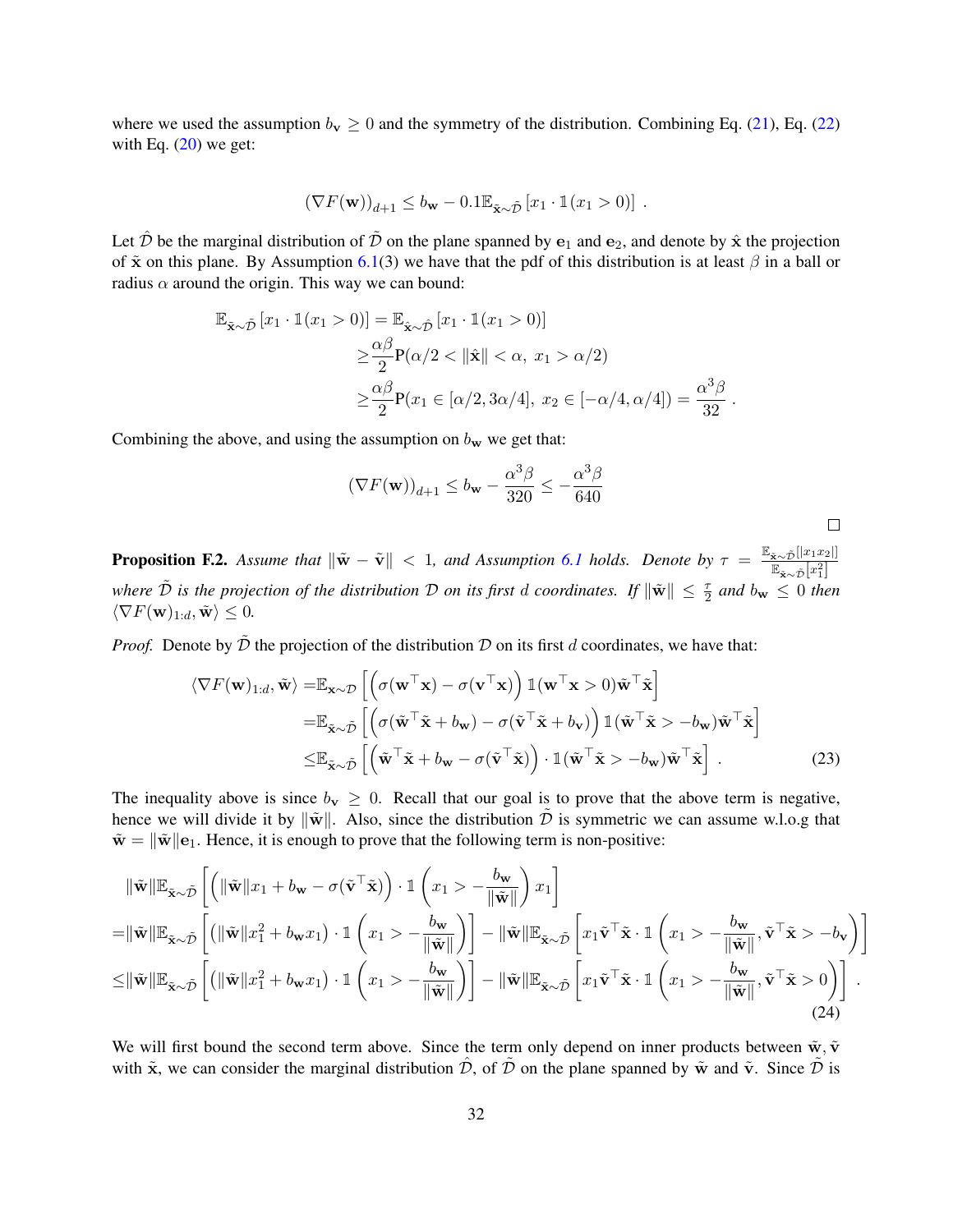symmetric we can assume w.l.o.g that  $\hat{\mathcal{D}}$  is spanned by the first two coordinates  $x_1$  and  $x_2$ . Let  $\hat{\tilde{\mathbf{v}}}$  be the projection of  $\tilde{\mathbf{v}}$  on this plane, then we can write  $\hat{\tilde{\mathbf{v}}} = (v_1, v_2)$  where  $v_1^2 + v_2^2 = 1$ . Note that since the distribution  $\hat{\mathcal{D}}$  is symmetric, we have that  $\mathbb{E}[x_1^2] = \mathbb{E}[x_2^2]$ . By Cauchy-Schwarz we have:

$$
|\text{cov}_{\hat{\mathcal{D}}}(x_1, x_2)| \leq \sqrt{\text{var}_{\hat{\mathcal{D}}}(x_1) \cdot \text{var}_{\hat{\mathcal{D}}}(x_2)} = \text{var}_{\hat{\mathcal{D}}}(x_1)
$$

Again, by symmetry of  $\hat{\mathcal{D}}$  we have that  $\mathbb{E}[x_1] = \mathbb{E}[x_2]$ . Opening up the above terms we get that  $\mathbb{E}[x_1 \cdot x_2] \leq$  $\mathbb{E}[x_1^2]$ . Also, we assumed that  $\|\tilde{\mathbf{w}} - \tilde{\mathbf{v}}\| < 1$ , then  $\theta(\tilde{\mathbf{v}}, \tilde{\mathbf{w}}) \leq \frac{\pi}{2}$  which means that  $v_1 \geq 0$ . Hence, the second term of Eq. [\(24\)](#page-31-0) is smallest when  $\tilde{\mathbf{v}} = \mathbf{e}_2$ . In total, we can bound Eq. (24) by:

$$
\|\tilde{\mathbf{w}}\| \mathbb{E}_{\tilde{\mathbf{x}} \sim \tilde{\mathcal{D}}} \left[ \left( \|\tilde{\mathbf{w}}\| x_1^2 + b_{\mathbf{w}} x_1 \right) \cdot \mathbb{1} \left( x_1 > -\frac{b_{\mathbf{w}}}{\|\tilde{\mathbf{w}}\|} \right) \right] - \|\tilde{\mathbf{w}}\| \mathbb{E}_{\tilde{\mathbf{x}} \sim \tilde{\mathcal{D}}} \left[ x_1 x_2 \cdot \mathbb{1} \left( x_1 > -\frac{b_{\mathbf{w}}}{\|\tilde{\mathbf{w}}\|}, x_2 > 0 \right) \right]
$$
  
\n
$$
\leq \|\tilde{\mathbf{w}}\| \mathbb{E}_{\tilde{\mathbf{x}} \sim \tilde{\mathcal{D}}} \left[ \left( \|\tilde{\mathbf{w}}\| x_1^2 + b_{\mathbf{w}} x_1 - \frac{1}{2} x_1 |x_2| \right) \cdot \mathbb{1} \left( x_1 > -\frac{b_{\mathbf{w}}}{\|\tilde{\mathbf{w}}\|} \right) \right]
$$
  
\n
$$
= \|\tilde{\mathbf{w}}\| \mathbb{E}_{\tilde{\mathbf{x}} \sim \tilde{\mathcal{D}}} \left[ \left( \|\tilde{\mathbf{w}}\| x_1 + b_{\mathbf{w}} - \frac{1}{2} |x_2| \right) \cdot x_1 \mathbb{1} \left( x_1 > -\frac{b_{\mathbf{w}}}{\|\tilde{\mathbf{w}}\|} \right) \right]
$$
(25)

By our assumption,  $b_w \le 0$ . Both terms inside the expectation in Eq. [\(25\)](#page-32-0) are largest when  $b_w = 0$ . Hence, we can bound Eq.  $(25)$  by:

$$
\|\tilde{\mathbf{w}}\|\mathbb{E}_{\tilde{\mathbf{x}} \sim \tilde{\mathcal{D}}}\left[\left(\|\tilde{\mathbf{w}}\|x_1 - \frac{1}{2}|x_2|\right) \cdot x_1 \mathbb{1}\left(x_1 > 0\right)\right]
$$
\n
$$
= \frac{\|\tilde{\mathbf{w}}\|^2}{2} \mathbb{E}_{\tilde{\mathbf{x}} \sim \tilde{\mathcal{D}}}\left[x_1^2\right] - \frac{\|\tilde{\mathbf{w}}\|}{4} \mathbb{E}_{\tilde{\mathbf{x}} \sim \tilde{\mathcal{D}}}\left[|x_1 x_2|\right]
$$
\n
$$
\leq \frac{\|\tilde{\mathbf{w}}\|^2}{2} \mathbb{E}_{\tilde{\mathbf{x}} \sim \tilde{\mathcal{D}}}\left[x_1^2\right] - \frac{\|\tilde{\mathbf{w}}\| \tau}{4} \mathbb{E}_{\tilde{\mathbf{x}} \sim \tilde{\mathcal{D}}}\left[x_1^2\right] = c_1 \left(\frac{\|\tilde{\mathbf{w}}\|^2}{2} - \frac{\|\tilde{\mathbf{w}}\|\tau}{4}\right) .
$$
\n(26)

In particular, for  $\|\tilde{\mathbf{w}}\| \leq \frac{\tau}{2}$ , Eq. [\(26\)](#page-32-1) non-positive.

<span id="page-32-2"></span><span id="page-32-1"></span><span id="page-32-0"></span>
$$
\Box
$$

We are now ready to prove the main theorem:

*Proof of Theorem [6.2.](#page-9-2)* Denote  $b_t = \max\{0, -\frac{b_{\mathbf{w}_t}}{\|\tilde{\mathbf{w}}_t\|}$  $\frac{\partial w_t}{\|\tilde{w}_t\|}$ . We will show by induction on the iterations of gradient descent that throughout the optimization process  $b_t < 2.4 \cdot \max\left\{1, \frac{1}{\sqrt{2}}\right\}$ τ } and  $\theta(\tilde{\mathbf{w}}_t, \tilde{\mathbf{v}}) \leq \frac{\pi}{2}$  $\frac{\pi}{2}$  for every  $t \geq 0$ .

By the assumption on the initialization we have that  $\|\tilde{\mathbf{w}}_0 - \tilde{\mathbf{v}}\|^2 \leq \|\mathbf{w}_0 - \mathbf{v}\|^2 < 1$ , and also  $\|\tilde{\mathbf{v}}\| = 1$ , hence  $\theta(\tilde{\mathbf{w}}_0, \tilde{\mathbf{v}}) \leq \frac{\pi}{2}$  $\frac{\pi}{2}$ . We also have that  $b_{\mathbf{w}_0} \ge 0$ , hence  $b_0 = 0$  this proves the case of  $t = 0$ . Assume this is true for  $t$ . We will bound the norm of the gradient of the objective using Jensen's inequality:

$$
\|\nabla F(\mathbf{w})\|^2 \le \mathbb{E}_{\mathbf{x} \sim \mathcal{D}} \left[ (\sigma(\mathbf{w}^\top \mathbf{x}) - \sigma(\mathbf{v}^\top \mathbf{x}))^2 \mathbb{1}(\mathbf{w}^\top \mathbf{x} > 0) \mathbf{x}^\top \mathbf{x} \right]
$$
  
\n
$$
\le \mathbb{E}_{\mathbf{x} \sim \mathcal{D}} \left[ (\mathbf{w}^\top \mathbf{x} - \mathbf{v}^\top \mathbf{x})^2 \mathbf{x}^\top \mathbf{x} \right]
$$
  
\n
$$
\le ||\mathbf{w} - \mathbf{v}||^2 \mathbb{E}_{\mathbf{x} \sim \mathcal{D}} \left[ ||\mathbf{x}||^4 \right] = ||\mathbf{w} - \mathbf{v}||^2 c .
$$
 (27)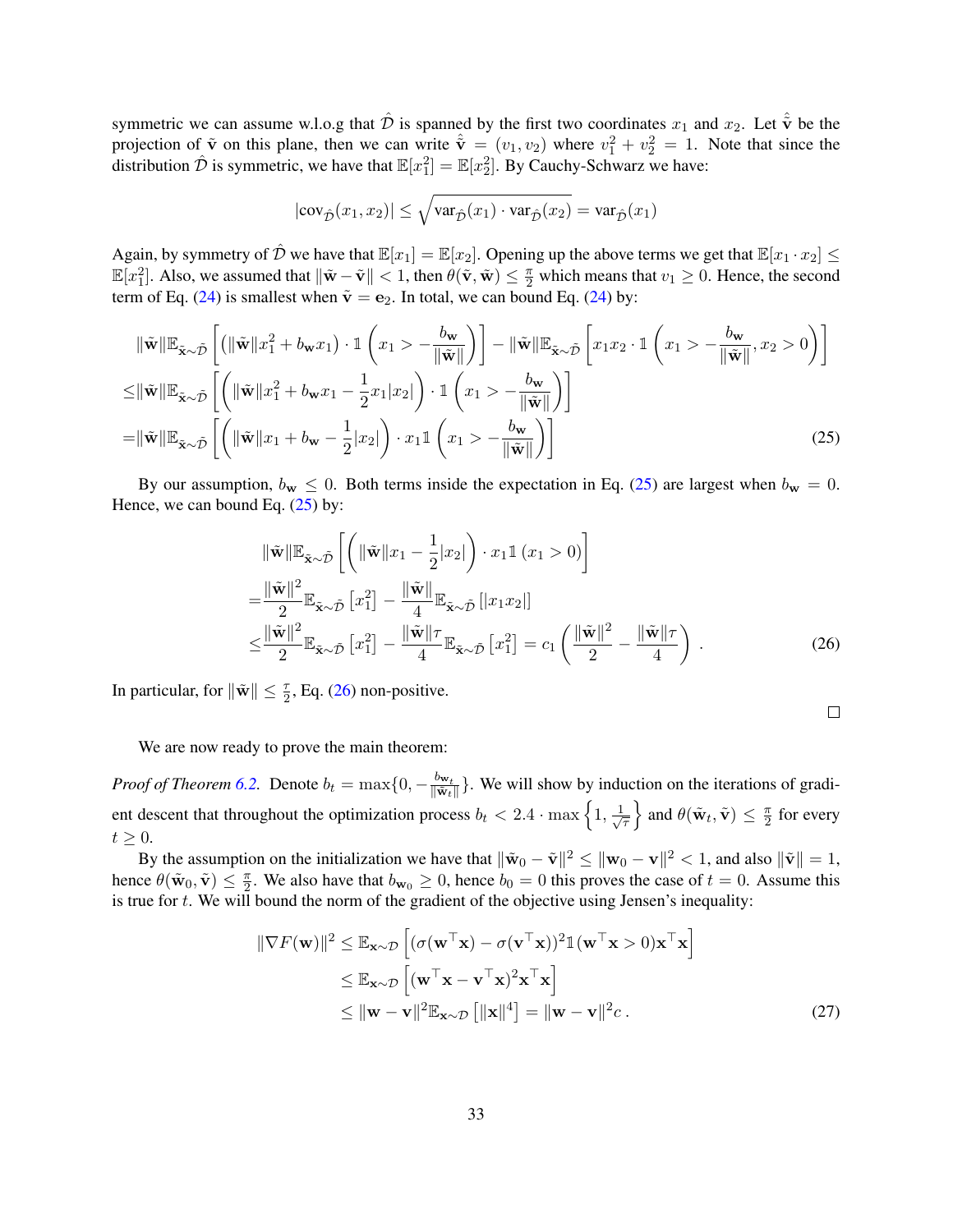For the  $(t + 1)$ -th iteration of gradient descent we have that:

$$
\|\mathbf{w}_{t+1} - \mathbf{v}\|^2 = \|\mathbf{w}_t - \eta \nabla F(\mathbf{w}_t) - \mathbf{v}\|^2
$$
  
\n
$$
= \|\mathbf{w}_t - \mathbf{v}\|^2 - 2\eta \langle \nabla F(\mathbf{w}_t), \mathbf{w}_t - \mathbf{v} \rangle + \eta^2 \|\nabla F(\mathbf{w}_t)\|^2
$$
  
\n
$$
\leq \|\mathbf{w}_t - \mathbf{v}\|^2 - 2\eta \langle \nabla F(\mathbf{w}_t), \mathbf{w}_t - \mathbf{v} \rangle + \eta^2 c \|\mathbf{w}_t - \mathbf{v}\|^2.
$$
 (28)

<span id="page-33-0"></span>.

By Theorem [A.2,](#page-12-0) and the induction assumption on  $\theta(\tilde{\mathbf{w}}_t, \tilde{\mathbf{v}})$  we get that there is a universal constant  $c_0$ , such that  $\langle \nabla F(\mathbf{w}_t), \mathbf{w}_t - \mathbf{v} \rangle \ge \frac{c_0 \beta (\alpha - \sqrt{2}b_t)}{\alpha^2} ||\mathbf{w}_t - \mathbf{v}||^2$ . Using the induction assumption that  $b_t < 2.4$ .  $\max\left\{1, \frac{1}{\sqrt{2}}\right\}$ τ  $\}$  and Assumption [6.1\(](#page-8-2)3) we can bound ( $\alpha$  – √  $(2b_t) \ge 0.1$ . In total we get that  $\langle \nabla F(\mathbf{w}_t), \mathbf{w}_t - \mathbf{w}_t \rangle$  $|\mathbf{v}\rangle \ge \frac{c_0\beta}{10\alpha^2} ||\mathbf{w}_t - \mathbf{v}||^2$ . By taking  $\eta \le \frac{c_0\beta}{10c\alpha^2}$  and combining with Eq. [\(28\)](#page-33-0) we have that:

$$
\|\mathbf{w}_{t+1}-\mathbf{v}\|^2 < \|\mathbf{w}_t-\mathbf{v}\|^2
$$

In particular,  $\|\tilde{\mathbf{w}}_{t+1} - \tilde{\mathbf{v}}\|^2 \leq \|\mathbf{w}_{t+1} - \mathbf{v}\|^2 < \|\mathbf{w}_t - \mathbf{v}\|^2 < 1$ , which shows that  $\theta(\tilde{\mathbf{w}}_{t+1}, \tilde{\mathbf{v}}) \leq \frac{\pi}{2}$  $\frac{\pi}{2}$ , and concludes the first part of the induction.

The bound for  $b_t$  is more intricate, for an illustration see Figure [2.](#page-35-0) Let  $t'$  be the first iteration for which  $\|\tilde{\mathbf{w}}_{t'}\| \geq 0.4$ . First assume that  $t \leq t'$ , we will show that in this case  $b_t = 0$ . Assume otherwise, and let  $t_0$ be the first iteration for which  $b_{t_0} > 0$ , this means that  $b_{w_{t_0}} < 0$  and  $b_{w_{t_0-1}} \ge 0$ . We have that:

$$
b_{\mathbf{w}_{t_0}} = b_{\mathbf{w}_{t_0-1}} - \eta \nabla F(\mathbf{w}_{t_0})_{d+1}.
$$

If  $b_{w_{t_0-1}} \leq \frac{\alpha^3 \beta}{640}$ , then by Proposition [F.1](#page-30-3) the last coordinate of the gradient is negative, hence  $b_{w_{t_0}} >$  $b_{\mathbf{w}_{t_0-1}} \geq 0$ . Otherwise, assume that  $b_{\mathbf{w}_{t_0-1}} > \frac{\alpha^3 \beta}{640}$ . By Eq. [\(27\)](#page-32-2):  $|\nabla F(\mathbf{w}_{t_0})_{d+1}| \leq ||\nabla F(\mathbf{w})|| \leq \sqrt{c}$ . Hence, by taking  $\eta < \frac{\beta}{640\sqrt{c}} \leq \frac{\alpha^3\beta}{640\sqrt{c}}$ , we get that  $b_{w_{t_0}} \geq 0$ , which is a contradiction (note that by Assumption [6.1\(](#page-8-2)3), we have  $\alpha \ge 1$ . We proved that if  $t \le t'$  then  $b_{w_t} \ge 0$ , which means that  $b_t = 0$ .

Assume now that  $t > t'$ . We will need the following calculation: Assume that  $\|\tilde{\mathbf{w}}_t\| = \delta$ , Then  $\|\tilde{\mathbf{w}}_t - \tilde{\mathbf{v}}\|^2 \ge (1 - \delta)^2$ , and the minimum is achieved at  $\tilde{\mathbf{w}} = \delta \tilde{\mathbf{v}}$ . Since we have:

$$
\|\tilde{\mathbf{w}}_t - \tilde{\mathbf{v}}\|^2 + (b_{\mathbf{w}_t} - b_{\mathbf{v}})^2 = \|\mathbf{w}_t - \mathbf{v}\|^2 \le 1,
$$

we get that  $(b_{\mathbf{w}_t} - b_{\mathbf{v}})^2 \le 1 - (1 - \delta)^2 \le 2\delta$ . If we further assume that  $b_{\mathbf{w}_t} \le 0$ , then  $b_{\mathbf{w}_t}^2 \le (b_{\mathbf{w}_t} - b_{\mathbf{v}})^2 \le 2\delta$ . Combining all the above, we get that if  $\|\tilde{\mathbf{w}}_t\| = \delta$  then:

<span id="page-33-1"></span>
$$
b_t = \max\left\{0, -\frac{b_{\mathbf{w}_t}}{\|\tilde{\mathbf{w}}_t\|}\right\} \le \sqrt{\frac{2}{\delta}}.
$$
\n(29)

To show the bound on  $b_t$  we split into cases, depending on the norm of  $\tilde{\mathbf{w}}_t$ :

**Case I:**  $\frac{2\tau}{5} < ||\tilde{\mathbf{w}}_t|| \leq \frac{\tau}{2}$  and  $b_{\mathbf{w}_t} \leq 0$ . In this case we have:

$$
\begin{aligned} \|\tilde{\mathbf{w}}_{t+1}\|^2 &= \|\tilde{\mathbf{w}}_t - \eta \nabla F(\mathbf{w}_t)_{1:d}\|^2 \\ &= \|\tilde{\mathbf{w}}_t\|^2 - 2\eta \langle \tilde{\mathbf{w}}_t, \nabla F(\mathbf{w}_t)_{1:d} \rangle + \eta^2 \|\nabla F(\mathbf{w}_t)_{1:d}\|^2 \\ &\geq \|\tilde{\mathbf{w}}_t\|^2 - 2\eta \langle \tilde{\mathbf{w}}_t, \nabla F(\mathbf{w}_t)_{1:d} \rangle \,. \end{aligned}
$$

We can use Proposition [F.2](#page-31-1) to get that  $\langle \tilde{\mathbf{w}}_t, \nabla F(\mathbf{w}_t)_{1:d} \rangle \leq 0$ , hence  $\|\tilde{\mathbf{w}}_{t+1}\|^2 \geq \|\tilde{\mathbf{w}}_t\|^2$ . By Eq. [\(29\)](#page-33-1) we get that  $b_{t+1} \leq \sqrt{\frac{5}{\tau}} \leq \frac{2.4}{\sqrt{\tau}}$  $\frac{4}{7}.$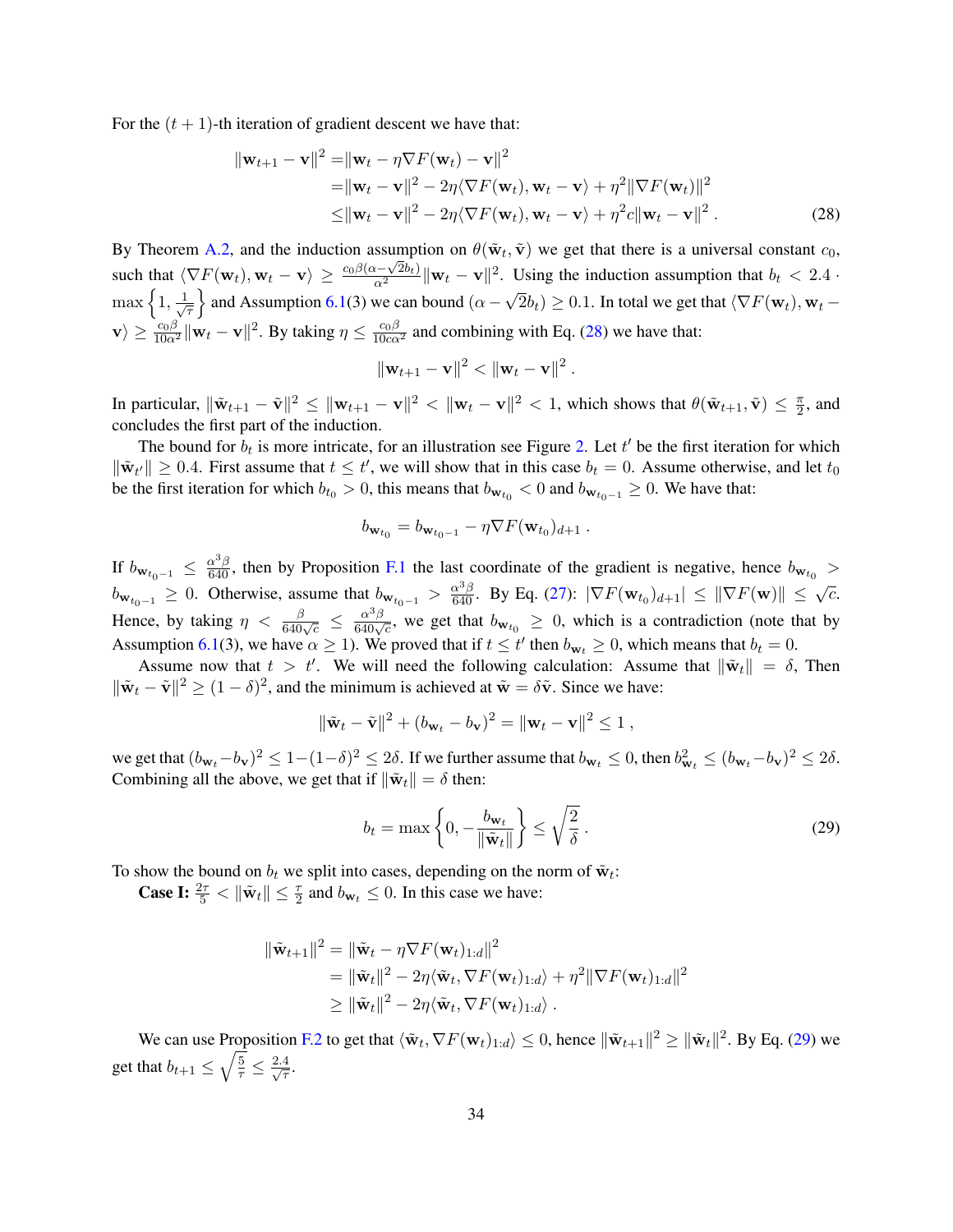**Case II:**  $\|\tilde{\mathbf{w}}_t\| \ge \min\left\{0.4, \frac{\tau}{2}\right\}$  $\frac{\tau}{2}$ . In this case, by choosing a step size  $\eta < \frac{1}{40c} \min\{1, \tau\}$  we can bound

$$
\begin{aligned} \|\tilde{\mathbf{w}}_{t+1}\| &\geq \|\tilde{\mathbf{w}}_t\|^2 - 2\eta \langle \tilde{\mathbf{w}}_t, \nabla F(\mathbf{w}_t)_{1:d} \rangle \\ &\geq \|\tilde{\mathbf{w}}_t\|^2 - 2\eta \|\tilde{\mathbf{w}}_t\| \|\nabla F(\mathbf{w}_t)_{1:d}\| \\ &\geq \|\tilde{\mathbf{w}}_t\|^2 - 2\eta \|\tilde{\mathbf{w}}_t\| \|\nabla F(\mathbf{w}_t)\| \\ &\geq \|\tilde{\mathbf{w}}_t\|^2 - 2\eta \cdot 2c \geq \min\left\{0.39, \frac{2\tau}{5}\right\} \end{aligned}
$$

Again, by Eq. [\(29\)](#page-33-1) we get that  $b_{t+1} \le \max\left\{\sqrt{5.2}, \frac{2.4}{\sqrt{\pi}}\right\}$ τ  $\leq 2.4 \cdot \max\left\{1, \frac{1}{\sqrt{2}}\right\}$ τ o . This concludes the induction.

.

**Case III:**  $\|\tilde{\mathbf{w}}_t\| \le \min\left\{0.4, \frac{2\tau}{5}\right\}$  $\left\{\frac{2\tau}{5}\right\}$ . We split into sub-cases depending on the previous iteration: (a) If  $b_{w_{t-1}} \leq 0$ , then by Case I the norm of  $\tilde{w}$  cannot get below  $\frac{2\tau}{5}$ , hence this sub-case is not possible; (b) If  $b_{\mathbf{w}_{t-1}} \ge 0$  and  $\|\tilde{\mathbf{w}}_{t-1}\| \le \min\left\{0.4, \frac{2\pi}{5}\right\}$  $\frac{2\tau}{5}$ , then by the same reasoning in the case of  $t < t'$ ,  $b_{\mathbf{w}_t}$  cannot get smaller than zero. Hence, we must have that  $b_{w_{t+1}} \geq 0$ ; (c) If  $b_{w_{t-1}} \geq 0$  and  $\|\tilde{w}_{t-1}\| \geq \min\left\{0.4, \frac{2\pi}{5}\right\}$  $\frac{2\tau}{5}\}$ then the bound depend on whether  $\|\tilde{\mathbf{w}}_{t-1}\|$  is larger than 0.4 or not. If  $\|\tilde{\mathbf{w}}_{t-1}\| \leq 0.4$ , then using the same reasoning as the case of  $t' < t$  twice (both for the  $t - 1$  and t iterations) we get that  $b_{t+1} \geq 0$ . If  $\|\tilde{\mathbf{w}}_{t-1}\| > 0.4$  and  $b_{\mathbf{w}_t} \geq 0$ , then again this is the same case as in the case of  $t' < t$  (since  $\|\tilde{\mathbf{w}}_t\| \leq 0.4$ . The last case is when  $\|\tilde{\mathbf{w}}_{t-1}\| > 0.4$  and  $b_{\mathbf{w}_t} < 0$ , here using the same calculation as in Case II, we have that  $\|\tilde{\mathbf{w}}_t\| \ge 0.39$ . Since  $\|\tilde{\mathbf{w}}_t\| \le \min\left\{0.4, \frac{2\tau}{5}\right\}$  $\frac{2\tau}{5}$ , using Proposition [F.2,](#page-31-1) the norm of  $\tilde{\mathbf{w}}_t$  can only grow, hence by the same reasoning as in Case I we can also bound  $b_{t+1} < 2.4 \text{ max} \left\{ 1, \frac{1}{\sqrt{2}} \right\}$ τ  $\big\}$ .

Until now we have proven that throughout the entire optimization process we have that  $\theta(\tilde{\mathbf{w}}_t, \tilde{\mathbf{v}}) \leq \frac{\pi}{2}$ 2 and  $b_t \leq 2.4 \cdot \max\left\{1, \frac{1}{\sqrt{2}}\right\}$ τ Let  $\delta = \pi - \theta(\tilde{\mathbf{w}}_t, \tilde{\mathbf{v}})$ , we now use Theorem [A.2](#page-12-0) and Eq. [\(27\)](#page-32-2) to get that:

$$
\|\mathbf{w}_{t+1} - \mathbf{v}\|^2 = \|\mathbf{w}_t - \eta \nabla F(\mathbf{w}_t) - \mathbf{v}\|^2
$$
  
\n
$$
= \|\mathbf{w}_t - \mathbf{v}\|^2 - 2\eta \langle \nabla F(\mathbf{w}_t), \mathbf{w}_t - \mathbf{v} \rangle + \eta^2 \|\nabla F(\mathbf{w}_t)\|^2
$$
  
\n
$$
\leq \|\mathbf{w}_t - \mathbf{v}\|^2 - 2\eta \frac{\left(\alpha - \frac{b_t}{\sin(\frac{\delta}{2})}\right)^4 \beta}{8^4 \alpha^2} \sin(\frac{\delta}{4})^3 \|\mathbf{w}_t - \mathbf{v}\|^2 + \eta^2 c \|\mathbf{w}_t - \mathbf{v}\|^2
$$
  
\n
$$
\leq \|\mathbf{w}_t - \mathbf{v}\|^2 - \eta \frac{\left(\alpha - \sqrt{2}b_t\right)^4 \beta}{8^4 \alpha^2} \sin(\frac{\delta}{4})^3 \|\mathbf{w}_t - \mathbf{v}\|^2 + \eta^2 c \|\mathbf{w}_t - \mathbf{v}\|^2
$$
  
\n
$$
\leq \|\mathbf{w}_t - \mathbf{v}\|^2 - \frac{\eta \tilde{C}\beta}{\alpha^2} \|\mathbf{w}_t - \mathbf{v}\|^2 + \eta^2 c \|\mathbf{w}_t - \mathbf{v}\|^2
$$
\n(30)

where  $\tilde{C}$  is some universal constant, and we used the bounds from the induction above that  $\delta \in \left[\frac{\pi}{2}\right]$  $\frac{\pi}{2}, \pi$ ,  $b_t \leq 2.4 \cdot \max\left\{1, \frac{1}{\sqrt{2}}\right\}$ τ  $\}$ , and by the assumption that  $\alpha \geq 2.5$  $\sqrt{2}$  max  $\left\{1, \frac{1}{\sqrt{2}}\right\}$ τ  $\Big\}$ . By choosing  $\eta \leq \frac{\tilde{C}\beta}{2c\alpha^2}$ , and setting  $\lambda = \frac{\tilde{C}\beta}{2c\alpha^2}$  we get that:

$$
\|\mathbf{w}_t - \mathbf{v}\|^2 - \eta \tilde{C}\beta \min\left\{1, \frac{1}{\alpha^2}\right\} \|\mathbf{w}_t - \mathbf{v}\|^2 + \eta^2 c \|\mathbf{w}_t - \mathbf{v}\|^2
$$
  

$$
\leq (1 - \lambda \eta) \|\mathbf{w}_t - \mathbf{v}\|^2 \leq \dots \leq (1 - \eta \lambda)^t \|\mathbf{w}_0 - \mathbf{v}\|^2,
$$

which finished the proof.